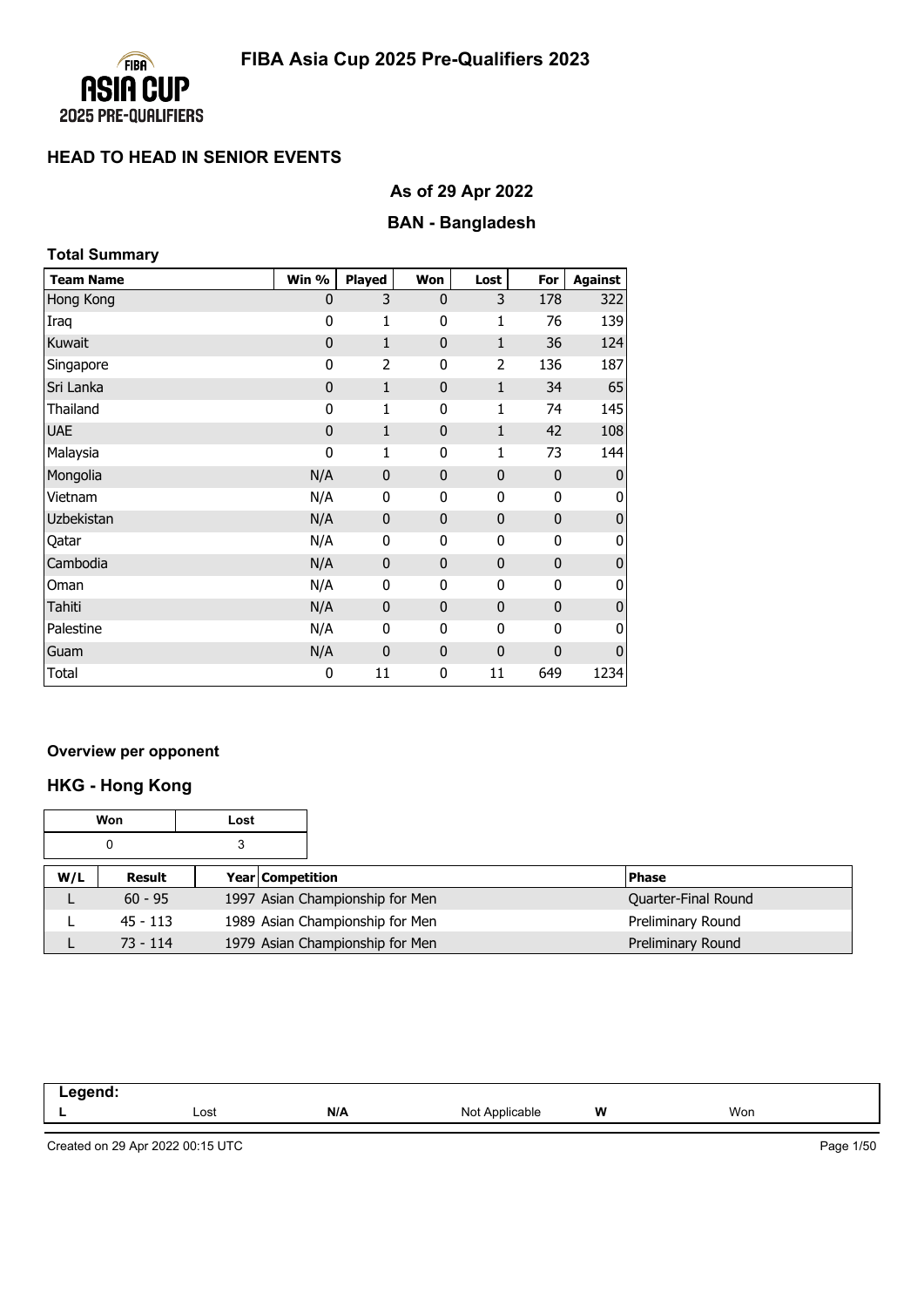

# **As of 29 Apr 2022**

### **BAN - Bangladesh**

#### **IRQ - Iraq**

|     | Won        | Lost                            |
|-----|------------|---------------------------------|
|     |            |                                 |
|     |            |                                 |
| W/L | Result     | Year   Competition              |
|     | $76 - 139$ | 1979 Asian Championship for Men |

#### **KUW - Kuwait**

|     | Won        | Lost |                                 |
|-----|------------|------|---------------------------------|
|     |            |      |                                 |
| W/L | Result     |      | Year Competition                |
|     | $36 - 124$ |      | 1993 Asian Championship for Men |

### **MAS - Malaysia**

|     | Won        | Lost |                                 |                   |
|-----|------------|------|---------------------------------|-------------------|
|     |            |      |                                 |                   |
| W/L | Result     |      | Year Competition                | <b>Phase</b>      |
|     | $73 - 144$ |      | 1993 Asian Championship for Men | Preliminary Round |

#### **SGP - Singapore**

|     | Won        | Lost |                         |                                 |                             |
|-----|------------|------|-------------------------|---------------------------------|-----------------------------|
|     |            |      |                         |                                 |                             |
| W/L | Result     |      | <b>Year Competition</b> |                                 | l Phase                     |
|     | $66 - 80$  |      |                         | 1989 Asian Championship for Men | <b>Classification Round</b> |
|     | $70 - 107$ |      |                         | 1979 Asian Championship for Men | Classification Round        |

### **SRI - Sri Lanka**

|     | Won       | Lost |                                            |
|-----|-----------|------|--------------------------------------------|
|     |           |      |                                            |
| W/L | Result    |      | Year Competition                           |
|     | $34 - 65$ |      | 2018 FIBA Asia Cup 2021 SABA Pre-Qualifier |

| Lost<br>-- | N/A | Not<br>Applicable | W | Won |
|------------|-----|-------------------|---|-----|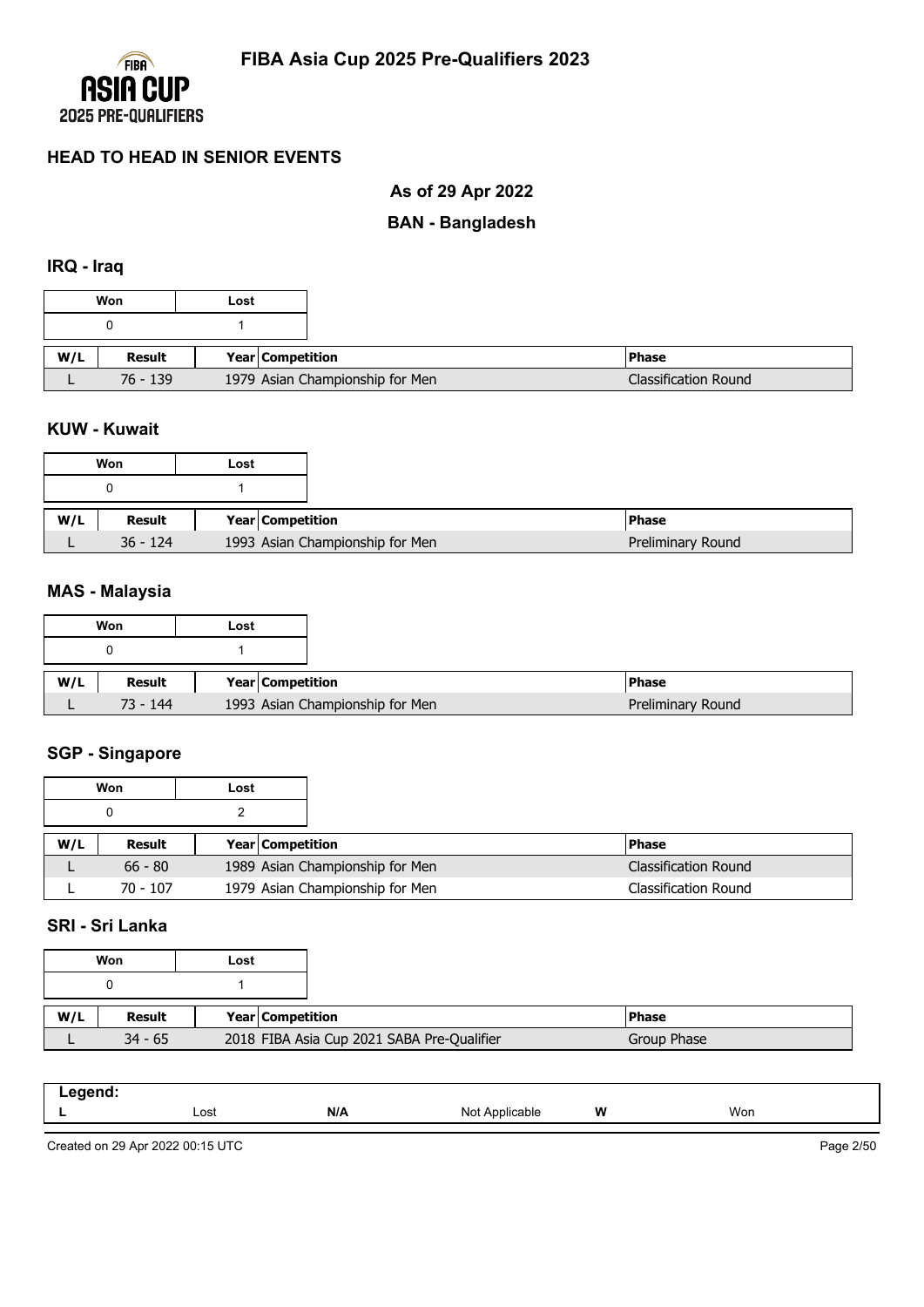

# **As of 29 Apr 2022**

# **BAN - Bangladesh**

## **THA - Thailand**

|     | Won      | Lost |                                 |                             |
|-----|----------|------|---------------------------------|-----------------------------|
|     |          |      |                                 |                             |
| W/L | Result   |      | Year Competition                | <b>Phase</b>                |
|     | 74 - 145 |      | 1979 Asian Championship for Men | <b>Classification Round</b> |

#### **UAE - UAE**

| eaend.<br>-- 3 |      |     |                |   |               |
|----------------|------|-----|----------------|---|---------------|
|                | Lost | N/A | Not Applicable | W | Won<br>$\sim$ |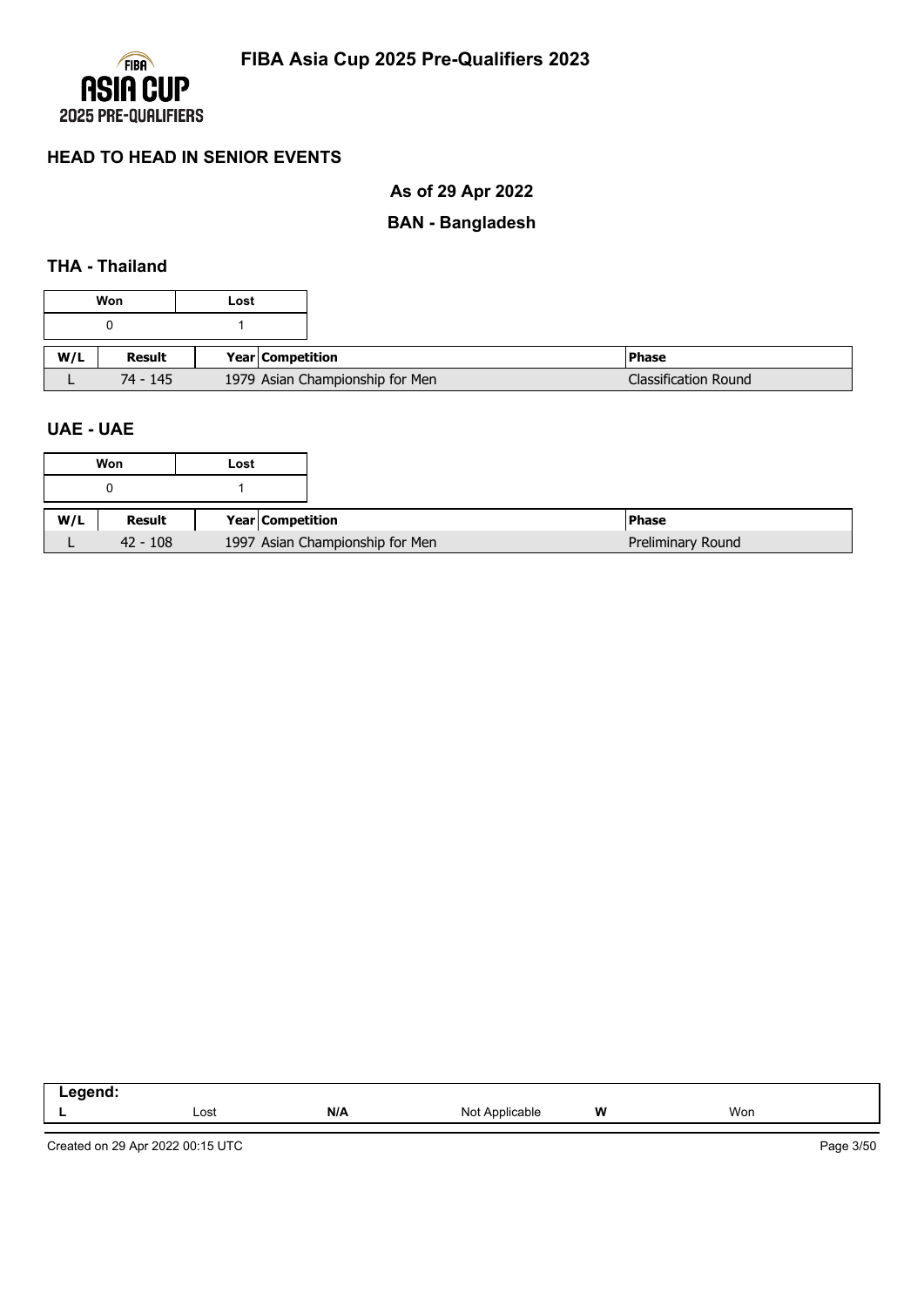

**As of 29 Apr 2022**

### **CAM - Cambodia**

| <b>Total Summary</b> |             |                  |              |              |              |                |
|----------------------|-------------|------------------|--------------|--------------|--------------|----------------|
| <b>Team Name</b>     | Win %       | <b>Played</b>    | Won          | Lost         | For          | <b>Against</b> |
| Thailand             | 0           | 1                | $\mathbf{0}$ | $\mathbf{1}$ | 27           | 113            |
| Singapore            | 0           | 1                | 0            | $\mathbf{1}$ | 47           | 129            |
| Malaysia             | $\mathbf 0$ | 1                | $\mathbf{0}$ | $\mathbf{1}$ | 43           | 104            |
| Mongolia             | N/A         | 0                | 0            | 0            | $\mathbf{0}$ | 0              |
| Sri Lanka            | N/A         | $\mathbf{0}$     | $\mathbf{0}$ | $\mathbf 0$  | $\mathbf 0$  | 0              |
| <b>UAE</b>           | N/A         | 0                | 0            | 0            | 0            | 0              |
| Vietnam              | N/A         | $\mathbf{0}$     | $\mathbf{0}$ | $\mathbf 0$  | $\mathbf{0}$ | 0              |
| Uzbekistan           | N/A         | 0                | 0            | 0            | $\mathbf{0}$ | 0              |
| Oman                 | N/A         | $\mathbf{0}$     | $\mathbf{0}$ | $\mathbf 0$  | $\mathbf 0$  | $\pmb{0}$      |
| Bangladesh           | N/A         | 0                | 0            | 0            | 0            | 0              |
| Tahiti               | N/A         | $\pmb{0}$        | $\mathbf{0}$ | 0            | $\mathbf 0$  | $\pmb{0}$      |
| Palestine            | N/A         | 0                | $\mathbf 0$  | 0            | $\mathbf{0}$ | 0              |
| Guam                 | N/A         | $\boldsymbol{0}$ | $\bf{0}$     | $\mathbf 0$  | $\mathbf 0$  | $\pmb{0}$      |
| Hong Kong            | N/A         | 0                | 0            | 0            | 0            | 0              |
| Iraq                 | N/A         | $\mathbf 0$      | $\mathbf{0}$ | 0            | $\mathbf{0}$ | $\pmb{0}$      |
| Kuwait               | N/A         | 0                | $\mathbf 0$  | 0            | 0            | 0              |
| Qatar                | N/A         | $\pmb{0}$        | $\mathbf{0}$ | 0            | $\mathbf 0$  | $\pmb{0}$      |
| Total                | 0           | 3                | 0            | 3            | 117          | 346            |

| .<br>--<br>-- - |      |     |                             |   |     |
|-----------------|------|-----|-----------------------------|---|-----|
|                 | Lost | N/A | Not A<br>Annlicahle<br>auru | W | Won |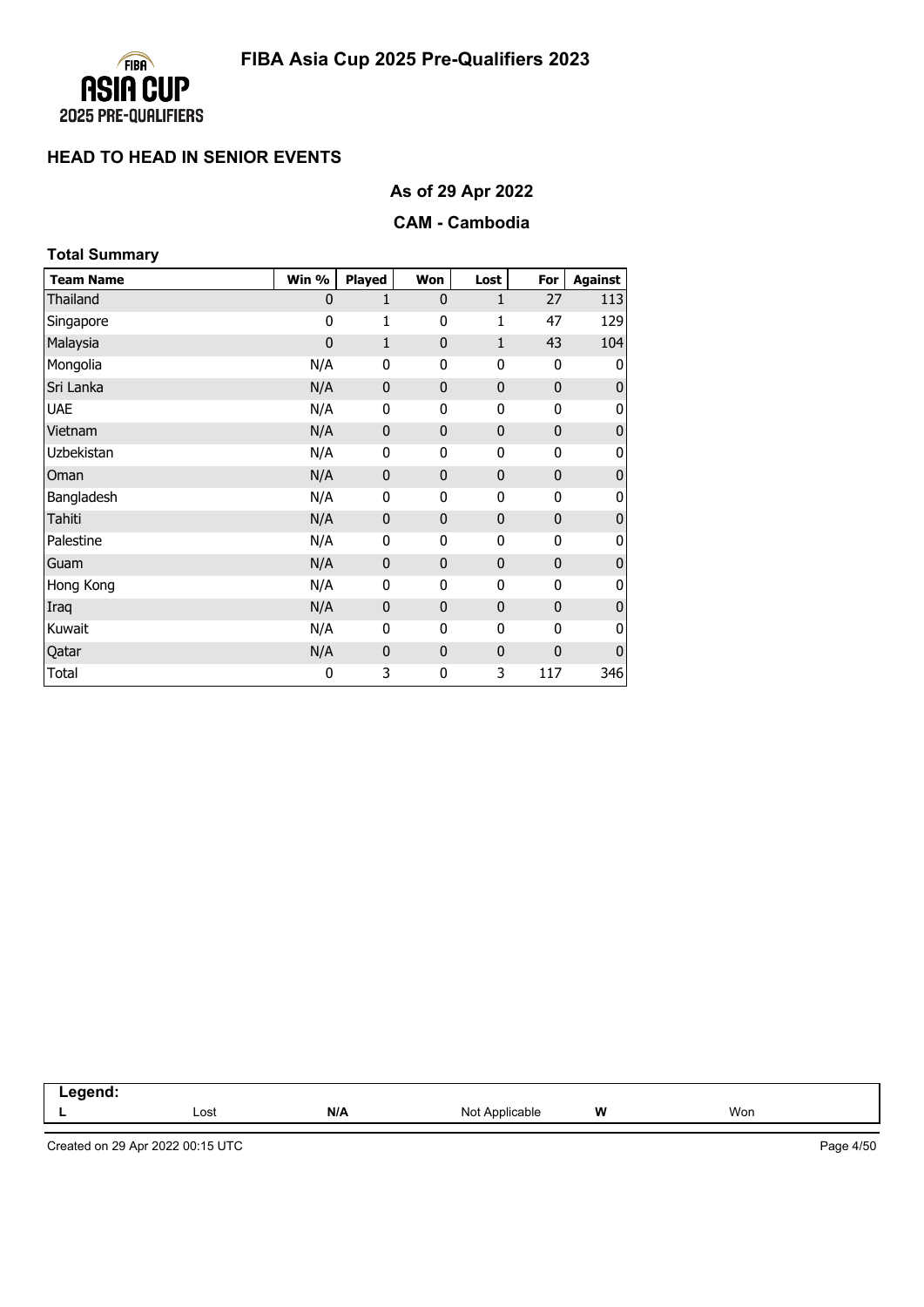

# **As of 29 Apr 2022**

#### **CAM - Cambodia**

#### **Overview per opponent**

#### **MAS - Malaysia**

|     | Won        | Lost             |                                             |             |
|-----|------------|------------------|---------------------------------------------|-------------|
|     |            |                  |                                             |             |
| W/L | Result     | Year Competition |                                             | l Phase     |
|     | $43 - 104$ |                  | 2018 FIBA Asia Cup 2021 SEABA Pre-Qualifier | Group Phase |

#### **SGP - Singapore**

|     | Won        | Lost |                  |                                             |             |
|-----|------------|------|------------------|---------------------------------------------|-------------|
|     |            |      |                  |                                             |             |
| W/L | Result     |      | Year Competition |                                             | l Phase     |
|     | $47 - 129$ |      |                  | 2018 FIBA Asia Cup 2021 SEABA Pre-Qualifier | Group Phase |

### **THA - Thailand**

|     | Won        | Lost |                         |                                             |              |
|-----|------------|------|-------------------------|---------------------------------------------|--------------|
|     |            |      |                         |                                             |              |
| W/L | Result     |      | <b>Year Competition</b> |                                             | <b>Phase</b> |
|     | $27 - 113$ |      |                         | 2018 FIBA Asia Cup 2021 SEABA Pre-Qualifier | Group Phase  |

| N/A<br>W<br>Won<br>Lost<br>NOt<br>capie<br>- | ___ |  |  |  |
|----------------------------------------------|-----|--|--|--|
|                                              |     |  |  |  |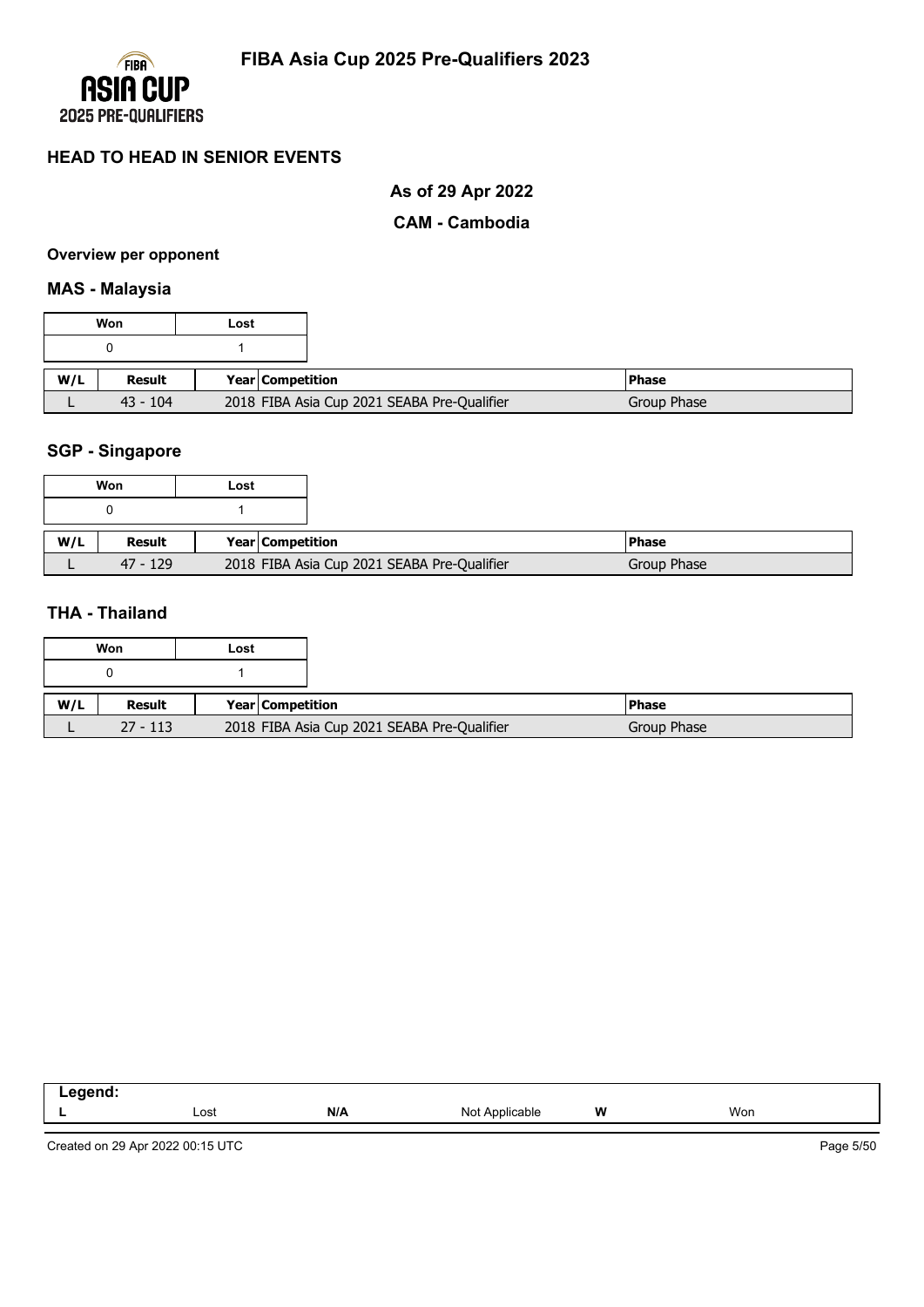

# **As of 29 Apr 2022**

#### **GUM - Guam**

| <b>Total Summary</b> |       |              |              |              |              |                |
|----------------------|-------|--------------|--------------|--------------|--------------|----------------|
| <b>Team Name</b>     | Win % | Played       | Won          | Lost         | For          | <b>Against</b> |
| Oman                 | N/A   | $\mathbf{0}$ | $\mathbf{0}$ | $\mathbf{0}$ | $\mathbf{0}$ | $\mathbf{0}$   |
| Bangladesh           | N/A   | 0            | 0            | 0            | 0            | 0              |
| Tahiti               | N/A   | $\mathbf 0$  | $\mathbf{0}$ | $\mathbf 0$  | $\mathbf{0}$ | $\mathbf 0$    |
| Palestine            | N/A   | 0            | 0            | 0            | $\mathbf{0}$ | 0              |
| Hong Kong            | N/A   | $\mathbf{0}$ | $\mathbf{0}$ | $\mathbf 0$  | $\mathbf{0}$ | $\bf{0}$       |
| Iraq                 | N/A   | 0            | 0            | 0            | 0            | 0              |
| Cambodia             | N/A   | $\mathbf{0}$ | $\mathbf{0}$ | $\mathbf 0$  | $\mathbf{0}$ | $\mathbf 0$    |
| Kuwait               | N/A   | $\mathbf 0$  | 0            | 0            | $\mathbf 0$  | 0              |
| Qatar                | N/A   | 0            | $\mathbf 0$  | $\mathbf 0$  | $\mathbf 0$  | $\bf{0}$       |
| Singapore            | N/A   | 0            | 0            | 0            | 0            | 0              |
| Sri Lanka            | N/A   | $\mathbf{0}$ | $\mathbf{0}$ | $\mathbf{0}$ | $\mathbf{0}$ | $\mathbf 0$    |
| Thailand             | N/A   | 0            | 0            | 0            | $\mathbf 0$  | 0              |
| <b>UAE</b>           | N/A   | $\mathbf{0}$ | $\mathbf{0}$ | $\mathbf 0$  | $\mathbf{0}$ | $\bf{0}$       |
| Vietnam              | N/A   | $\mathbf{0}$ | 0            | 0            | $\mathbf{0}$ | 0              |
| Uzbekistan           | N/A   | $\mathbf{0}$ | $\mathbf{0}$ | $\mathbf 0$  | $\mathbf 0$  | $\mathbf 0$    |
| Malaysia             | N/A   | 0            | 0            | 0            | $\mathbf 0$  | 0              |
| Mongolia             | N/A   | 0            | $\mathbf 0$  | $\mathbf 0$  | $\mathbf 0$  | $\pmb{0}$      |
| Total                | N/A   | 0            | 0            | 0            | 0            | 0              |

#### **Overview per opponent**

| $\sim$ 000 $\sim$ $\sim$ $\sim$<br>. וע<br>--<br>. |      |     |                   |   |     |
|----------------------------------------------------|------|-----|-------------------|---|-----|
|                                                    | Lost | N/A | Applicable<br>Not | W | Won |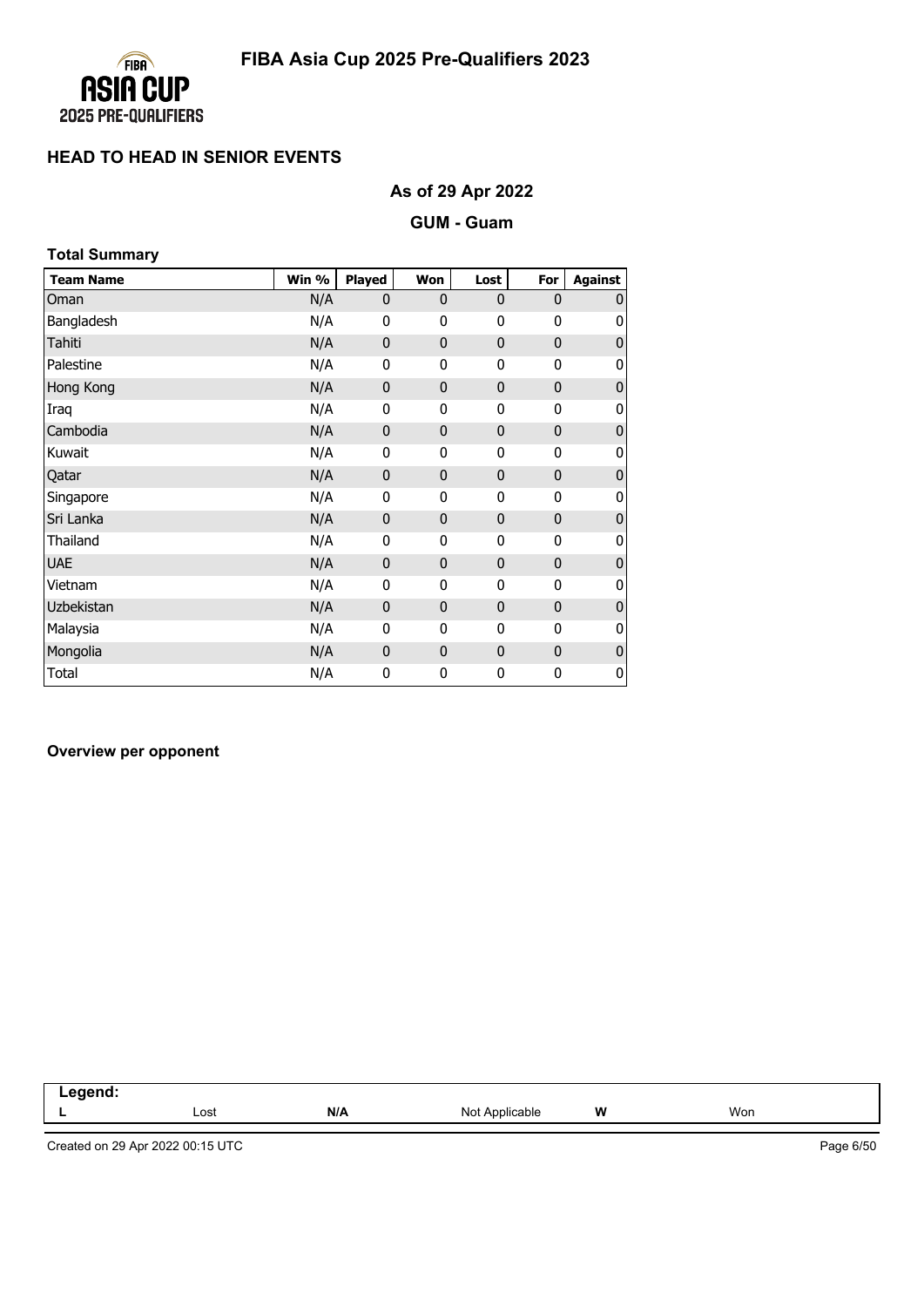

# **As of 29 Apr 2022**

# **HKG - Hong Kong**

| <b>Total Summary</b> |                |                |                |                |             |                |
|----------------------|----------------|----------------|----------------|----------------|-------------|----------------|
| <b>Team Name</b>     | Win %          | <b>Played</b>  | Won            | Lost           | For         | <b>Against</b> |
| Bangladesh           | 100            | 3              | 3              | $\mathbf 0$    | 322         | 178            |
| Sri Lanka            | 100            | 5              | 5              | 0              | 429         | 325            |
| Vietnam              | 100            | 3              | 3              | $\mathbf{0}$   | 295         | 240            |
| Kuwait               | 75             | 8              | 6              | $\overline{2}$ | 546         | 523            |
| <b>UAE</b>           | 50             | $\overline{2}$ | 1              | $\mathbf{1}$   | 175         | 158            |
| Singapore            | 46             | 13             | 6              | 7              | 1030        | 1049           |
| Thailand             | 33             | 18             | 6              | 12             | 1346        | 1520           |
| Uzbekistan           | 25             | 4              | 1              | 3              | 292         | 315            |
| Malaysia             | 22             | 9              | $\overline{2}$ | $\overline{7}$ | 671         | 807            |
| Qatar                | 0              | $\overline{2}$ | 0              | $\overline{2}$ | 106         | 159            |
| Iraq                 | $\overline{0}$ | $\overline{2}$ | $\mathbf{0}$   | $\overline{2}$ | 151         | 238            |
| Palestine            | 0              | 1              | 0              | 1              | 79          | 85             |
| Guam                 | N/A            | $\mathbf 0$    | $\overline{0}$ | $\mathbf 0$    | $\mathbf 0$ | $\mathbf 0$    |
| Tahiti               | N/A            | 0              | 0              | 0              | 0           | 0              |
| Cambodia             | N/A            | $\mathbf{0}$   | $\mathbf{0}$   | $\mathbf 0$    | 0           | $\bf{0}$       |
| Mongolia             | N/A            | 0              | 0              | 0              | 0           | 0              |
| Oman                 | N/A            | $\mathbf{0}$   | 0              | $\mathbf 0$    | 0           | $\bf 0$        |
| Total                | 47             | 70             | 33             | 37             | 5442        | 5597           |

#### **Overview per opponent**

# **BAN - Bangladesh**

|     | Won        | Lost             |                                 |                     |
|-----|------------|------------------|---------------------------------|---------------------|
|     | 3          | 0                |                                 |                     |
| W/L | Result     | Year Competition |                                 | <b>Phase</b>        |
| W   | $95 - 60$  |                  | 1997 Asian Championship for Men | Quarter-Final Round |
| W   | $113 - 45$ |                  | 1989 Asian Championship for Men | Preliminary Round   |
| W   | $114 - 73$ |                  | 1979 Asian Championship for Men | Preliminary Round   |

| -----<br>-- 9<br>$\sim$ |      |     |                               |   |     |  |
|-------------------------|------|-----|-------------------------------|---|-----|--|
|                         | Lost | N/A | NΙω<br>аріе<br>,,,,<br>$\sim$ | W | Won |  |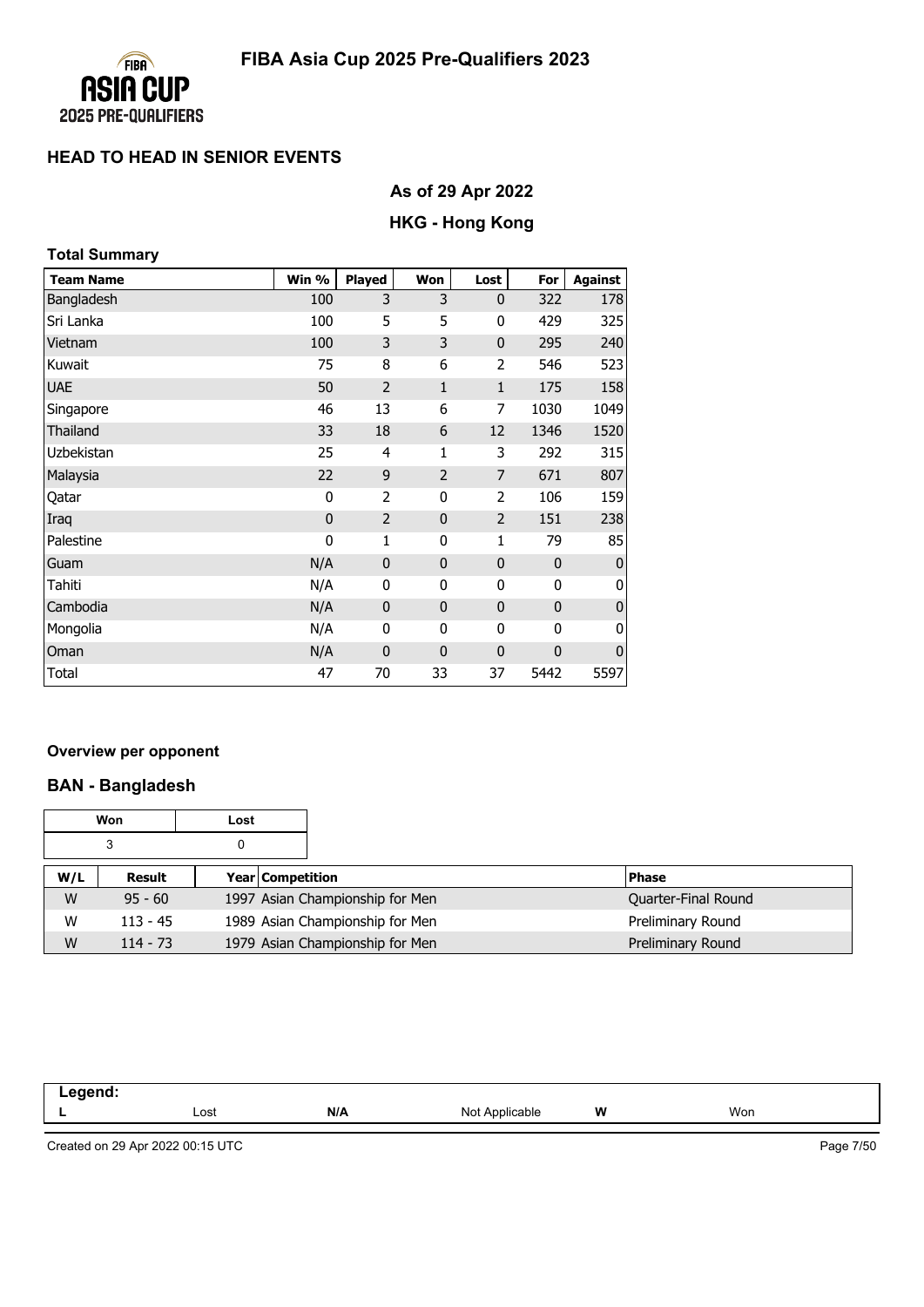

**As of 29 Apr 2022**

# **HKG - Hong Kong**

### **IRQ - Iraq**

|     | Won        | Lost |                         |                                 |                             |
|-----|------------|------|-------------------------|---------------------------------|-----------------------------|
|     |            |      |                         |                                 |                             |
| W/L | Result     |      | <b>Year Competition</b> |                                 | <b>IPhase</b>               |
|     | $79 - 138$ |      |                         | 1987 Asian Championship for Men | Preliminary Round           |
|     | $72 - 100$ |      |                         | 1979 Asian Championship for Men | <b>Classification Round</b> |

### **KUW - Kuwait**

| Won |           | Lost               |                                     |                             |
|-----|-----------|--------------------|-------------------------------------|-----------------------------|
|     | 6         | $\overline{2}$     |                                     |                             |
| W/L | Result    | Year   Competition |                                     | <b>Phase</b>                |
| W   | $87 - 50$ |                    | 2015 FIBA Asia Championship         | Preliminary Round           |
| W   | $72 - 66$ |                    | 2007 FIBA Asia Championship for Men | Classification              |
|     | $66 - 81$ |                    | 2005 FIBA Asia Championship for Men | Quarter-Final Round         |
| W   | 79 - 77   |                    | 2003 Asian Championship for Men     | Quarter-Final Round         |
| W   | $86 - 72$ |                    | 2001 Asian Championship for Men     | Classification              |
|     | $62 - 88$ |                    | 1999 Asian Championship for Men     | Preliminary Round           |
| W   | $2 - 0$   |                    | 1991 Asian Championship for Men     | <b>Classification Round</b> |
| W   | $92 - 89$ |                    | 1975 Asian Championship for Men     | Classification Round        |

# **MAS - Malaysia**

| Won |            | Lost               |                                                     |                             |
|-----|------------|--------------------|-----------------------------------------------------|-----------------------------|
|     | 2          |                    |                                                     |                             |
| W/L | Result     | Year   Competition |                                                     | <b>Phase</b>                |
| W   | $72 - 68$  |                    | 2005 FIBA Asia Championship for Men                 | <b>Classification Round</b> |
|     | $72 - 73$  |                    | 1995 Asian Championship for Men                     | Preliminary Round           |
| W   | $77 - 67$  |                    | 1993 Asian Championship for Men                     | <b>Final Round</b>          |
|     | $83 - 92$  |                    | 1975 Asian Championship for Men                     | Classification Round        |
| L   | $83 - 106$ |                    | 1973 Asian Championship for Men                     | Preliminary Round           |
|     | $82 - 108$ |                    | 1973 Asian Championship for Men                     | Classification              |
|     | $66 - 107$ |                    | 1971 Asian Championship for Men - Preliminary Round | Group Phase                 |
|     | $58 - 89$  |                    | 1969 Asian Championship for Men - Preliminary Round | Group Phase                 |
|     | $78 - 97$  |                    | 1967 Asian Championship for Men - Preliminary Round | Group Phase                 |

| .<br>-- |              |     |              |   |     |  |
|---------|--------------|-----|--------------|---|-----|--|
| -       | Lost<br>---- | N/A | Not<br>anie. | W | Won |  |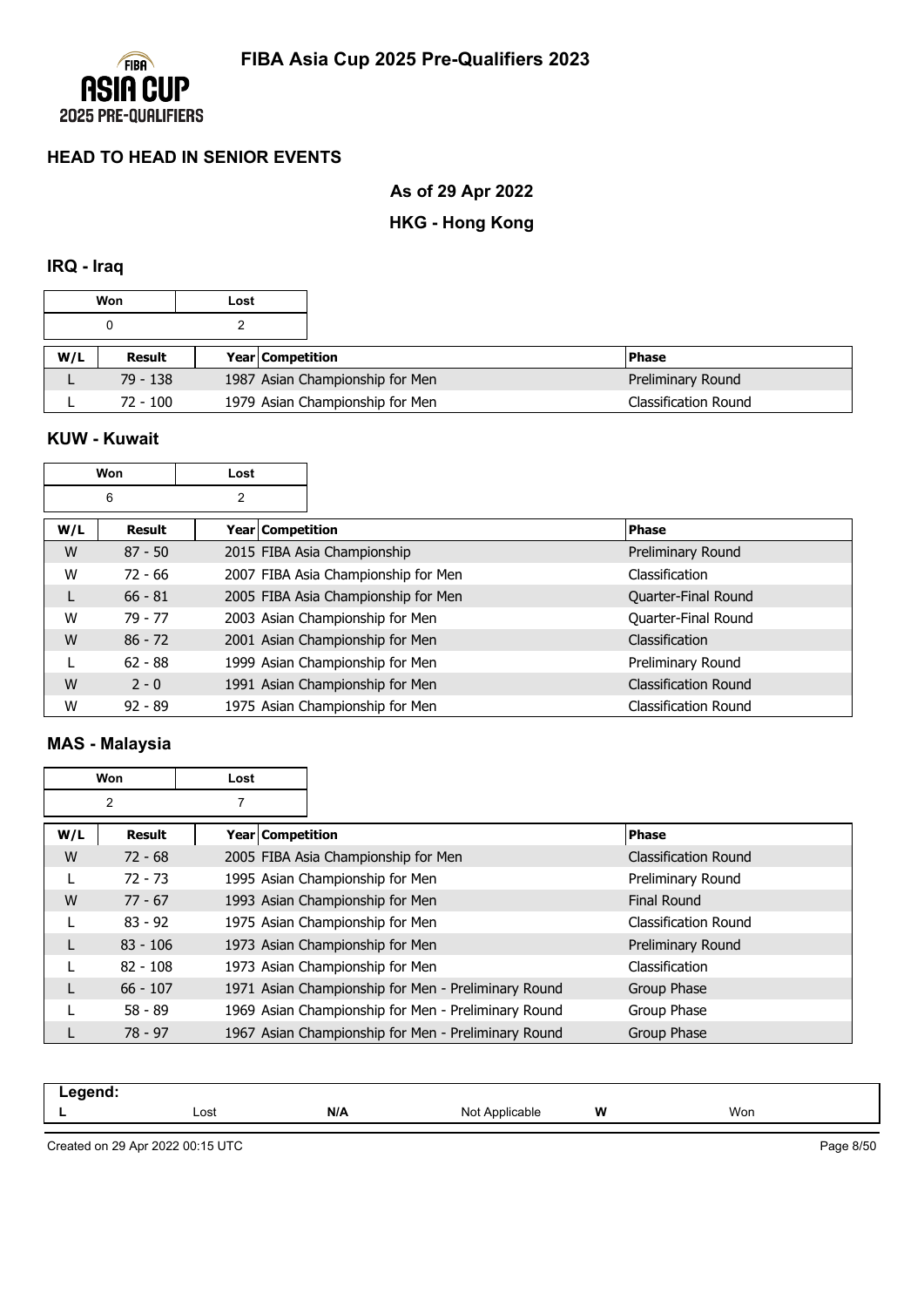

**As of 29 Apr 2022**

**HKG - Hong Kong**

### **PLE - Palestine**

|     | Won       | Lost |                             |  |
|-----|-----------|------|-----------------------------|--|
|     |           |      |                             |  |
| W/L | Result    |      | <b>Year Competition</b>     |  |
|     | $79 - 85$ |      | 2015 FIBA Asia Championship |  |

#### **QAT - Qatar**

|     | Won<br>Lost |  |                         |                                     |  |                   |
|-----|-------------|--|-------------------------|-------------------------------------|--|-------------------|
|     |             |  |                         |                                     |  |                   |
| W/L | Result      |  | <b>Year Competition</b> |                                     |  | <b>Phase</b>      |
|     | $64 - 87$   |  |                         | 2013 FIBA Asia Championship for Men |  | Preliminary Round |
|     | $42 - 72$   |  |                         | 2001 Asian Championship for Men     |  | Preliminary Round |

### **SGP - Singapore**

| <b>Won</b> |               | Lost               |                                                     |                             |
|------------|---------------|--------------------|-----------------------------------------------------|-----------------------------|
| 6          |               | $\overline{7}$     |                                                     |                             |
| W/L        | <b>Result</b> | Year   Competition |                                                     | <b>Phase</b>                |
| W          | $92 - 71$     |                    | 2001 Asian Championship for Men                     | <b>Classification Round</b> |
| L          | $90 - 91$     |                    | 1991 Asian Championship for Men                     | Quarter-Final Round         |
|            | $59 - 85$     |                    | 1986 Asian Championship for Men                     | Preliminary Round           |
| W          | $73 - 69$     |                    | 1981 Asian Championship for Men                     | <b>Classification Round</b> |
| L          | 78 - 86       |                    | 1979 Asian Championship for Men                     | <b>Classification Round</b> |
| W          | $86 - 78$     |                    | 1977 Asian Championship for Men                     | Classification Round        |
| L          | $89 - 93$     |                    | 1975 Asian Championship for Men                     | Preliminary Round           |
|            | $84 - 86$     |                    | 1973 Asian Championship for Men                     | Classification              |
| L          | $72 - 96$     |                    | 1971 Asian Championship for Men - Preliminary Round | Group Phase                 |
| W          | 78 - 76       |                    | 1967 Asian Championship for Men - Preliminary Round | Group Phase                 |
| W          | $89 - 73$     |                    | 1965 Asian Championship for Men                     | <b>Classification Round</b> |
|            | 73 - 80       |                    | 1963 Asian Championship for Men                     | Preliminary Round           |
| W          | $67 - 65$     |                    | 1963 Asian Championship for Men                     | <b>Classification Round</b> |

| ----<br>. |      |     |                                         |   |     |
|-----------|------|-----|-----------------------------------------|---|-----|
|           | Lost | N/A | N∩t<br>Applicable<br>$\sim$<br>-------- | W | Won |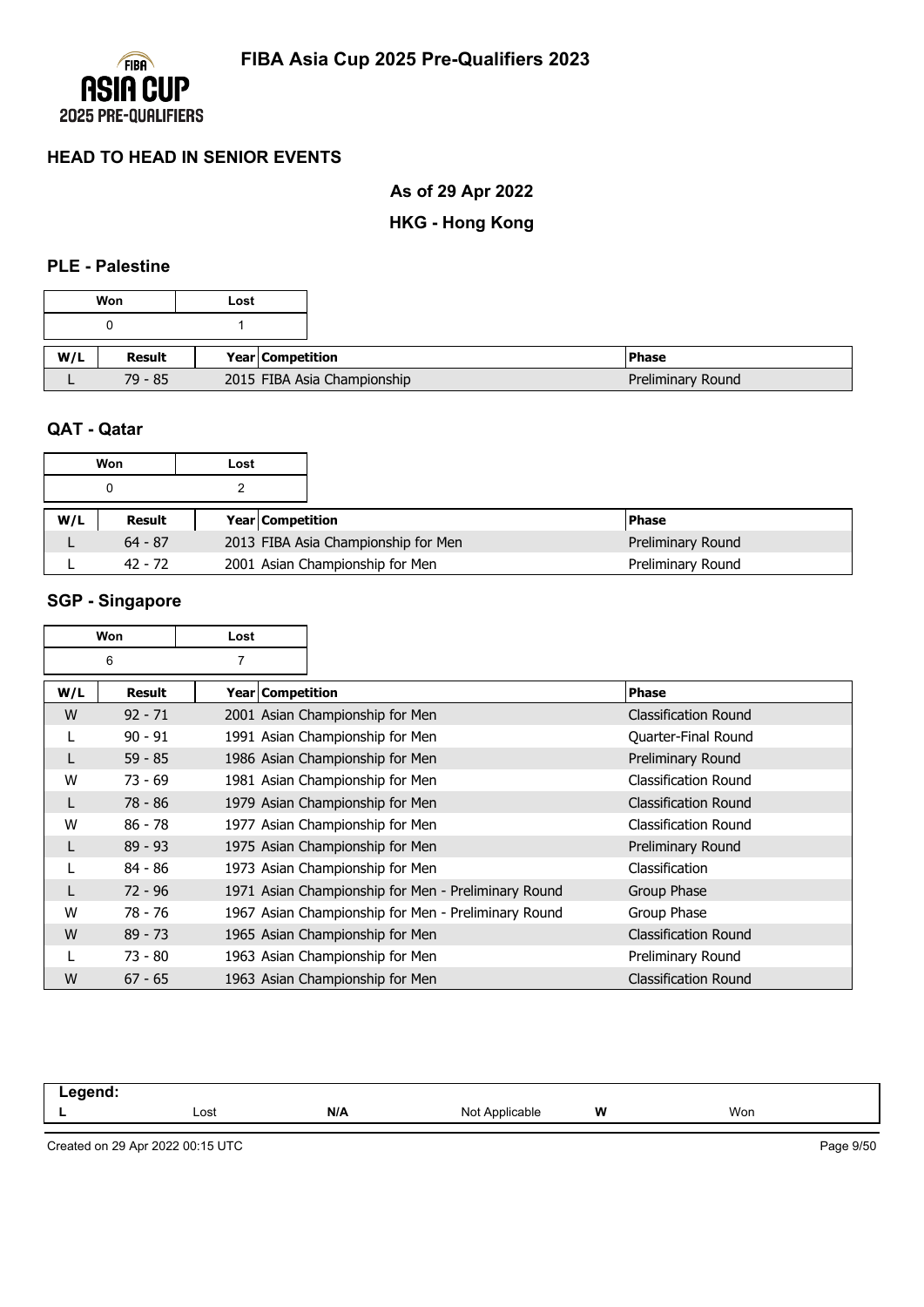

**As of 29 Apr 2022**

# **HKG - Hong Kong**

### **SRI - Sri Lanka**

| Won    |            | Lost |                                 |                             |
|--------|------------|------|---------------------------------|-----------------------------|
| 5<br>0 |            |      |                                 |                             |
| W/L    | Result     |      | Year Competition                | <b>Phase</b>                |
| W      | $61 - 39$  |      | 1995 Asian Championship for Men | Preliminary Round           |
| W      | $86 - 73$  |      | 1986 Asian Championship for Men | <b>Classification Round</b> |
| W      | $101 - 64$ |      | 1981 Asian Championship for Men | Preliminary Round           |
| W      | $70 - 68$  |      | 1977 Asian Championship for Men | <b>Classification Round</b> |
| W      | $111 - 81$ |      | 1975 Asian Championship for Men | <b>Classification Round</b> |

# **THA - Thailand**

| Won<br>Lost |               |  |                  |                                                     |                             |
|-------------|---------------|--|------------------|-----------------------------------------------------|-----------------------------|
| 6<br>12     |               |  |                  |                                                     |                             |
| W/L         | <b>Result</b> |  | Year Competition |                                                     | Phase                       |
| W           | $92 - 87$     |  |                  | 2001 Asian Championship for Men                     | Preliminary Round           |
| L           | $82 - 89$     |  |                  | 1999 Asian Championship for Men                     | Preliminary Round           |
| W           | $68 - 53$     |  |                  | 1999 Asian Championship for Men                     | Classification              |
| W           | $78 - 66$     |  |                  | 1995 Asian Championship for Men                     | Final                       |
| W           | $77 - 65$     |  |                  | 1993 Asian Championship for Men                     | <b>Classification Round</b> |
|             | $85 - 95$     |  |                  | 1989 Asian Championship for Men                     | <b>Classification Round</b> |
| W           | $90 - 60$     |  |                  | 1983 Asian Championship for Men                     | Preliminary Round           |
| L           | $61 - 98$     |  |                  | 1981 Asian Championship for Men                     | <b>Classification Round</b> |
| L           | $76 - 109$    |  |                  | 1979 Asian Championship for Men                     | <b>Classification Round</b> |
|             | $63 - 94$     |  |                  | 1977 Asian Championship for Men                     | <b>Classification Round</b> |
| L           | $76 - 94$     |  |                  | 1975 Asian Championship for Men                     | Preliminary Round           |
| L           | $83 - 95$     |  |                  | 1973 Asian Championship for Men                     | Preliminary Round           |
| W           | $84 - 83$     |  |                  | 1973 Asian Championship for Men                     | Classification              |
|             | $76 - 85$     |  |                  | 1971 Asian Championship for Men - Preliminary Round | Group Phase                 |
|             | $63 - 82$     |  |                  | 1969 Asian Championship for Men - Preliminary Round | Group Phase                 |
|             | $57 - 84$     |  |                  | 1967 Asian Championship for Men - Preliminary Round | Group Phase                 |
|             | $66 - 89$     |  |                  | 1965 Asian Championship for Men                     | Preliminary Round           |
|             | $69 - 92$     |  |                  | 1963 Asian Championship for Men                     | Preliminary Round           |

| .<br>_____ |              |     |                     |   |     |  |
|------------|--------------|-----|---------------------|---|-----|--|
|            | Lost<br>---- | N/A | Not /<br>Applicable | W | Won |  |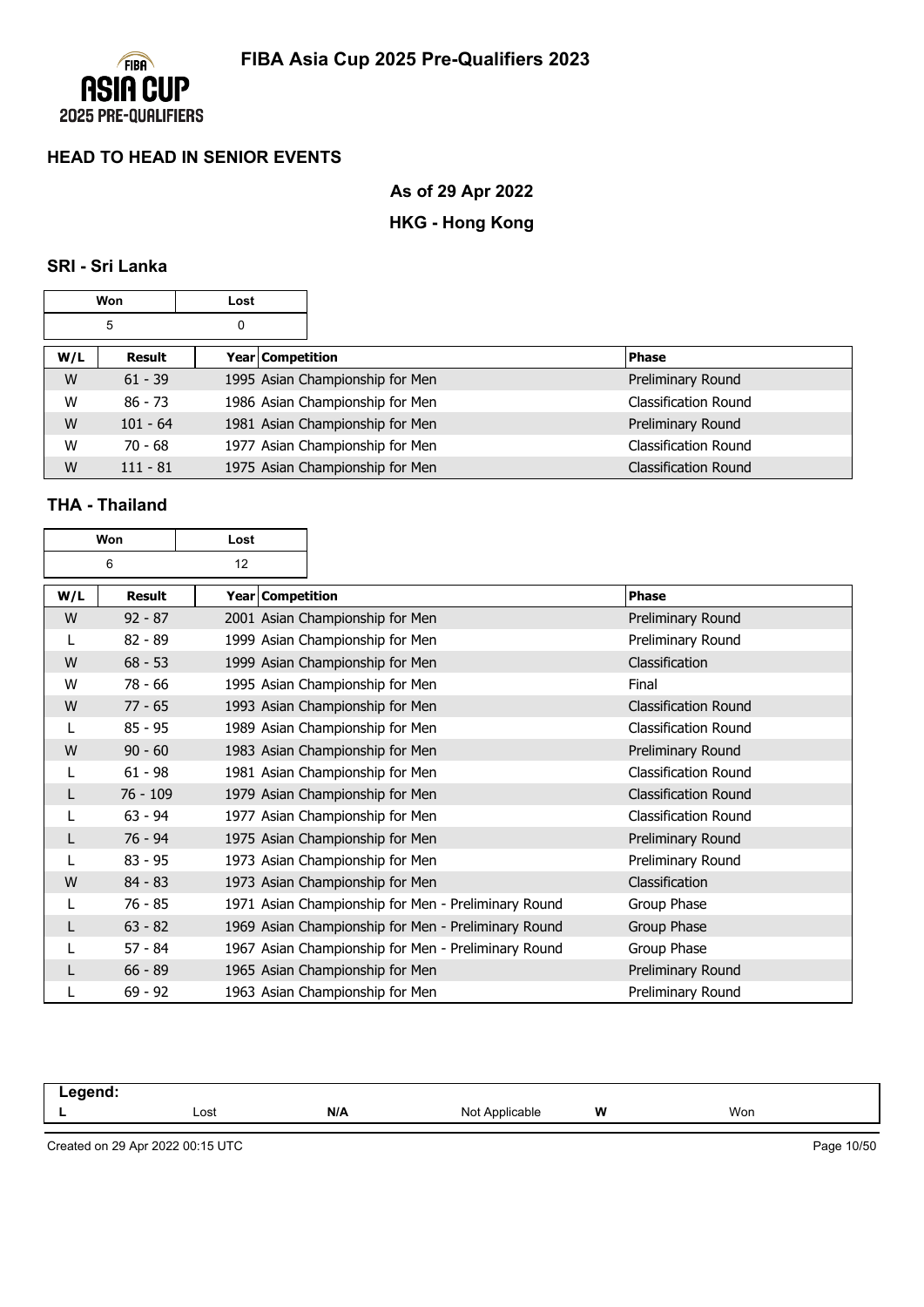

**As of 29 Apr 2022**

# **HKG - Hong Kong**

## **UAE - UAE**

| Won<br>Lost |           |  |                    |                                     |                       |
|-------------|-----------|--|--------------------|-------------------------------------|-----------------------|
|             |           |  |                    |                                     |                       |
| W/L         | Result    |  | Year   Competition |                                     | <b>Phase</b>          |
| W           | $87 - 64$ |  |                    | 2007 FIBA Asia Championship for Men | Quarter-Final Round   |
|             | $88 - 94$ |  |                    | 1999 Asian Championship for Men     | <b>Quarter-Finals</b> |

### **UZB - Uzbekistan**

| Won |            | Lost |                  |                                     |                             |
|-----|------------|------|------------------|-------------------------------------|-----------------------------|
|     |            | 3    |                  |                                     |                             |
| W/L | Result     |      | Year Competition |                                     | <b>Phase</b>                |
|     | $47 - 86$  |      |                  | 2005 FIBA Asia Championship for Men | Quarter-Final Round         |
|     | $64 - 68$  |      |                  | 2003 Asian Championship for Men     | Preliminary Round           |
| W   | $106 - 85$ |      |                  | 2003 Asian Championship for Men     | Semi Finals                 |
|     | 75 - 76    |      |                  | 2001 Asian Championship for Men     | <b>Classification Round</b> |

### **VIE - Vietnam**

|     | Won<br>Lost<br>3<br>0 |  |                                 |                      |
|-----|-----------------------|--|---------------------------------|----------------------|
|     |                       |  |                                 |                      |
| W/L | Result                |  | <b>Year Competition</b>         | <b>IPhase</b>        |
| W   | $84 - 80$             |  | 1965 Asian Championship for Men | Classification Round |
| W   | $105 - 75$            |  | 1963 Asian Championship for Men | Preliminary Round    |
| W   | $106 - 85$            |  | 1963 Asian Championship for Men | Classification Round |

| . |                   |     |                      |   |     |  |
|---|-------------------|-----|----------------------|---|-----|--|
|   | Lost<br>$- - - -$ | N/A | nnlic:<br>м.<br>able | W | Won |  |
|   |                   |     |                      |   |     |  |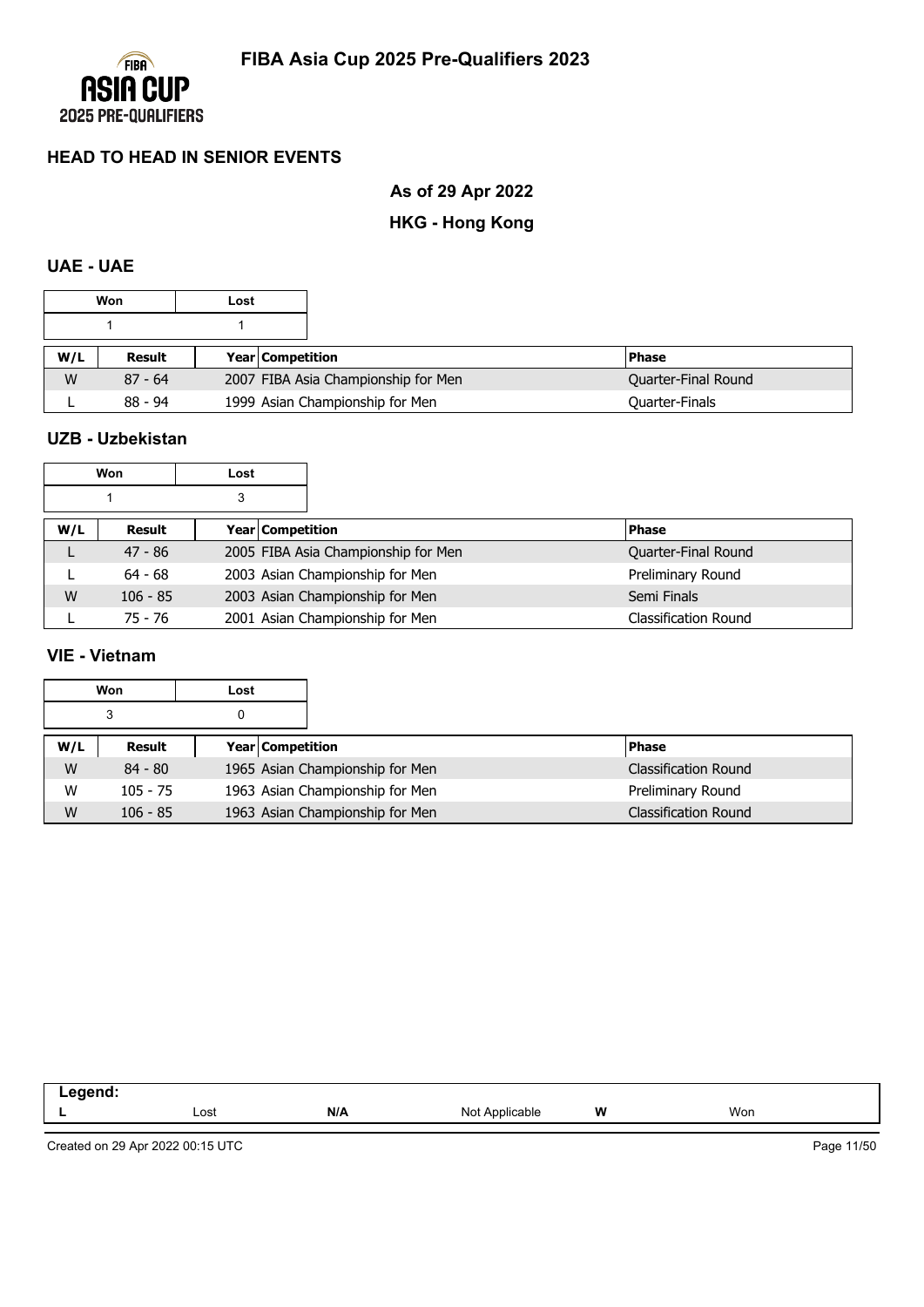

# **As of 29 Apr 2022**

**IRQ - Iraq**

| <b>Total Summary</b> |       |                |                |                |              |                |
|----------------------|-------|----------------|----------------|----------------|--------------|----------------|
| <b>Team Name</b>     | Win % | Played         | Won            | Lost           | For          | <b>Against</b> |
| Bangladesh           | 100   | 1              | $\mathbf{1}$   | $\mathbf{0}$   | 139          | 76             |
| Hong Kong            | 100   | $\overline{2}$ | 2              | 0              | 238          | 151            |
| Thailand             | 100   | $\overline{2}$ | $\overline{2}$ | $\mathbf 0$    | 152          | 131            |
| Singapore            | 100   | 4              | 4              | 0              | 393          | 281            |
| Qatar                | 33    | 3              | $\mathbf{1}$   | $\overline{2}$ | 220          | 227            |
| Oman                 | N/A   | 0              | 0              | 0              | 0            | 0              |
| Cambodia             | N/A   | $\mathbf 0$    | 0              | $\mathbf 0$    | $\mathbf 0$  | $\mathbf 0$    |
| Kuwait               | N/A   | $\mathbf{0}$   | 0              | 0              | 0            | 0              |
| Tahiti               | N/A   | $\mathbf 0$    | 0              | $\mathbf 0$    | $\mathbf 0$  | $\pmb{0}$      |
| Palestine            | N/A   | 0              | 0              | 0              | 0            | 0              |
| Guam                 | N/A   | $\mathbf 0$    | $\mathbf{0}$   | $\mathbf 0$    | $\mathbf 0$  | $\mathbf 0$    |
| Sri Lanka            | N/A   | 0              | 0              | 0              | 0            | 0              |
| <b>UAE</b>           | N/A   | $\mathbf{0}$   | $\mathbf{0}$   | $\mathbf{0}$   | $\mathbf{0}$ | $\mathbf 0$    |
| Vietnam              | N/A   | $\mathbf{0}$   | 0              | 0              | 0            | 0              |
| Uzbekistan           | N/A   | $\mathbf 0$    | 0              | $\mathbf 0$    | $\mathbf 0$  | $\mathbf 0$    |
| Malaysia             | N/A   | $\mathbf 0$    | 0              | 0              | $\mathbf{0}$ | 0              |
| Mongolia             | N/A   | $\mathbf 0$    | $\bf{0}$       | $\mathbf 0$    | 0            | $\bf{0}$       |
| Total                | 83    | 12             | 10             | 2              | 1142         | 866            |

#### **Overview per opponent**

### **BAN - Bangladesh**

|     | Won        | Lost |                  |                                 |                             |
|-----|------------|------|------------------|---------------------------------|-----------------------------|
|     |            |      |                  |                                 |                             |
| W/L | Result     |      | Year Competition |                                 | <b>IPhase</b>               |
| W   | $139 - 76$ |      |                  | 1979 Asian Championship for Men | <b>Classification Round</b> |

| eaend:<br>--<br>----<br>____ |      |     |                            |   |     |  |
|------------------------------|------|-----|----------------------------|---|-----|--|
| -                            | Lost | N/A | Not.<br>`Applicable<br>៴∪৻ | W | Won |  |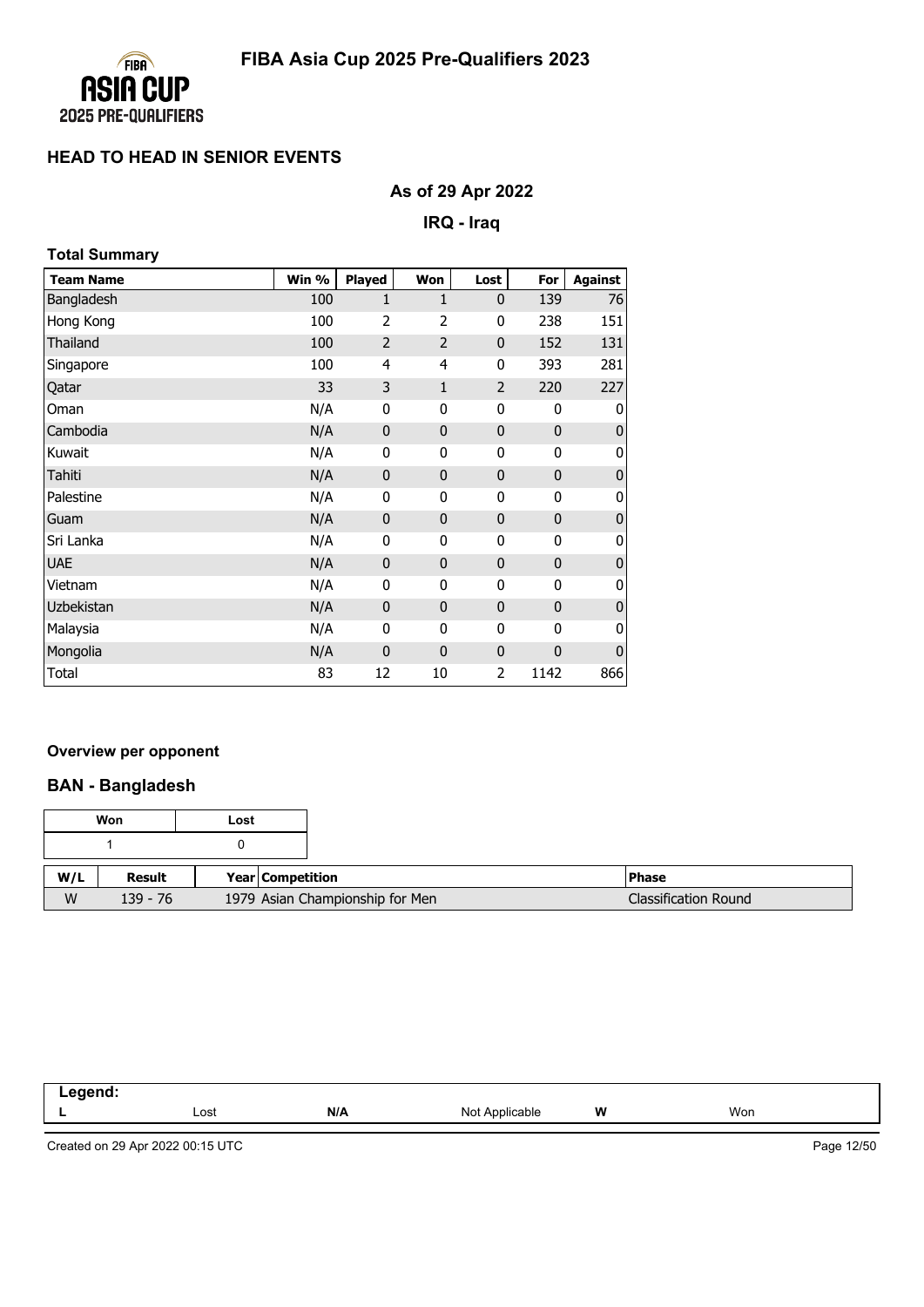

# **As of 29 Apr 2022**

**IRQ - Iraq**

# **HKG - Hong Kong**

|     | Won        | Lost |                         |                                 |                             |
|-----|------------|------|-------------------------|---------------------------------|-----------------------------|
|     |            |      |                         |                                 |                             |
| W/L | Result     |      | <b>Year Competition</b> |                                 | <b>Phase</b>                |
| W   | $138 - 79$ |      |                         | 1987 Asian Championship for Men | Preliminary Round           |
| W   | $100 - 72$ |      |                         | 1979 Asian Championship for Men | <b>Classification Round</b> |

### **QAT - Qatar**

|     | Won       | Lost |                                                      |              |
|-----|-----------|------|------------------------------------------------------|--------------|
|     |           |      |                                                      |              |
| W/L | Result    |      | <b>Year Competition</b>                              | <b>Phase</b> |
|     | 79 - 84   |      | 2019 FIBA Basketball World Cup 2019 Asian Qualifiers | 1st Round    |
|     | 66 - 77   |      | 2019 FIBA Basketball World Cup 2019 Asian Qualifiers | 1st Round    |
| W   | $75 - 66$ |      | 2017 FIBA Asia Cup                                   | Group Phase  |

# **SGP - Singapore**

|     | Won        | Lost             |                                 |                             |
|-----|------------|------------------|---------------------------------|-----------------------------|
|     | 4          | 0                |                                 |                             |
| W/L | Result     | Year Competition |                                 | <b>Phase</b>                |
| W   | $98 - 65$  |                  | 1987 Asian Championship for Men | Preliminary Round           |
| W   | $114 - 59$ |                  | 1987 Asian Championship for Men | Preliminary Round           |
| W   | $105 - 90$ |                  | 1979 Asian Championship for Men | <b>Classification Round</b> |
| W   | $76 - 67$  |                  | 1977 Asian Championship for Men | Preliminary Round           |

## **THA - Thailand**

|     | Won       | Lost |                         |                                 |                      |
|-----|-----------|------|-------------------------|---------------------------------|----------------------|
|     |           |      |                         |                                 |                      |
| W/L | Result    |      | <b>Year Competition</b> |                                 | <b>Phase</b>         |
| W   | $85 - 68$ |      |                         | 1979 Asian Championship for Men | Classification Round |
| W   | $67 - 63$ |      |                         | 1977 Asian Championship for Men | Preliminary Round    |

| ------<br>$  -$ |      |     |                                   |   |     |
|-----------------|------|-----|-----------------------------------|---|-----|
|                 | Lost | N/A | $N \cap$<br>^pplicable<br>19 U L. | W | Won |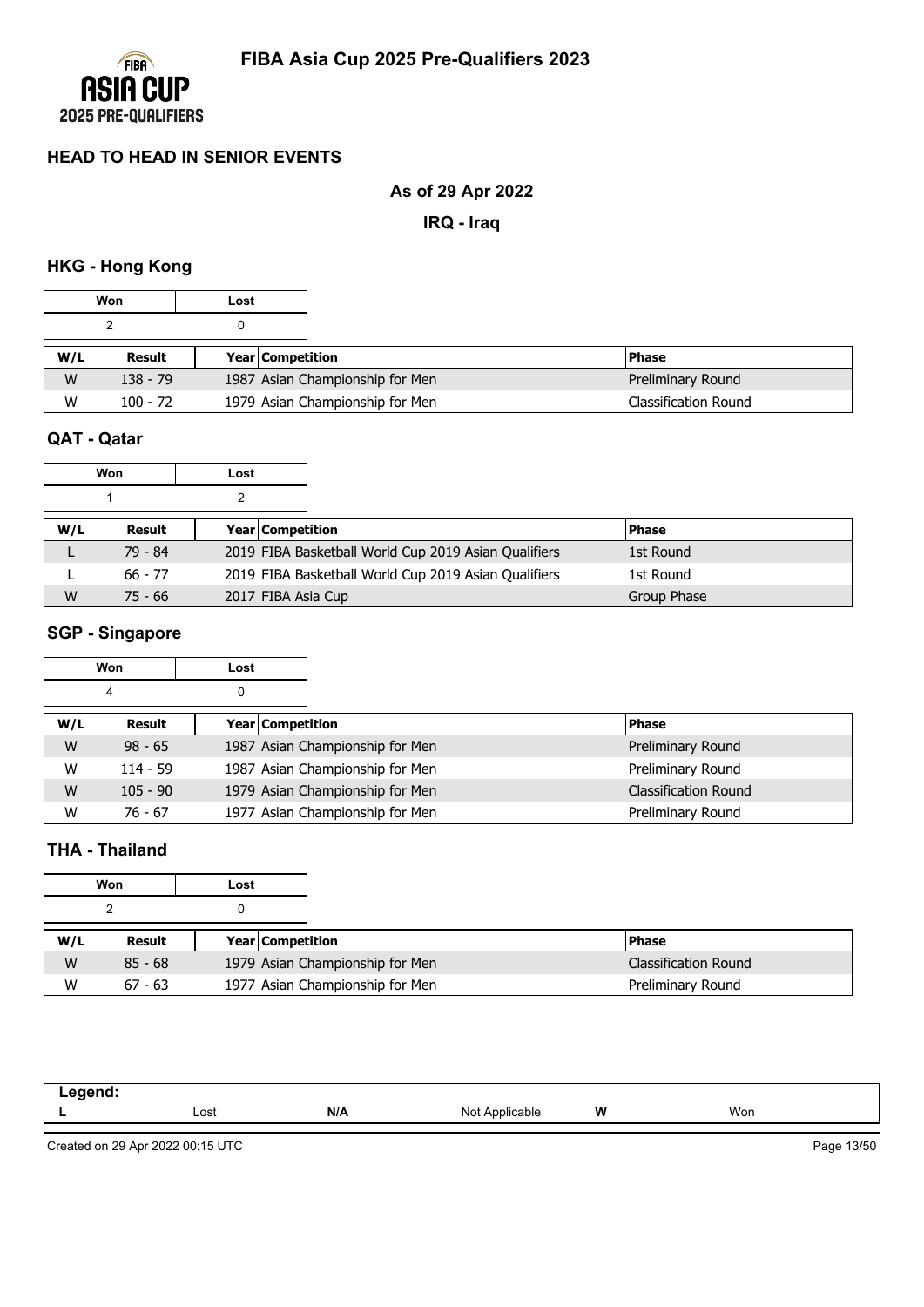

# **As of 29 Apr 2022**

### **KUW - Kuwait**

| <b>Total Summary</b> |             |                |              |              |              |                |
|----------------------|-------------|----------------|--------------|--------------|--------------|----------------|
| <b>Team Name</b>     | Win %       | <b>Played</b>  | Won          | Lost         | For          | <b>Against</b> |
| Bangladesh           | 100         | 1              | 1            | $\mathbf 0$  | 124          | 36             |
| Qatar                | 100         | 1              | 1            | 0            | 75           | 65             |
| Sri Lanka            | 100         | $\mathbf{1}$   | $\mathbf{1}$ | $\mathbf 0$  | 103          | 82             |
| Thailand             | 100         | 4              | 4            | 0            | 357          | 241            |
| Malaysia             | 83          | 6              | 5            | $\mathbf{1}$ | 492          | 436            |
| Uzbekistan           | 50          | $\overline{2}$ | 1            | 1            | 137          | 154            |
| <b>UAE</b>           | 25          | $\overline{4}$ | $\mathbf{1}$ | 3            | 266          | 273            |
| Hong Kong            | 25          | 8              | 2            | 6            | 523          | 546            |
| Singapore            | $\mathbf 0$ | $\mathbf{1}$   | $\mathbf{0}$ | $\mathbf{1}$ | 75           | 89             |
| Palestine            | $\mathbf 0$ | 1              | 0            | 1            | 69           | 90             |
| Guam                 | N/A         | 0              | $\mathbf{0}$ | $\mathbf 0$  | $\mathbf{0}$ | $\mathbf 0$    |
| Tahiti               | N/A         | 0              | 0            | 0            | 0            | 0              |
| Iraq                 | N/A         | $\mathbf 0$    | $\mathbf{0}$ | $\mathbf 0$  | $\mathbf 0$  | $\bf{0}$       |
| Cambodia             | N/A         | 0              | 0            | 0            | 0            | 0              |
| Vietnam              | N/A         | $\mathbf 0$    | $\mathbf 0$  | $\mathbf 0$  | $\mathbf{0}$ | $\mathbf 0$    |
| Oman                 | N/A         | 0              | 0            | 0            | 0            | 0              |
| Mongolia             | N/A         | $\mathbf{0}$   | $\mathbf{0}$ | $\mathbf 0$  | $\mathbf{0}$ | $\mathbf 0$    |
| Total                | 55          | 29             | 16           | 13           | 2221         | 2012           |

#### **Overview per opponent**

### **BAN - Bangladesh**

|     | Won        | Lost |                  |                                 |                   |
|-----|------------|------|------------------|---------------------------------|-------------------|
|     |            |      |                  |                                 |                   |
| W/L | Result     |      | Year Competition |                                 | <b>Phase</b>      |
| W   | $124 - 36$ |      |                  | 1993 Asian Championship for Men | Preliminary Round |

| -----<br>пс<br>. .<br>--- |      |     |                     |          |     |  |
|---------------------------|------|-----|---------------------|----------|-----|--|
|                           | Lost | N/A | Not<br>: Applicable | W<br>. . | Won |  |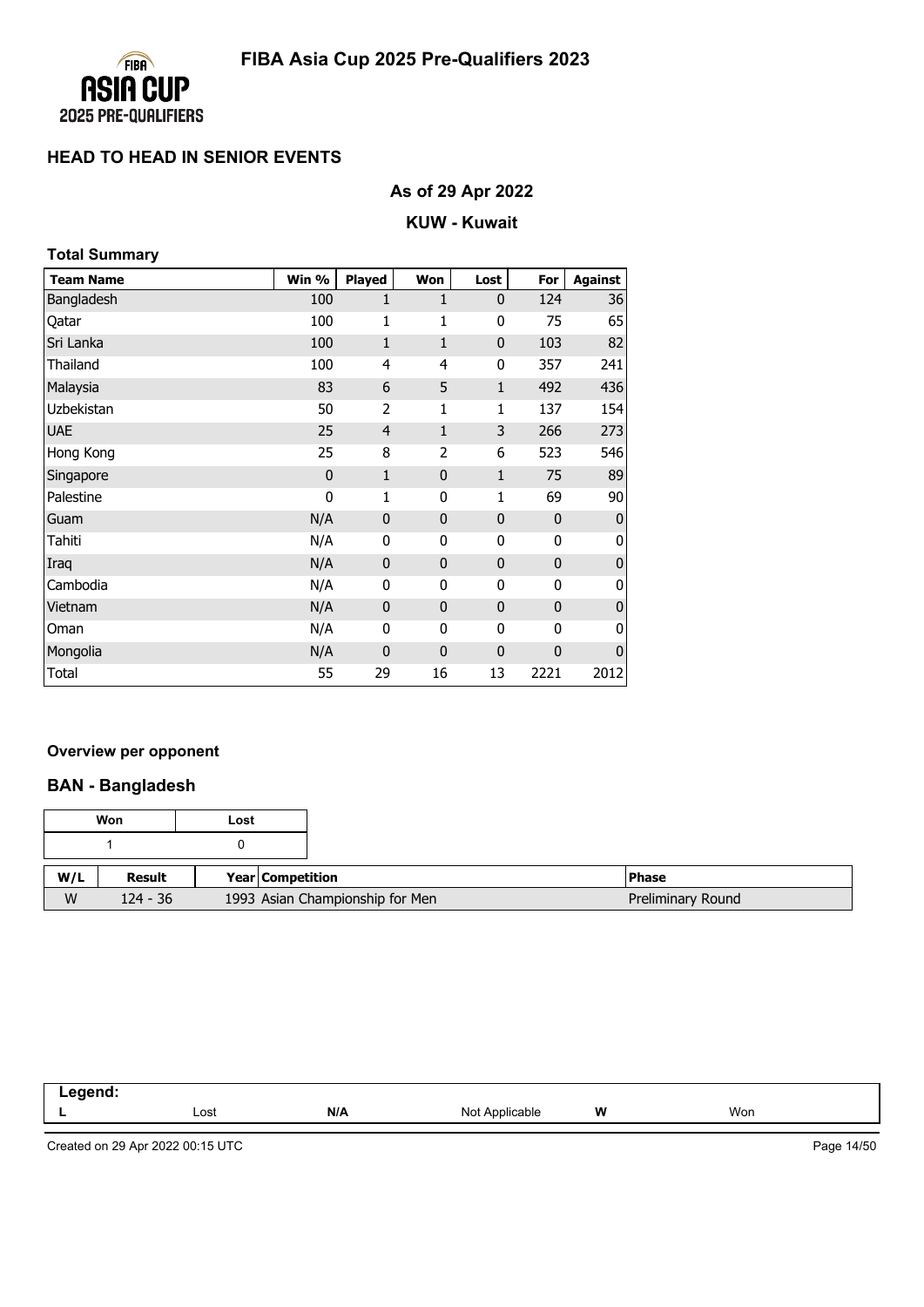

# **As of 29 Apr 2022**

### **KUW - Kuwait**

# **HKG - Hong Kong**

|     | Won<br>Lost    |                         |                                     |                             |
|-----|----------------|-------------------------|-------------------------------------|-----------------------------|
|     | $\overline{2}$ | 6                       |                                     |                             |
| W/L | <b>Result</b>  | <b>Year Competition</b> |                                     | <b>Phase</b>                |
|     | $50 - 87$      |                         | 2015 FIBA Asia Championship         | Preliminary Round           |
|     | $66 - 72$      |                         | 2007 FIBA Asia Championship for Men | Classification              |
| W   | $81 - 66$      |                         | 2005 FIBA Asia Championship for Men | Quarter-Final Round         |
|     | $77 - 79$      |                         | 2003 Asian Championship for Men     | Quarter-Final Round         |
|     | $72 - 86$      |                         | 2001 Asian Championship for Men     | Classification              |
| W   | $88 - 62$      |                         | 1999 Asian Championship for Men     | Preliminary Round           |
|     | $0 - 2$        |                         | 1991 Asian Championship for Men     | <b>Classification Round</b> |
|     | $89 - 92$      |                         | 1975 Asian Championship for Men     | Classification Round        |

# **MAS - Malaysia**

|     | Won        | Lost |                                     |                        |
|-----|------------|------|-------------------------------------|------------------------|
|     | 5          |      |                                     |                        |
| W/L | Result     |      | <b>Year Competition</b>             | <b>Phase</b>           |
| W   | $83 - 61$  |      | 2015 FIBA Asia Championship         | Classification (13-16) |
| W   | $88 - 56$  |      | 2005 FIBA Asia Championship for Men | Preliminary Round      |
| W   | $86 - 81$  |      | 2003 Asian Championship for Men     | Preliminary Round      |
| W   | $73 - 65$  |      | 1995 Asian Championship for Men     | <b>Quarter-Finals</b>  |
| W   | $78 - 70$  |      | 1993 Asian Championship for Men     | Preliminary Round      |
|     | $84 - 103$ |      | 1975 Asian Championship for Men     | Preliminary Round      |

## **PLE - Palestine**

|     | Won       | Lost                        |
|-----|-----------|-----------------------------|
|     |           |                             |
| W/L | Result    | Year Competition            |
|     | $69 - 90$ | 2015 FIBA Asia Championship |

| - | Lost | N/A | NIC<br>$\cdot$<br>the contract of the contract of the contract of the contract of the contract of | W | Won |  |
|---|------|-----|---------------------------------------------------------------------------------------------------|---|-----|--|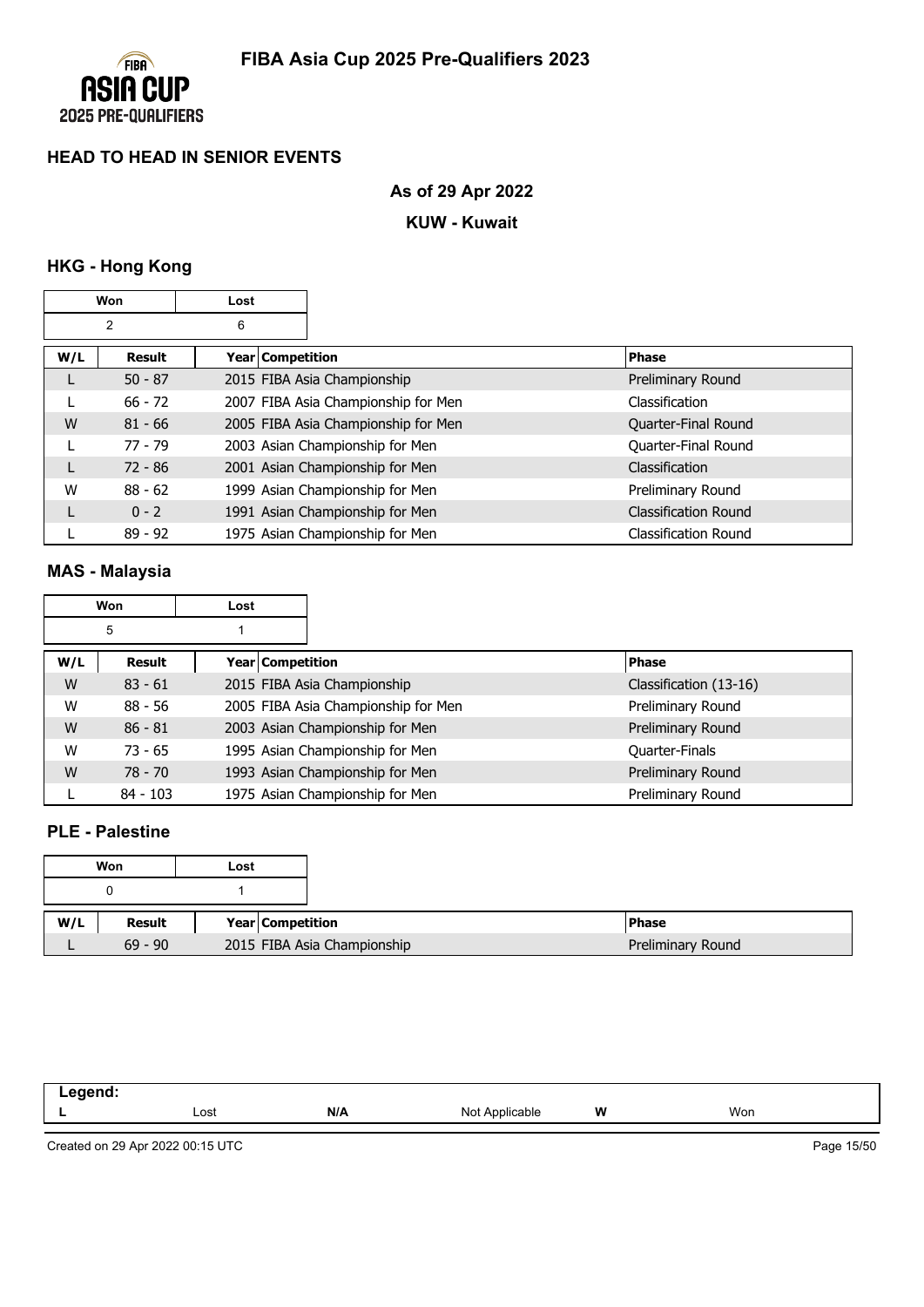

# **As of 29 Apr 2022**

#### **KUW - Kuwait**

### **QAT - Qatar**

|     | Won       | Lost |                                 |                     |
|-----|-----------|------|---------------------------------|---------------------|
|     |           |      |                                 |                     |
| W/L | Result    |      | Year Competition                | <b>Phase</b>        |
| W   | $75 - 65$ |      | 1991 Asian Championship for Men | Quarter-Final Round |

# **SGP - Singapore**

|     | Won       | Lost |                                 |
|-----|-----------|------|---------------------------------|
|     |           |      |                                 |
| W/L | Result    |      | Year Competition                |
|     | $75 - 89$ |      | 1975 Asian Championship for Men |

### **SRI - Sri Lanka**

|     | Won        | Lost |                  |                                 |  |
|-----|------------|------|------------------|---------------------------------|--|
|     |            |      |                  |                                 |  |
| W/L | Result     |      | Year Competition |                                 |  |
| W   | $103 - 82$ |      |                  | 1975 Asian Championship for Men |  |

### **THA - Thailand**

|     | Won<br>Lost |   |                  |                                 |                             |
|-----|-------------|---|------------------|---------------------------------|-----------------------------|
|     | 4           | 0 |                  |                                 |                             |
| W/L | Result      |   | Year Competition |                                 | <b>Phase</b>                |
| W   | $77 - 55$   |   |                  | 2001 Asian Championship for Men | <b>Classification Round</b> |
| W   | $113 - 80$  |   |                  | 1999 Asian Championship for Men | Preliminary Round           |
| W   | $79 - 53$   |   |                  | 1995 Asian Championship for Men | <b>Quarter-Finals</b>       |
| W   | $88 - 53$   |   |                  | 1993 Asian Championship for Men | <b>Classification Round</b> |

| Lost | N/A | Not<br>$\sqrt{n}$<br>ગાcable | W<br> | Won |
|------|-----|------------------------------|-------|-----|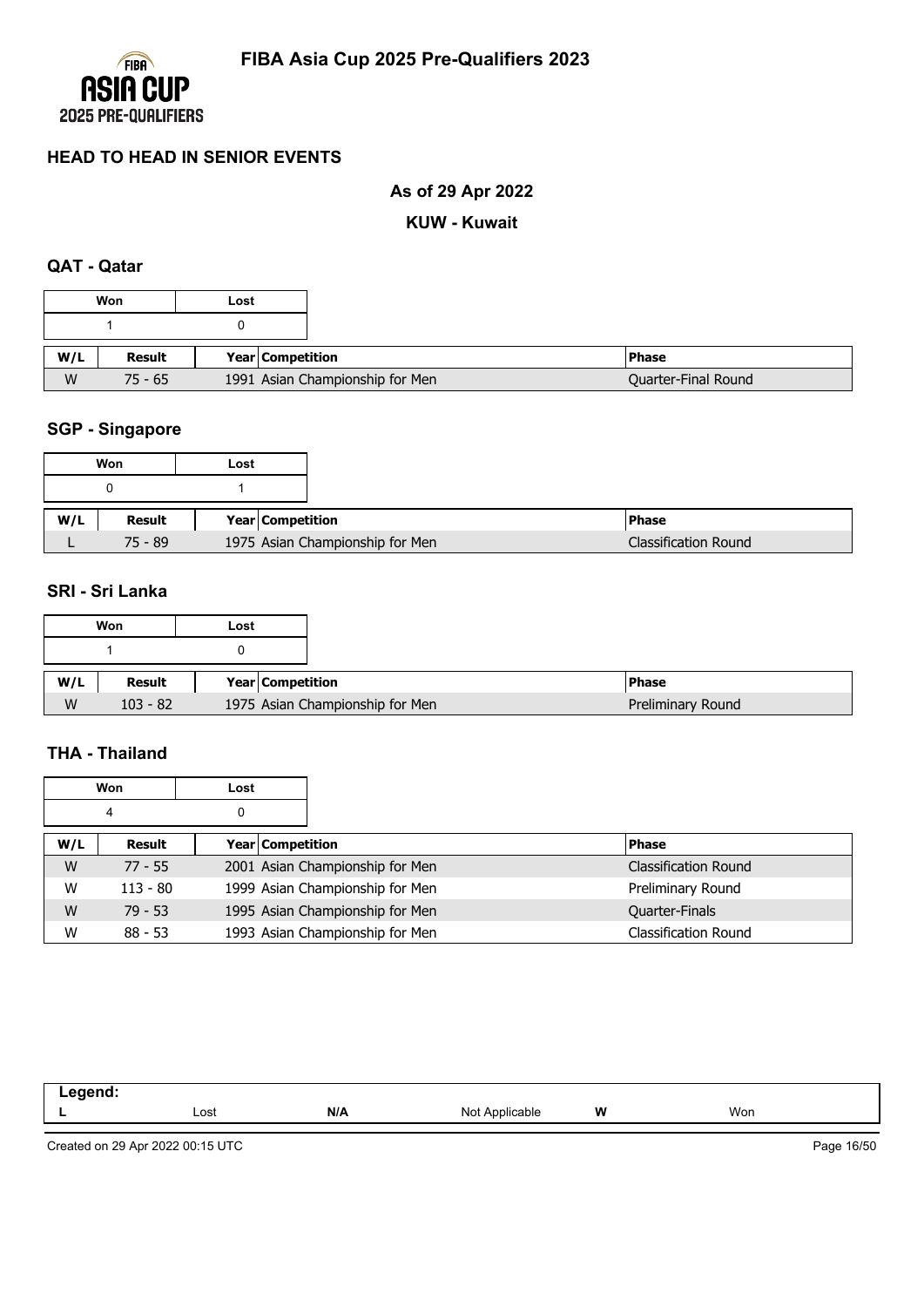

# **As of 29 Apr 2022**

#### **KUW - Kuwait**

# **UAE - UAE**

|     | Won<br>Lost |   |                  |                                     |                             |
|-----|-------------|---|------------------|-------------------------------------|-----------------------------|
|     |             | 3 |                  |                                     |                             |
| W/L | Result      |   | Year Competition |                                     | <b>Phase</b>                |
| W   | $65 - 61$   |   |                  | 2009 FIBA Asia Championship for Men | Classification (9-12)       |
|     | $68 - 69$   |   |                  | 2007 FIBA Asia Championship for Men | Preliminary Round           |
|     | $77 - 80$   |   |                  | 2001 Asian Championship for Men     | <b>Classification Round</b> |
|     | $56 - 63$   |   |                  | 1995 Asian Championship for Men     | Quarter-Finals              |

### **UZB - Uzbekistan**

|     | Won       | Lost |                         |                                     |                     |
|-----|-----------|------|-------------------------|-------------------------------------|---------------------|
|     |           |      |                         |                                     |                     |
| W/L | Result    |      | <b>Year Competition</b> |                                     | <b>Phase</b>        |
| W   | $69 - 64$ |      |                         | 2009 FIBA Asia Championship for Men | Preliminary Round   |
|     | $68 - 90$ |      |                         | 2005 FIBA Asia Championship for Men | Quarter-Final Round |

| -- | Lost | N/A | Not<br>Applicable | W | Won |  |
|----|------|-----|-------------------|---|-----|--|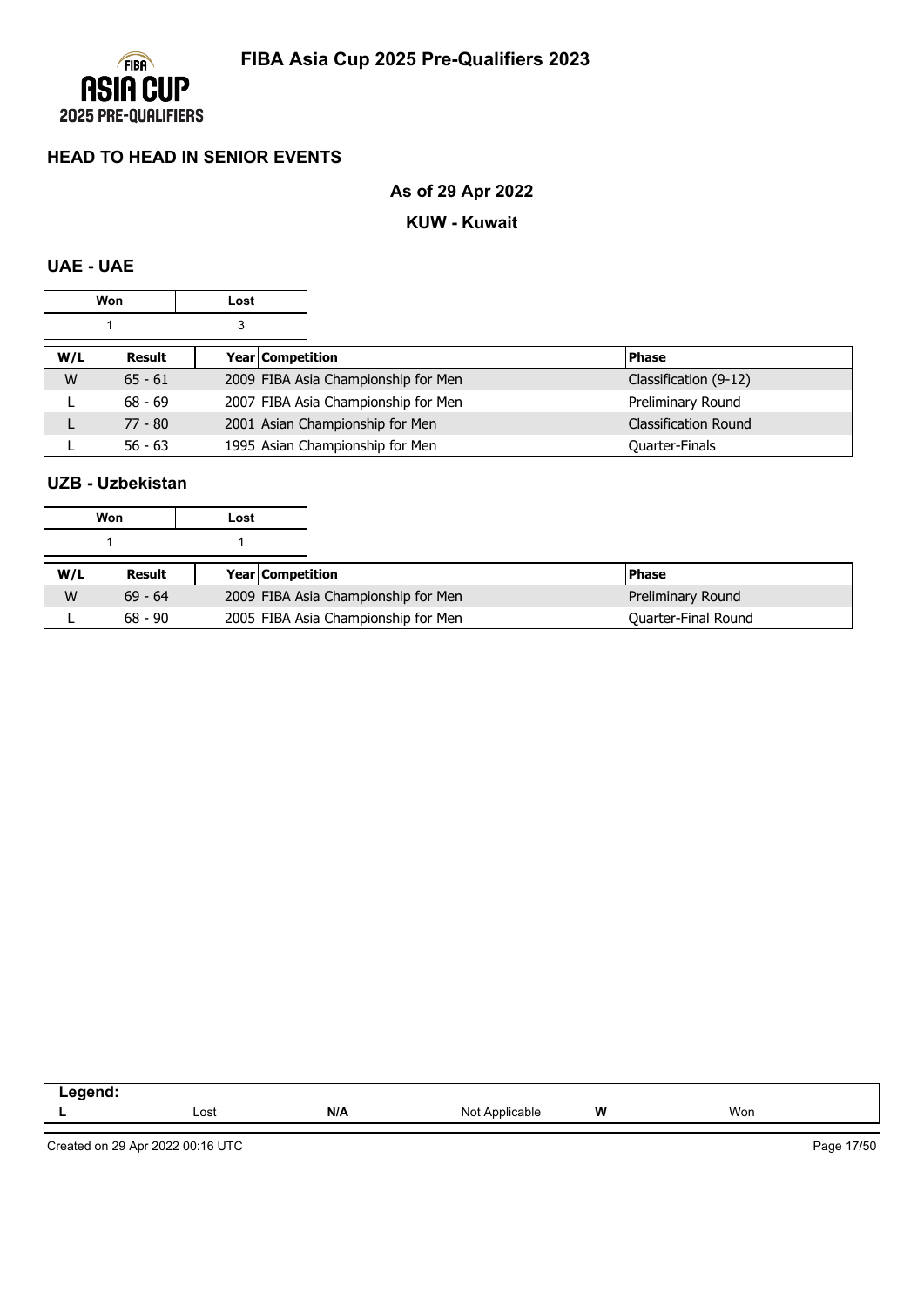

# **As of 29 Apr 2022**

# **MAS - Malaysia**

| <b>Total Summary</b> |             |                |                |                |              |                |
|----------------------|-------------|----------------|----------------|----------------|--------------|----------------|
| <b>Team Name</b>     | Win %       | Played         | Won            | Lost           | For          | <b>Against</b> |
| Bangladesh           | 100         | $\mathbf{1}$   | 1              | $\mathbf{0}$   | 144          | 73             |
| Cambodia             | 100         | 1              | 1              | 0              | 104          | 43             |
| Sri Lanka            | 100         | $\overline{2}$ | 2              | $\mathbf 0$    | 235          | 151            |
| Hong Kong            | 77          | 9              | 7              | 2              | 807          | 671            |
| Uzbekistan           | 66          | 3              | $\overline{2}$ | $\mathbf{1}$   | 238          | 249            |
| Singapore            | 57          | 7              | 4              | 3              | 552          | 571            |
| Thailand             | 25          | 8              | 2              | 6              | 525          | 587            |
| Kuwait               | 16          | 6              | 1              | 5              | 436          | 492            |
| <b>UAE</b>           | $\mathbf 0$ | $\overline{2}$ | $\mathbf{0}$   | $\overline{2}$ | 134          | 150            |
| Vietnam              | N/A         | 0              | 0              | 0              | 0            | 0              |
| Oman                 | N/A         | $\mathbf 0$    | $\mathbf{0}$   | $\mathbf 0$    | $\mathbf 0$  | $\mathbf 0$    |
| Mongolia             | N/A         | 0              | 0              | 0              | $\mathbf{0}$ | 0              |
| Qatar                | N/A         | $\mathbf 0$    | $\mathbf{0}$   | $\mathbf 0$    | $\mathbf 0$  | $\bf{0}$       |
| Iraq                 | N/A         | 0              | 0              | 0              | 0            | 0              |
| Tahiti               | N/A         | $\mathbf 0$    | $\mathbf{0}$   | $\mathbf 0$    | $\mathbf 0$  | $\mathbf 0$    |
| Palestine            | N/A         | $\mathbf{0}$   | 0              | 0              | $\mathbf{0}$ | 0              |
| Guam                 | N/A         | 0              | $\mathbf 0$    | $\mathbf 0$    | $\mathbf 0$  | $\bf{0}$       |
| Total                | 51          | 39             | 20             | 19             | 3175         | 2987           |

#### **Overview per opponent**

### **BAN - Bangladesh**

|     | Won        | Lost |                  |                                 |                   |
|-----|------------|------|------------------|---------------------------------|-------------------|
|     |            |      |                  |                                 |                   |
| W/L | Result     |      | Year Competition |                                 | <b>Phase</b>      |
| W   | $144 - 73$ |      |                  | 1993 Asian Championship for Men | Preliminary Round |

| -----<br>пс<br>. .<br>--- |      |     |                     |          |     |  |
|---------------------------|------|-----|---------------------|----------|-----|--|
|                           | Lost | N/A | Not<br>: Applicable | W<br>. . | Won |  |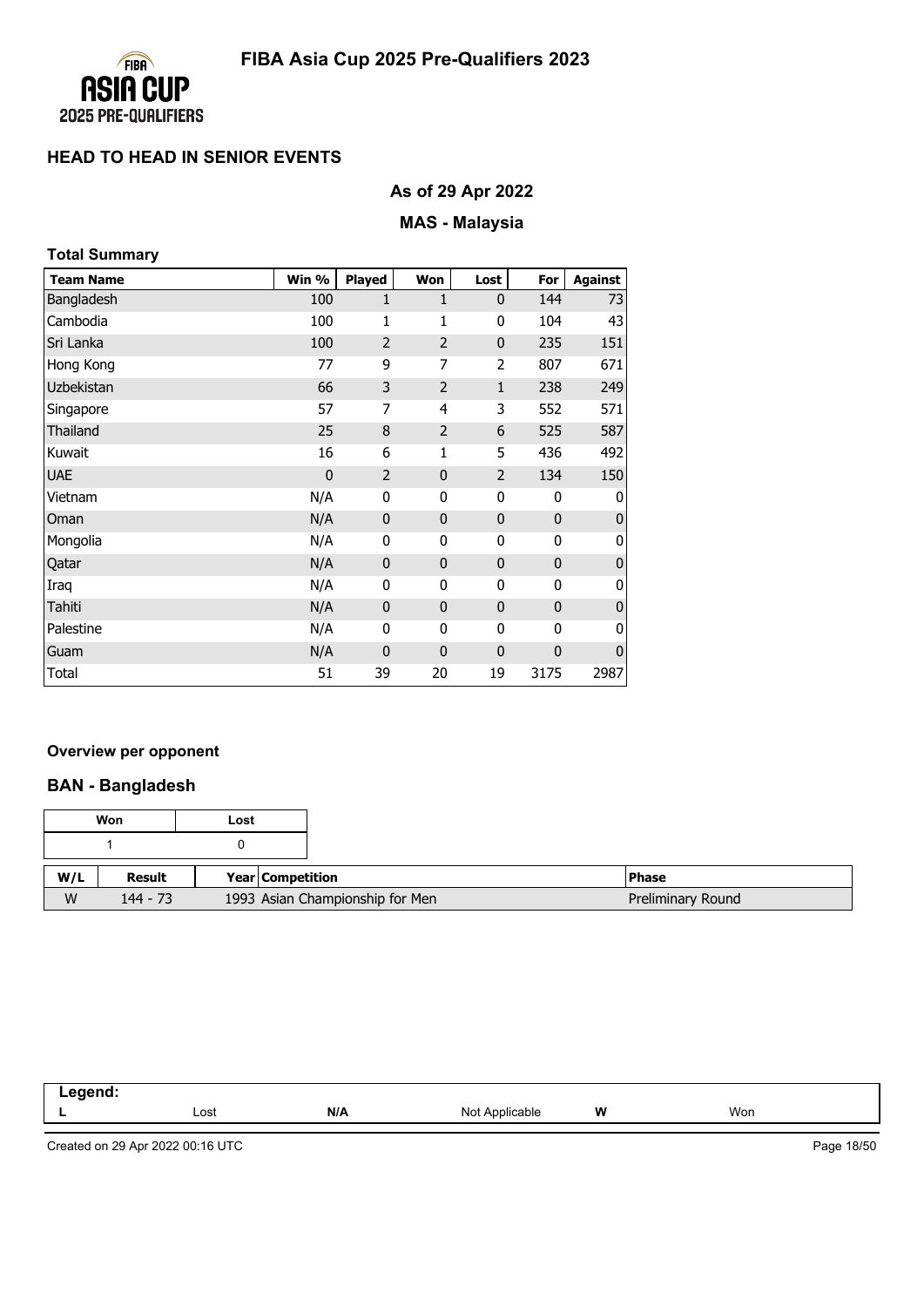

# **As of 29 Apr 2022**

# **MAS - Malaysia**

### **CAM - Cambodia**

|     | Won        | Lost |                         |                                             |             |
|-----|------------|------|-------------------------|---------------------------------------------|-------------|
|     |            |      |                         |                                             |             |
| W/L | Result     |      | <b>Year Competition</b> |                                             | l Phase     |
| W   | $104 - 43$ |      |                         | 2018 FIBA Asia Cup 2021 SEABA Pre-Qualifier | Group Phase |

# **HKG - Hong Kong**

|     | Won        | Lost             |                                                     |                      |
|-----|------------|------------------|-----------------------------------------------------|----------------------|
|     |            | 2                |                                                     |                      |
| W/L | Result     | Year Competition |                                                     | <b>Phase</b>         |
|     | $68 - 72$  |                  | 2005 FIBA Asia Championship for Men                 | Classification Round |
| W   | $73 - 72$  |                  | 1995 Asian Championship for Men                     | Preliminary Round    |
| L   | $67 - 77$  |                  | 1993 Asian Championship for Men                     | <b>Final Round</b>   |
| W   | $92 - 83$  |                  | 1975 Asian Championship for Men                     | Classification Round |
| W   | $106 - 83$ |                  | 1973 Asian Championship for Men                     | Preliminary Round    |
| W   | $108 - 82$ |                  | 1973 Asian Championship for Men                     | Classification       |
| W   | $107 - 66$ |                  | 1971 Asian Championship for Men - Preliminary Round | Group Phase          |
| W   | $89 - 58$  |                  | 1969 Asian Championship for Men - Preliminary Round | Group Phase          |
| W   | $97 - 78$  |                  | 1967 Asian Championship for Men - Preliminary Round | Group Phase          |

#### **KUW - Kuwait**

|     | Won        | Lost |                                     |                        |
|-----|------------|------|-------------------------------------|------------------------|
|     |            | 5    |                                     |                        |
| W/L | Result     |      | Year   Competition                  | <b>Phase</b>           |
|     | $61 - 83$  |      | 2015 FIBA Asia Championship         | Classification (13-16) |
|     | $56 - 88$  |      | 2005 FIBA Asia Championship for Men | Preliminary Round      |
|     | $81 - 86$  |      | 2003 Asian Championship for Men     | Preliminary Round      |
|     | $65 - 73$  |      | 1995 Asian Championship for Men     | Quarter-Finals         |
|     | $70 - 78$  |      | 1993 Asian Championship for Men     | Preliminary Round      |
| W   | $103 - 84$ |      | 1975 Asian Championship for Men     | Preliminary Round      |

| .<br>$\sim$ $\sim$ $\sim$ $\sim$ |      |     |                                |   |     |  |
|----------------------------------|------|-----|--------------------------------|---|-----|--|
|                                  | Lost | N/A | N <sub>Io</sub><br>avıc<br>ישו | W | Won |  |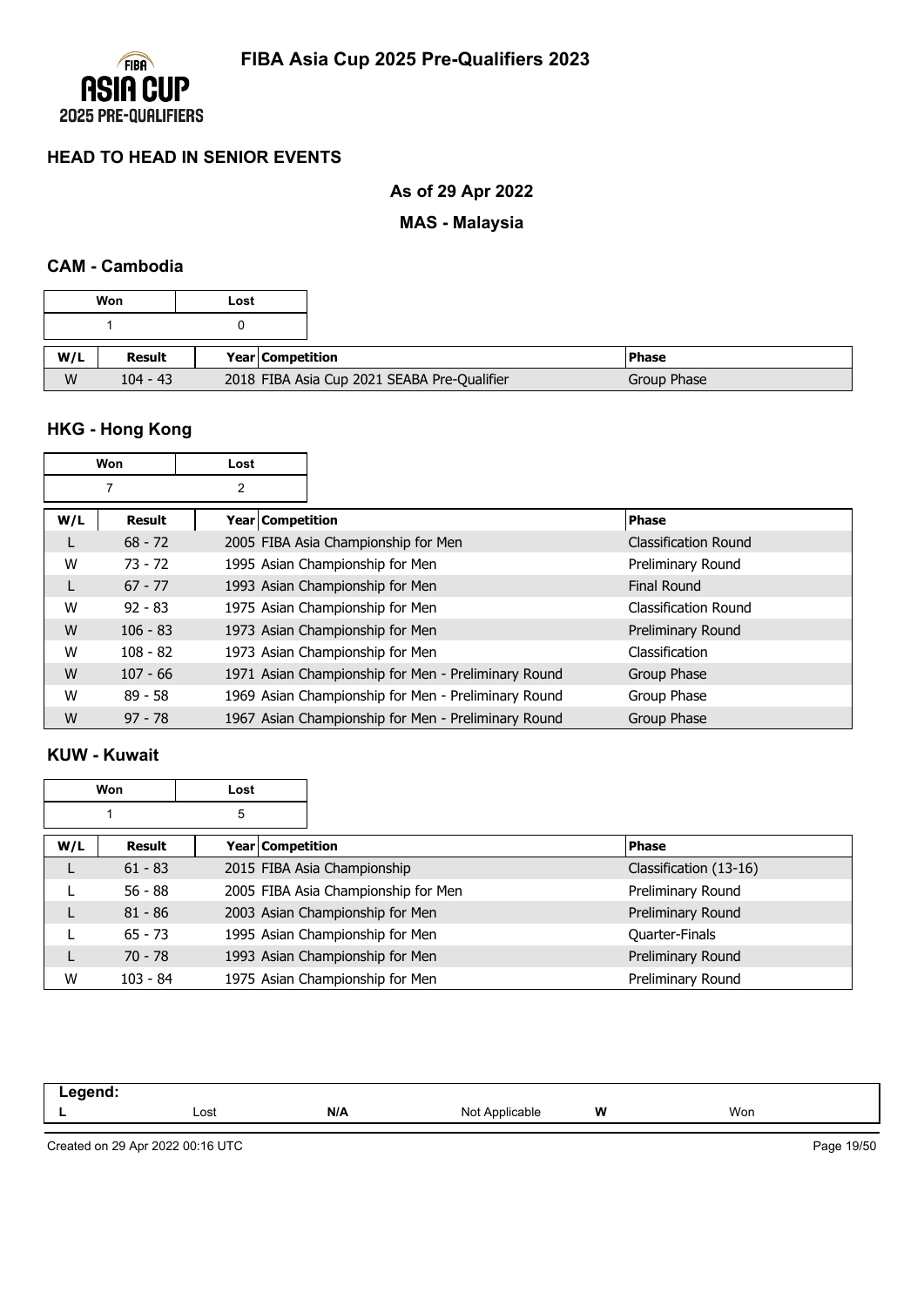

# **As of 29 Apr 2022**

# **MAS - Malaysia**

### **SGP - Singapore**

|     | Won           | Lost |                    |                                                     |                        |
|-----|---------------|------|--------------------|-----------------------------------------------------|------------------------|
|     | 4             | 3    |                    |                                                     |                        |
| W/L | <b>Result</b> |      | Year   Competition |                                                     | <b>Phase</b>           |
|     | $51 - 80$     |      |                    | 2018 FIBA Asia Cup 2021 SEABA Pre-Qualifier         | Group Phase            |
|     | $59 - 92$     |      |                    | 2015 FIBA Asia Championship                         | Classification (15-16) |
| W   | $86 - 81$     |      |                    | 1993 Asian Championship for Men                     | Classification Round   |
|     | 74 - 79       |      |                    | 1975 Asian Championship for Men                     | Classification Round   |
| W   | $89 - 75$     |      |                    | 1973 Asian Championship for Men                     | Classification         |
| W   | $103 - 77$    |      |                    | 1971 Asian Championship for Men - Preliminary Round | Group Phase            |
| W   | $90 - 87$     |      |                    | 1967 Asian Championship for Men - Preliminary Round | Group Phase            |

### **SRI - Sri Lanka**

|     | Won       | Lost |                         |                                 |                   |
|-----|-----------|------|-------------------------|---------------------------------|-------------------|
|     |           |      |                         |                                 |                   |
| W/L | Result    |      | <b>Year Competition</b> |                                 | <b>Phase</b>      |
| W   | $91 - 57$ |      |                         | 1995 Asian Championship for Men | Preliminary Round |
| W   | 144 - 94  |      |                         | 1975 Asian Championship for Men | Preliminary Round |

### **THA - Thailand**

 $\Gamma$ 

|     | Won        | Lost               |                                                     |                        |
|-----|------------|--------------------|-----------------------------------------------------|------------------------|
|     | 2          | 6                  |                                                     |                        |
| W/L | Result     | Year   Competition |                                                     | <b>Phase</b>           |
|     | $61 - 69$  |                    | 2018 FIBA Asia Cup 2021 SEABA Pre-Qualifier         | Group Phase            |
|     | $56 - 71$  |                    | 2013 FIBA Asia Championship for Men                 | Classification (13-16) |
| W   | $72 - 66$  |                    | 1995 Asian Championship for Men                     | Quarter-Finals         |
|     | $75 - 76$  |                    | 1973 Asian Championship for Men                     | Preliminary Round      |
|     | $68 - 102$ |                    | 1973 Asian Championship for Men                     | Classification         |
| W   | $71 - 50$  |                    | 1971 Asian Championship for Men - Preliminary Round | Group Phase            |
| L   | $63 - 81$  |                    | 1969 Asian Championship for Men - Preliminary Round | Group Phase            |
|     | $59 - 72$  |                    | 1967 Asian Championship for Men - Preliminary Round | Group Phase            |

| .<br>. |      |     |                          |   |     |
|--------|------|-----|--------------------------|---|-----|
| -      | Lost | N/A | Not<br>plicable<br>11017 | W | Won |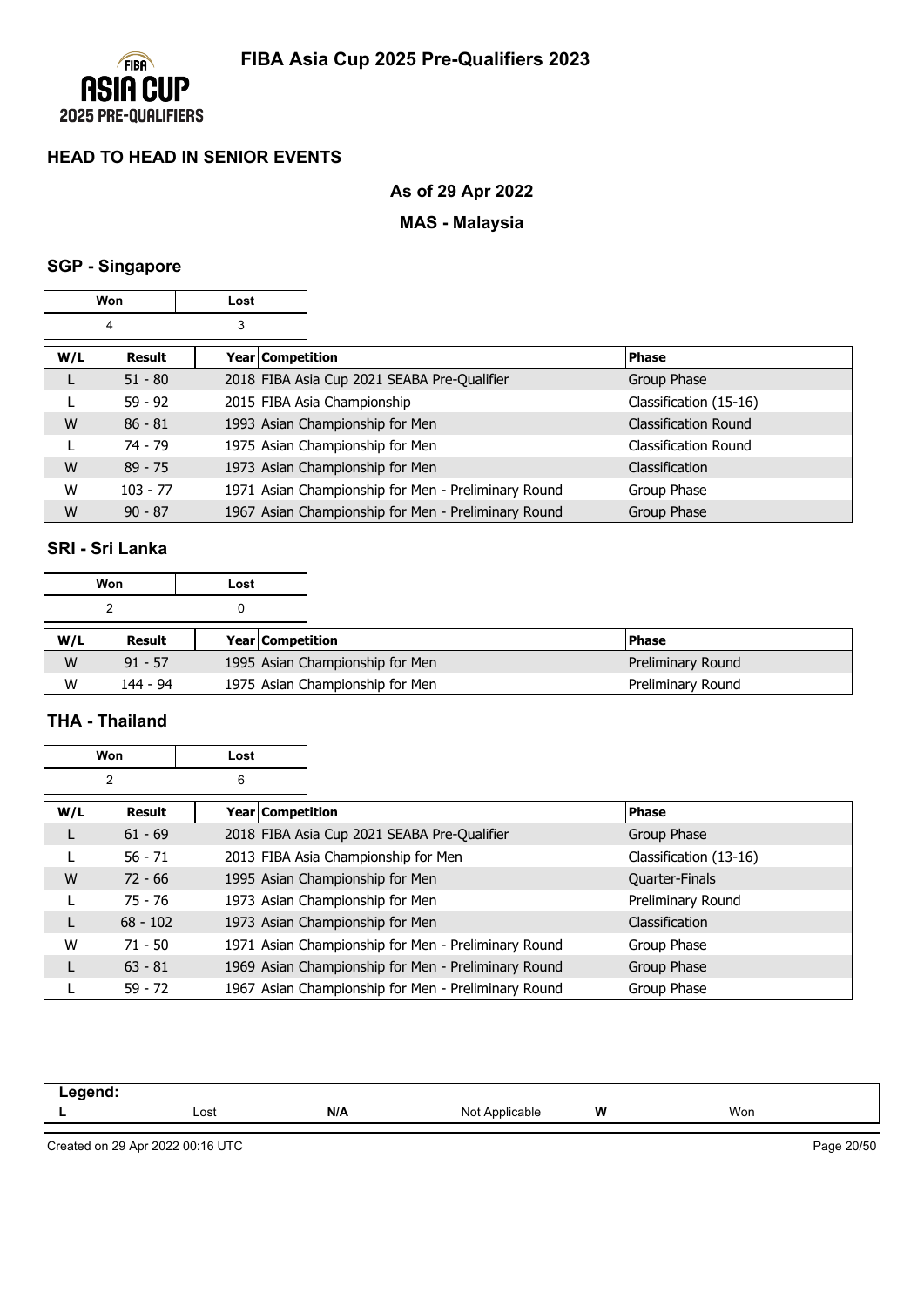

# **As of 29 Apr 2022**

# **MAS - Malaysia**

## **UAE - UAE**

|     | Won       | Lost |                                     |                       |
|-----|-----------|------|-------------------------------------|-----------------------|
|     |           |      |                                     |                       |
| W/L | Result    |      | <b>Year Competition</b>             | <b>Phase</b>          |
|     | $87 - 89$ |      | 2011 FIBA Asia Championship for Men | <b>Classification</b> |
|     | $47 - 61$ |      | 1995 Asian Championship for Men     | Quarter-Finals        |

### **UZB - Uzbekistan**

| Won | Lost |
|-----|------|
|     |      |

| W/L | Result    | <b>Year Competition</b>             | <b>IPhase</b>              |
|-----|-----------|-------------------------------------|----------------------------|
| W   | $80 - 75$ | 2011 FIBA Asia Championship for Men | Eight-Final Round          |
| W   | 82 - 76   | 2011 FIBA Asia Championship for Men | Classification (9-12)      |
|     | 76 - 98   | 2003 Asian Championship for Men     | <b>Ouarter-Final Round</b> |

| ------ |      |     |                                        |   |     |
|--------|------|-----|----------------------------------------|---|-----|
| . .    | Lost | N/A | הוח<br>$\Delta$ pplies<br>ו שטו<br>uur | W | Won |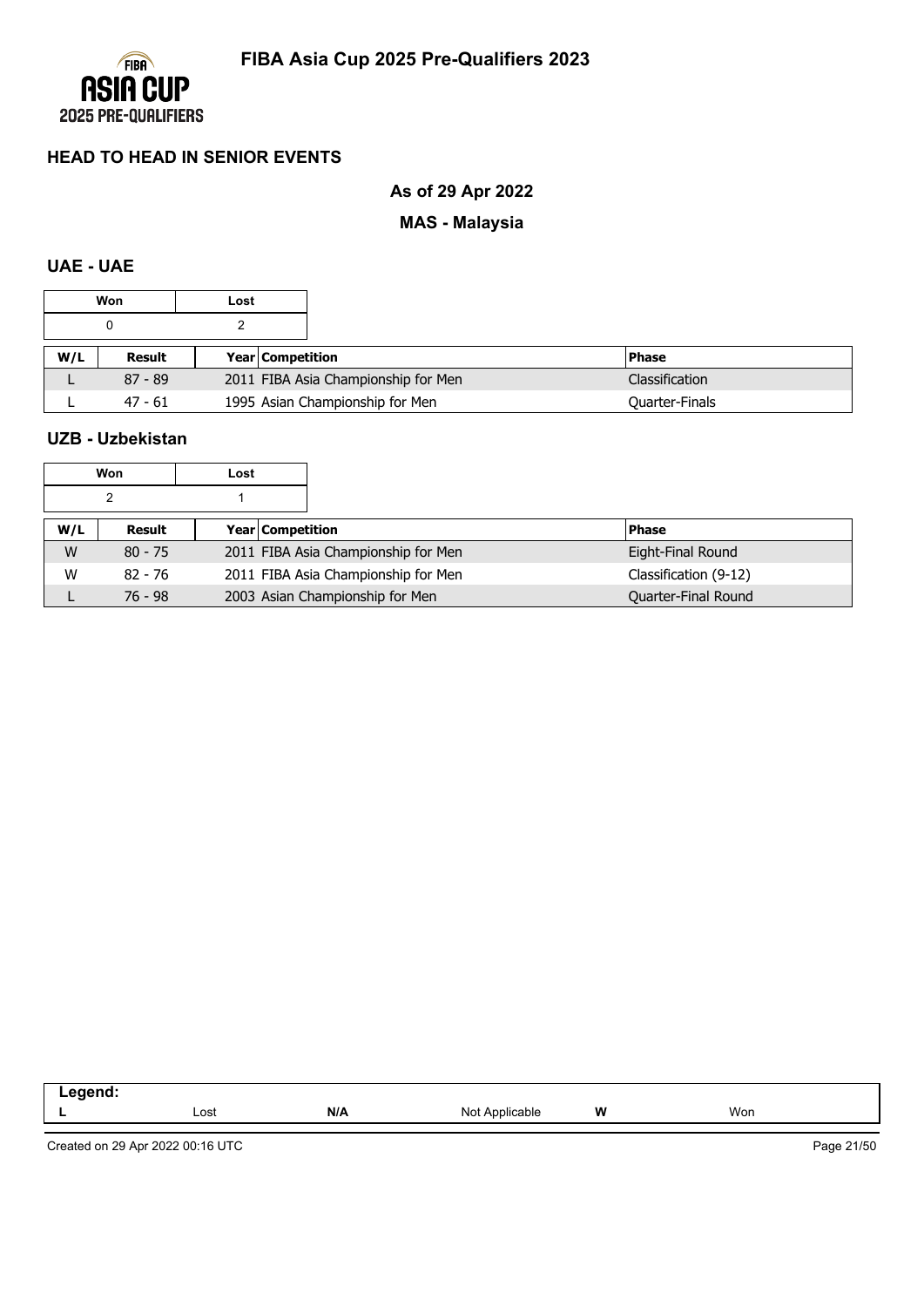

# **As of 29 Apr 2022**

# **MGL - Mongolia**

| <b>Total Summary</b> |       |              |              |      |             |                |
|----------------------|-------|--------------|--------------|------|-------------|----------------|
| <b>Team Name</b>     | Win % | Played       | Won          | Lost | For         | <b>Against</b> |
| Oman                 | N/A   | $\mathbf{0}$ | $\mathbf{0}$ | 0    | 0           | 0              |
| Bangladesh           | N/A   | 0            | 0            | 0    | 0           | 0              |
| Tahiti               | N/A   | $\mathbf{0}$ | $\mathbf{0}$ | 0    | $\mathbf 0$ | $\mathbf 0$    |
| Palestine            | N/A   | 0            | 0            | 0    | 0           | 0              |
| Guam                 | N/A   | $\mathbf 0$  | $\mathbf{0}$ | 0    | $\mathbf 0$ | $\pmb{0}$      |
| Hong Kong            | N/A   | 0            | 0            | 0    | 0           | 0              |
| Iraq                 | N/A   | $\mathbf 0$  | $\mathbf{0}$ | 0    | 0           | 0              |
| Cambodia             | N/A   | 0            | 0            | 0    | 0           | 0              |
| Kuwait               | N/A   | 0            | $\mathbf{0}$ | 0    | 0           | $\pmb{0}$      |
| Qatar                | N/A   | 0            | 0            | 0    | 0           | 0              |
| Singapore            | N/A   | $\mathbf 0$  | $\mathbf{0}$ | 0    | 0           | $\mathbf 0$    |
| Sri Lanka            | N/A   | 0            | $\mathbf{0}$ | 0    | 0           | 0              |
| Thailand             | N/A   | 0            | $\mathbf{0}$ | 0    | $\mathbf 0$ | $\bf 0$        |
| <b>UAE</b>           | N/A   | 0            | 0            | 0    | 0           | 0              |
| Vietnam              | N/A   | 0            | $\mathbf{0}$ | 0    | 0           | $\mathbf 0$    |
| <b>Uzbekistan</b>    | N/A   | 0            | 0            | 0    | 0           | 0              |
| Malaysia             | N/A   | 0            | $\mathbf{0}$ | 0    | $\mathbf 0$ | $\pmb{0}$      |
| <b>Total</b>         | N/A   | 0            | 0            | 0    | 0           | 0              |

#### **Overview per opponent**

| - - - - - -<br>--<br>. |      |     |                     |          |     |
|------------------------|------|-----|---------------------|----------|-----|
|                        | Lost | N/A | Not A<br>Applicable | W<br>. . | Won |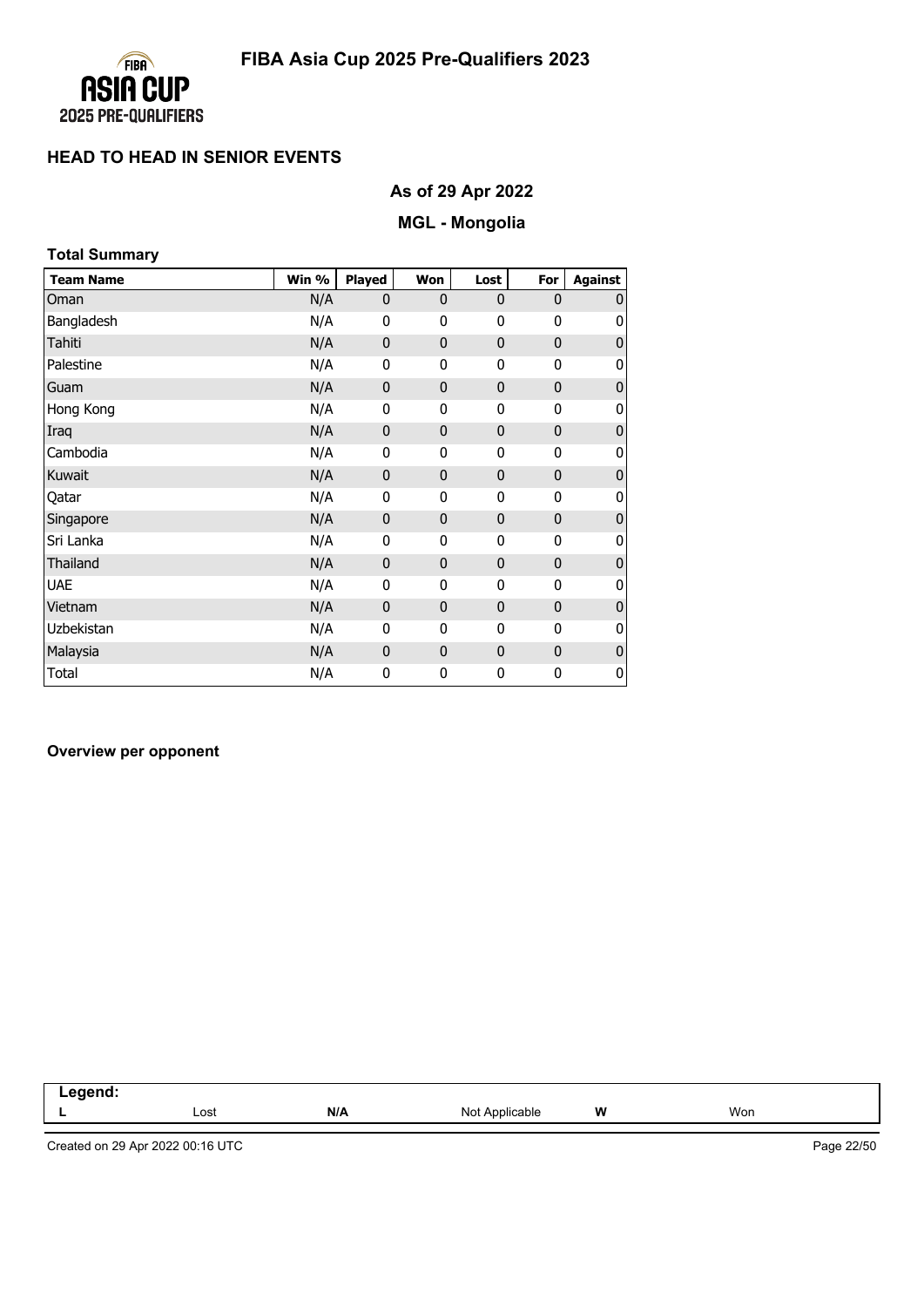

# **As of 29 Apr 2022**

#### **OMA - Oman**

| <b>Total Summary</b> |       |               |              |             |              |                |
|----------------------|-------|---------------|--------------|-------------|--------------|----------------|
| <b>Team Name</b>     | Win % | <b>Played</b> | Won          | Lost        | For          | <b>Against</b> |
| Bangladesh           | N/A   | 0             | $\mathbf{0}$ | 0           | $\mathbf{0}$ | 0              |
| Tahiti               | N/A   | 0             | 0            | 0           | 0            | 0              |
| Palestine            | N/A   | $\mathbf{0}$  | $\mathbf{0}$ | 0           | 0            | $\mathbf{0}$   |
| Guam                 | N/A   | 0             | $\mathbf{0}$ | 0           | 0            | 0              |
| Hong Kong            | N/A   | 0             | $\mathbf{0}$ | 0           | $\mathbf 0$  | $\mathbf{0}$   |
| Iraq                 | N/A   | 0             | 0            | 0           | 0            | 0              |
| Cambodia             | N/A   | 0             | $\mathbf{0}$ | 0           | 0            | 0              |
| Kuwait               | N/A   | 0             | 0            | 0           | 0            | 0              |
| Qatar                | N/A   | 0             | $\mathbf{0}$ | 0           | 0            | $\pmb{0}$      |
| Singapore            | N/A   | 0             | 0            | 0           | 0            | 0              |
| Sri Lanka            | N/A   | $\mathbf{0}$  | $\mathbf{0}$ | 0           | $\mathbf{0}$ | $\mathbf 0$    |
| Thailand             | N/A   | 0             | $\mathbf{0}$ | 0           | 0            | 0              |
| <b>UAE</b>           | N/A   | 0             | $\mathbf{0}$ | 0           | $\mathbf 0$  | $\bf{0}$       |
| Vietnam              | N/A   | 0             | 0            | 0           | 0            | 0              |
| Uzbekistan           | N/A   | 0             | $\mathbf{0}$ | 0           | 0            | $\mathbf{0}$   |
| Malaysia             | N/A   | $\mathbf{0}$  | $\mathbf{0}$ | 0           | 0            | 0              |
| Mongolia             | N/A   | 0             | $\mathbf{0}$ | $\mathbf 0$ | $\mathbf 0$  | $\pmb{0}$      |
| Total                | N/A   | 0             | 0            | 0           | 0            | 0              |

#### **Overview per opponent**

| <u>amand</u><br>_<br>.<br>__ |      |     |                   |       |     |
|------------------------------|------|-----|-------------------|-------|-----|
|                              | Lost | N/A | Applicable<br>Not | W<br> | Won |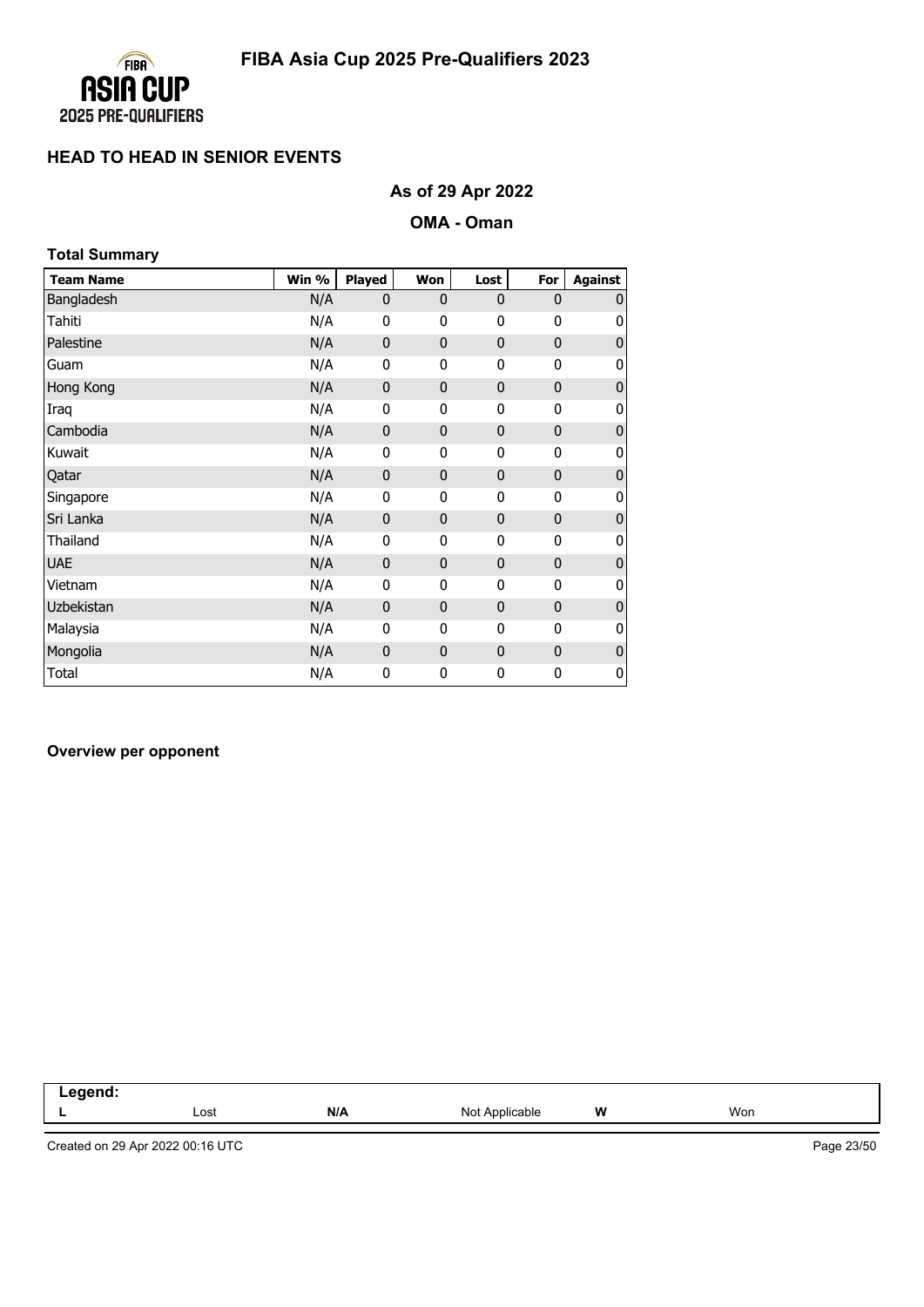

# **As of 29 Apr 2022**

### **PLE - Palestine**

| <b>Total Summary</b> |       |               |              |              |              |                  |
|----------------------|-------|---------------|--------------|--------------|--------------|------------------|
| <b>Team Name</b>     | Win % | <b>Played</b> | Won          | Lost         | For          | Against          |
| Kuwait               | 100   | 1             | 1            | 0            | 90           | 69               |
| Hong Kong            | 100   | 1             | 1            | 0            | 85           | 79               |
| Iraq                 | N/A   | $\mathbf 0$   | 0            | $\mathbf 0$  | $\mathbf 0$  | $\mathbf{0}$     |
| Cambodia             | N/A   | 0             | 0            | 0            | $\mathbf{0}$ | 0                |
| Oman                 | N/A   | $\mathbf 0$   | $\bf{0}$     | $\mathbf 0$  | $\mathbf{0}$ | $\pmb{0}$        |
| Bangladesh           | N/A   | 0             | 0            | 0            | 0            | 0                |
| Tahiti               | N/A   | $\mathbf 0$   | $\mathbf{0}$ | $\mathbf 0$  | $\mathbf 0$  | $\boldsymbol{0}$ |
| Guam                 | N/A   | 0             | 0            | 0            | 0            | 0                |
| Qatar                | N/A   | $\mathbf{0}$  | 0            | $\mathbf 0$  | $\mathbf 0$  | $\pmb{0}$        |
| Singapore            | N/A   | 0             | 0            | 0            | 0            | $\pmb{0}$        |
| Sri Lanka            | N/A   | $\mathbf{0}$  | 0            | $\mathbf 0$  | $\mathbf 0$  | $\bf 0$          |
| Thailand             | N/A   | $\mathbf 0$   | 0            | $\mathbf{0}$ | $\mathbf 0$  | 0                |
| <b>UAE</b>           | N/A   | $\mathbf 0$   | $\bf{0}$     | $\mathbf 0$  | $\mathbf 0$  | $\pmb{0}$        |
| Vietnam              | N/A   | 0             | 0            | 0            | $\mathbf 0$  | $\pmb{0}$        |
| Uzbekistan           | N/A   | $\mathbf 0$   | 0            | $\mathbf 0$  | $\mathbf{0}$ | $\bf 0$          |
| Malaysia             | N/A   | 0             | 0            | 0            | $\mathbf 0$  | 0                |
| Mongolia             | N/A   | $\mathbf{0}$  | $\mathbf{0}$ | $\mathbf 0$  | $\mathbf 0$  | 0                |
| Total                | 100   | 2             | 2            | 0            | 175          | 148              |

| $-200$<br>. |      |     |                           |   |     |  |
|-------------|------|-----|---------------------------|---|-----|--|
| -           | Lost | N/A | Not<br>Annlicable<br>avıc | W | Wor |  |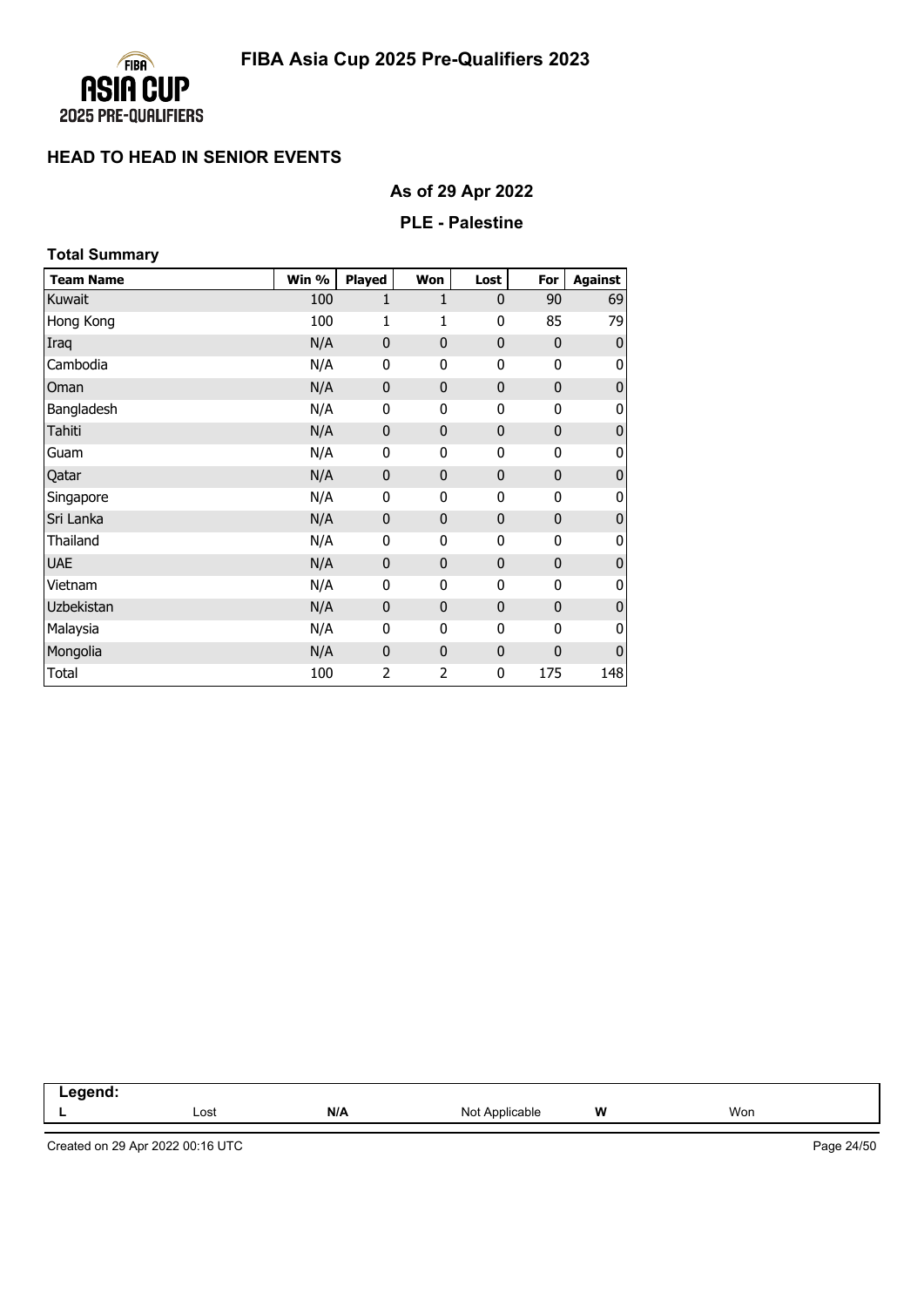

# **As of 29 Apr 2022**

#### **PLE - Palestine**

#### **Overview per opponent**

# **HKG - Hong Kong**

|     | Won       | Lost |                             |                   |
|-----|-----------|------|-----------------------------|-------------------|
|     |           |      |                             |                   |
| W/L | Result    |      | Year Competition            | <b>Phase</b>      |
| W   | $85 - 79$ |      | 2015 FIBA Asia Championship | Preliminary Round |

### **KUW - Kuwait**

|     | Won       | Lost |                             |                   |
|-----|-----------|------|-----------------------------|-------------------|
|     |           |      |                             |                   |
| W/L | Result    |      | <b>Year Competition</b>     | <b>Phase</b>      |
| W   | $90 - 69$ |      | 2015 FIBA Asia Championship | Preliminary Round |

| ------<br>. |      |     |                                                       |   |     |
|-------------|------|-----|-------------------------------------------------------|---|-----|
| -           | Lost | N/A | Noi<br><b>Annicachie</b><br>אועו<br>$\cdot\cdot\cdot$ | W | Won |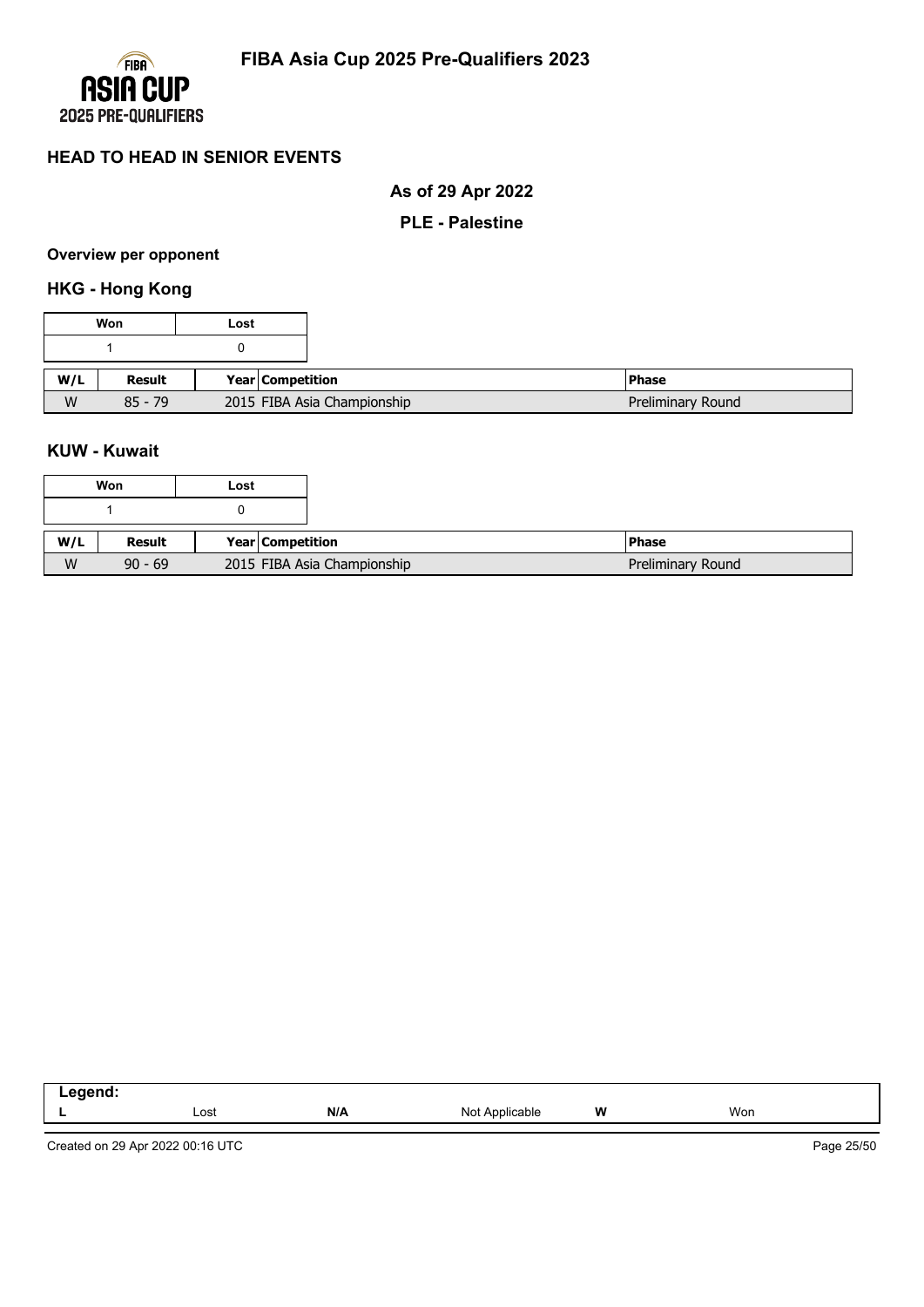

# **As of 29 Apr 2022**

### **QAT - Qatar**

| <b>Total Summary</b> |
|----------------------|
|                      |

| <b>Team Name</b> | Win %       | Played       | Won            | Lost         | For          | <b>Against</b> |
|------------------|-------------|--------------|----------------|--------------|--------------|----------------|
| Hong Kong        | 100         | 2            | $\overline{2}$ | $\mathbf 0$  | 159          | 106            |
| Thailand         | 100         | 1            | 1              | 0            | 80           | 60             |
| <b>UAE</b>       | 100         | $\mathbf{1}$ | $\mathbf{1}$   | $\mathbf{0}$ | 91           | 45             |
| Iraq             | 66          | 3            | 2              | 1            | 227          | 220            |
| Kuwait           | $\mathbf 0$ | $\mathbf{1}$ | 0              | $\mathbf{1}$ | 65           | 75             |
| Uzbekistan       | 0           | 1            | 0              | 1            | 12           | 27             |
| Malaysia         | N/A         | $\mathbf 0$  | 0              | $\mathbf 0$  | $\mathbf{0}$ | $\mathbf 0$    |
| Mongolia         | N/A         | 0            | 0              | 0            | 0            | 0              |
| Vietnam          | N/A         | $\mathbf 0$  | 0              | $\mathbf 0$  | $\pmb{0}$    | 0              |
| Singapore        | N/A         | 0            | 0              | 0            | 0            | 0              |
| Sri Lanka        | N/A         | $\mathbf 0$  | 0              | $\mathbf 0$  | $\mathbf 0$  | 0              |
| Cambodia         | N/A         | 0            | 0              | 0            | 0            | 0              |
| Oman             | N/A         | $\mathbf 0$  | $\mathbf{0}$   | $\mathbf 0$  | $\pmb{0}$    | 0              |
| Bangladesh       | N/A         | 0            | 0              | 0            | 0            | 0              |
| Tahiti           | N/A         | $\mathbf 0$  | $\mathbf{0}$   | $\mathbf 0$  | $\mathbf 0$  | 0              |
| Palestine        | N/A         | 0            | 0              | 0            | 0            | 0              |
| Guam             | N/A         | $\mathbf 0$  | $\mathbf{0}$   | $\mathbf 0$  | 0            | $\overline{0}$ |
| Total            | 67          | 9            | 6              | 3            | 634          | 533            |

### **Overview per opponent**

# **HKG - Hong Kong**

|     | Won       | Lost |                         |                                     |                   |
|-----|-----------|------|-------------------------|-------------------------------------|-------------------|
|     |           |      |                         |                                     |                   |
| W/L | Result    |      | <b>Year Competition</b> |                                     | <b>Phase</b>      |
| W   | $87 - 64$ |      |                         | 2013 FIBA Asia Championship for Men | Preliminary Round |
| W   | $72 - 42$ |      |                         | 2001 Asian Championship for Men     | Preliminary Round |

| است سن سن سند<br>--<br>-- - |      |     |                      |   |     |
|-----------------------------|------|-----|----------------------|---|-----|
|                             | Lost | N/A | Not A<br>`Applicable | W | Won |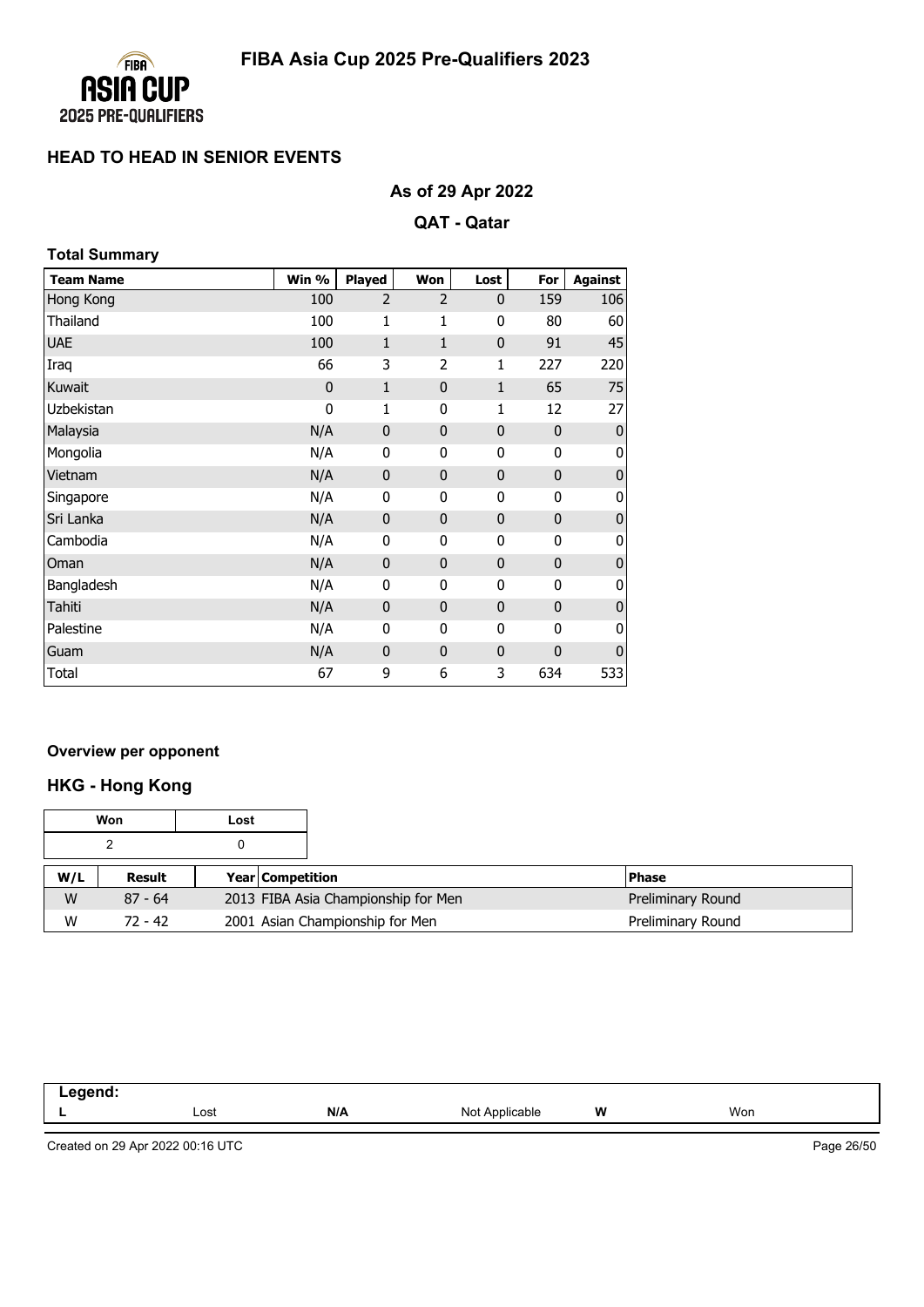

# **As of 29 Apr 2022**

**QAT - Qatar**

#### **IRQ - Iraq**

|     | Won       | Lost |                    |                                                      |              |
|-----|-----------|------|--------------------|------------------------------------------------------|--------------|
|     |           |      |                    |                                                      |              |
| W/L | Result    |      | Year Competition   |                                                      | <b>Phase</b> |
| W   | $84 - 79$ |      |                    | 2019 FIBA Basketball World Cup 2019 Asian Qualifiers | 1st Round    |
| W   | 77 - 66   |      |                    | 2019 FIBA Basketball World Cup 2019 Asian Qualifiers | 1st Round    |
|     | $66 - 75$ |      | 2017 FIBA Asia Cup |                                                      | Group Phase  |

### **KUW - Kuwait**

|     | Won       | Lost |                                 |                     |
|-----|-----------|------|---------------------------------|---------------------|
|     |           |      |                                 |                     |
| W/L | Result    |      | Year Competition                | <b>Phase</b>        |
|     | $65 - 75$ |      | 1991 Asian Championship for Men | Quarter-Final Round |

### **THA - Thailand**

| Won | Lost             |                                 |
|-----|------------------|---------------------------------|
|     |                  |                                 |
| W/L | Year Competition |                                 |
| W   |                  | 2001 Asian Championship for Men |

### **UAE - UAE**

|     | Won       | Lost             |                                     |  |
|-----|-----------|------------------|-------------------------------------|--|
|     |           |                  |                                     |  |
| W/L | Result    | Year Competition |                                     |  |
| W   | $91 - 45$ |                  | 2009 FIBA Asia Championship for Men |  |

| - - - - - - -<br>- - - |      |     |                                         |   |     |
|------------------------|------|-----|-----------------------------------------|---|-----|
|                        | Lost | N/A | N <sub>Io</sub><br>$n$ nnliach<br>11011 | W | Won |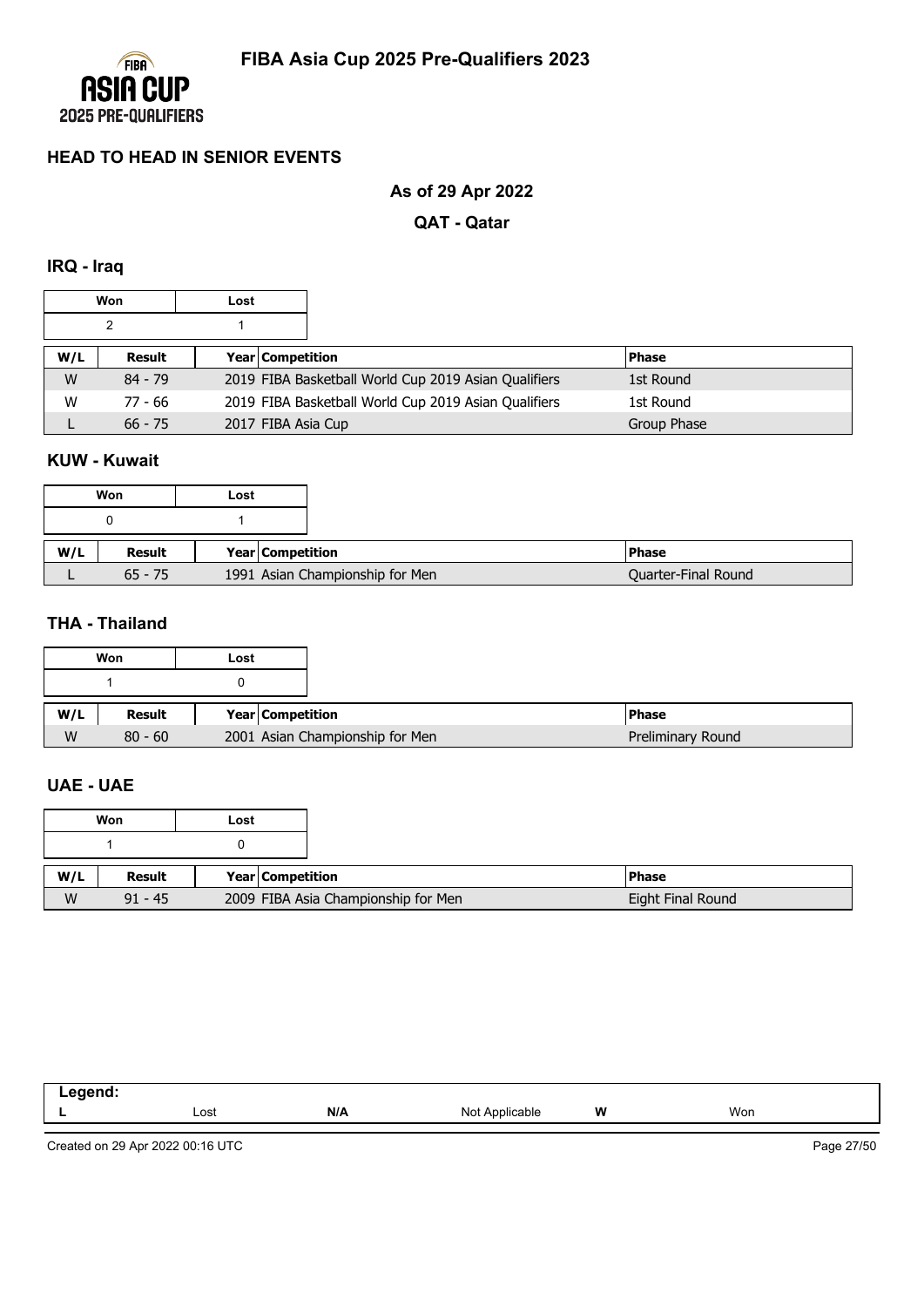

# **As of 29 Apr 2022**

**QAT - Qatar**

### **UZB - Uzbekistan**

|     | Won       | Lost |                  |                                     |                   |
|-----|-----------|------|------------------|-------------------------------------|-------------------|
|     |           |      |                  |                                     |                   |
| W/L | Result    |      | Year Competition |                                     | <b>Phase</b>      |
|     | $12 - 27$ |      |                  | 2011 FIBA Asia Championship for Men | Preliminary Round |

| <b>ANANA</b><br>no<br>_<br>. |      |     |                     |          |     |  |
|------------------------------|------|-----|---------------------|----------|-----|--|
|                              | ∟ost | N/A | : Applicable<br>Not | W<br>. . | Won |  |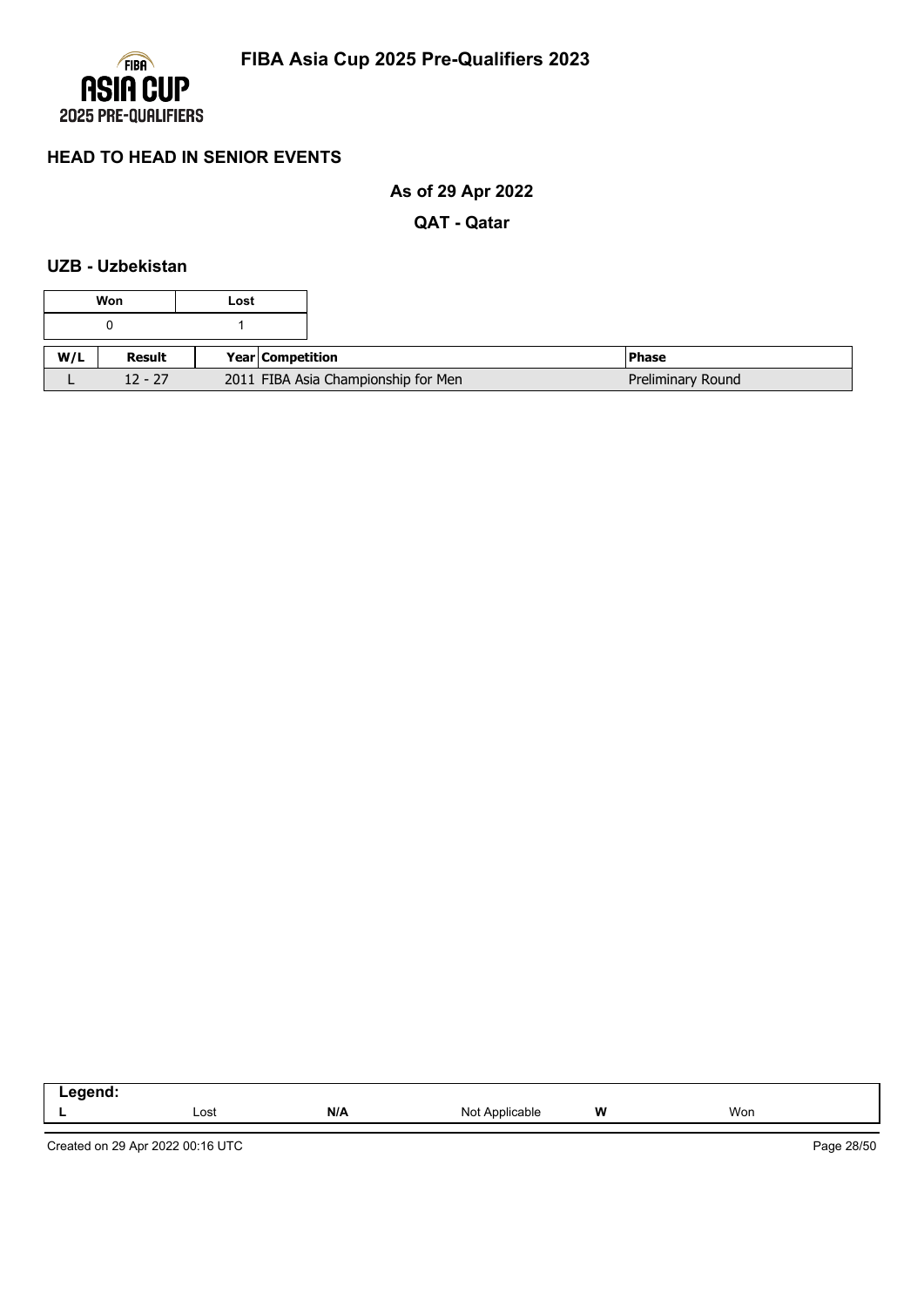

# **As of 29 Apr 2022**

### **SGP - Singapore**

| <b>Total Summary</b> |             |                |                |                |              |                |
|----------------------|-------------|----------------|----------------|----------------|--------------|----------------|
| <b>Team Name</b>     | Win %       | Played         | Won            | Lost           | For          | <b>Against</b> |
| Bangladesh           | 100         | $\overline{2}$ | $\overline{2}$ | 0              | 187          | 136            |
| Cambodia             | 100         | $\mathbf{1}$   | 1              | 0              | 129          | 47             |
| Kuwait               | 100         | 1              | $\mathbf{1}$   | 0              | 89           | 75             |
| Sri Lanka            | 100         | 4              | 4              | 0              | 381          | 286            |
| Vietnam              | 75          | 4              | 3              | $\mathbf{1}$   | 349          | 342            |
| Hong Kong            | 53          | 13             | 7              | 6              | 1049         | 1030           |
| Malaysia             | 42          | 7              | 3              | $\overline{4}$ | 571          | 552            |
| Thailand             | 21          | 14             | 3              | 11             | 976          | 1168           |
| <b>UAE</b>           | $\mathbf 0$ | $\overline{2}$ | $\mathbf 0$    | $\overline{2}$ | 109          | 156            |
| Uzbekistan           | 0           | $\mathbf{1}$   | $\mathbf{0}$   | 1              | 65           | 85             |
| Iraq                 | $\mathbf 0$ | 4              | $\mathbf{0}$   | $\overline{4}$ | 281          | 393            |
| Qatar                | N/A         | 0              | 0              | 0              | 0            | O              |
| Tahiti               | N/A         | $\mathbf{0}$   | $\bf{0}$       | 0              | $\mathbf{0}$ | O              |
| Palestine            | N/A         | 0              | 0              | 0              | 0            | O              |
| Guam                 | N/A         | 0              | $\mathbf{0}$   | $\mathbf{0}$   | $\mathbf{0}$ | O              |
| Mongolia             | N/A         | 0              | $\pmb{0}$      | 0              | 0            | O              |
| Oman                 | N/A         | $\mathbf 0$    | $\mathbf{0}$   | 0              | $\mathbf 0$  | O              |
| Total                | 45          | 53             | 24             | 29             | 4186         | 4270           |

#### **Overview per opponent**

### **BAN - Bangladesh**

|     | Won        | Lost |                                 |  |                             |
|-----|------------|------|---------------------------------|--|-----------------------------|
|     |            |      |                                 |  |                             |
| W/L | Result     |      | <b>Year Competition</b>         |  | <b>Phase</b>                |
| W   | $80 - 66$  |      | 1989 Asian Championship for Men |  | <b>Classification Round</b> |
| W   | $107 - 70$ |      | 1979 Asian Championship for Men |  | <b>Classification Round</b> |

| امصمعت<br>-- |      |     |                   |   |     |
|--------------|------|-----|-------------------|---|-----|
| -            | Lost | N/A | Not<br>Applicable | W | Won |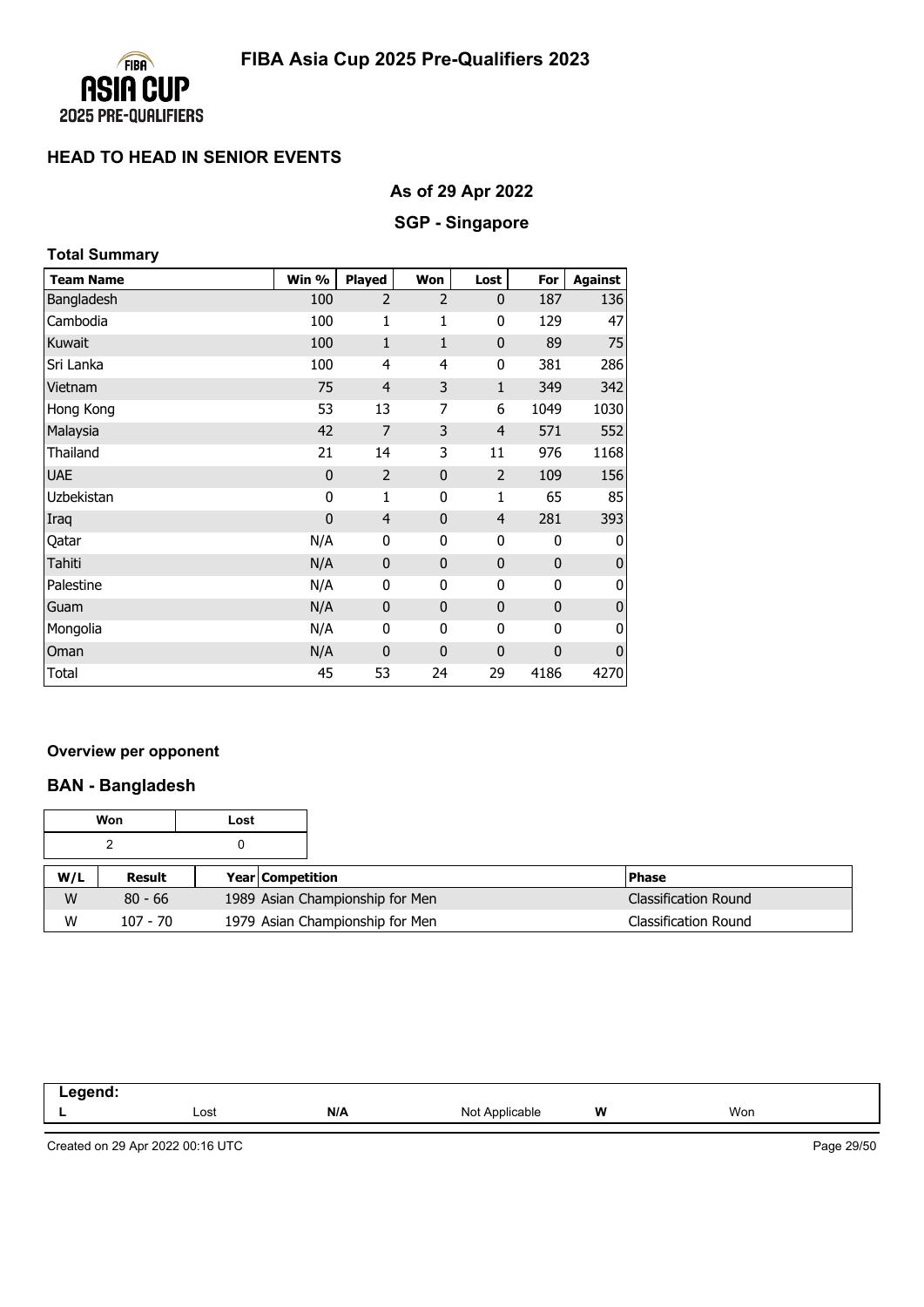

**As of 29 Apr 2022**

**SGP - Singapore**

### **CAM - Cambodia**

|     | Won        | Lost |                         |                                             |             |
|-----|------------|------|-------------------------|---------------------------------------------|-------------|
|     |            |      |                         |                                             |             |
| W/L | Result     |      | <b>Year Competition</b> |                                             | l Phase     |
| W   | $129 - 47$ |      |                         | 2018 FIBA Asia Cup 2021 SEABA Pre-Qualifier | Group Phase |

# **HKG - Hong Kong**

| Won |                | Lost                    |                                                     |                             |
|-----|----------------|-------------------------|-----------------------------------------------------|-----------------------------|
|     | $\overline{7}$ | 6                       |                                                     |                             |
| W/L | Result         | <b>Year Competition</b> |                                                     | <b>Phase</b>                |
| L   | $71 - 92$      |                         | 2001 Asian Championship for Men                     | <b>Classification Round</b> |
| W   | $91 - 90$      |                         | 1991 Asian Championship for Men                     | Quarter-Final Round         |
| W   | $85 - 59$      |                         | 1986 Asian Championship for Men                     | Preliminary Round           |
|     | $69 - 73$      |                         | 1981 Asian Championship for Men                     | Classification Round        |
| W   | $86 - 78$      |                         | 1979 Asian Championship for Men                     | <b>Classification Round</b> |
|     | 78 - 86        |                         | 1977 Asian Championship for Men                     | Classification Round        |
| W   | $93 - 89$      |                         | 1975 Asian Championship for Men                     | Preliminary Round           |
| W   | $86 - 84$      |                         | 1973 Asian Championship for Men                     | Classification              |
| W   | $96 - 72$      |                         | 1971 Asian Championship for Men - Preliminary Round | Group Phase                 |
|     | 76 - 78        |                         | 1967 Asian Championship for Men - Preliminary Round | Group Phase                 |
|     | $73 - 89$      |                         | 1965 Asian Championship for Men                     | <b>Classification Round</b> |
| W   | $80 - 73$      |                         | 1963 Asian Championship for Men                     | Preliminary Round           |
|     | $65 - 67$      |                         | 1963 Asian Championship for Men                     | <b>Classification Round</b> |

# **IRQ - Iraq**

|     | Won        | Lost             |                                 |                             |
|-----|------------|------------------|---------------------------------|-----------------------------|
|     | 0          | 4                |                                 |                             |
| W/L | Result     | Year Competition |                                 | <b>Phase</b>                |
| L   | $65 - 98$  |                  | 1987 Asian Championship for Men | Preliminary Round           |
|     | $59 - 114$ |                  | 1987 Asian Championship for Men | Preliminary Round           |
|     | $90 - 105$ |                  | 1979 Asian Championship for Men | <b>Classification Round</b> |
|     | $67 - 76$  |                  | 1977 Asian Championship for Men | Preliminary Round           |

| -- 3 |      |     |                                          |   |     |  |
|------|------|-----|------------------------------------------|---|-----|--|
| --   | Lost | N/A | Nl∩t<br>$\Delta$ palica<br>abie<br>11017 | W | Won |  |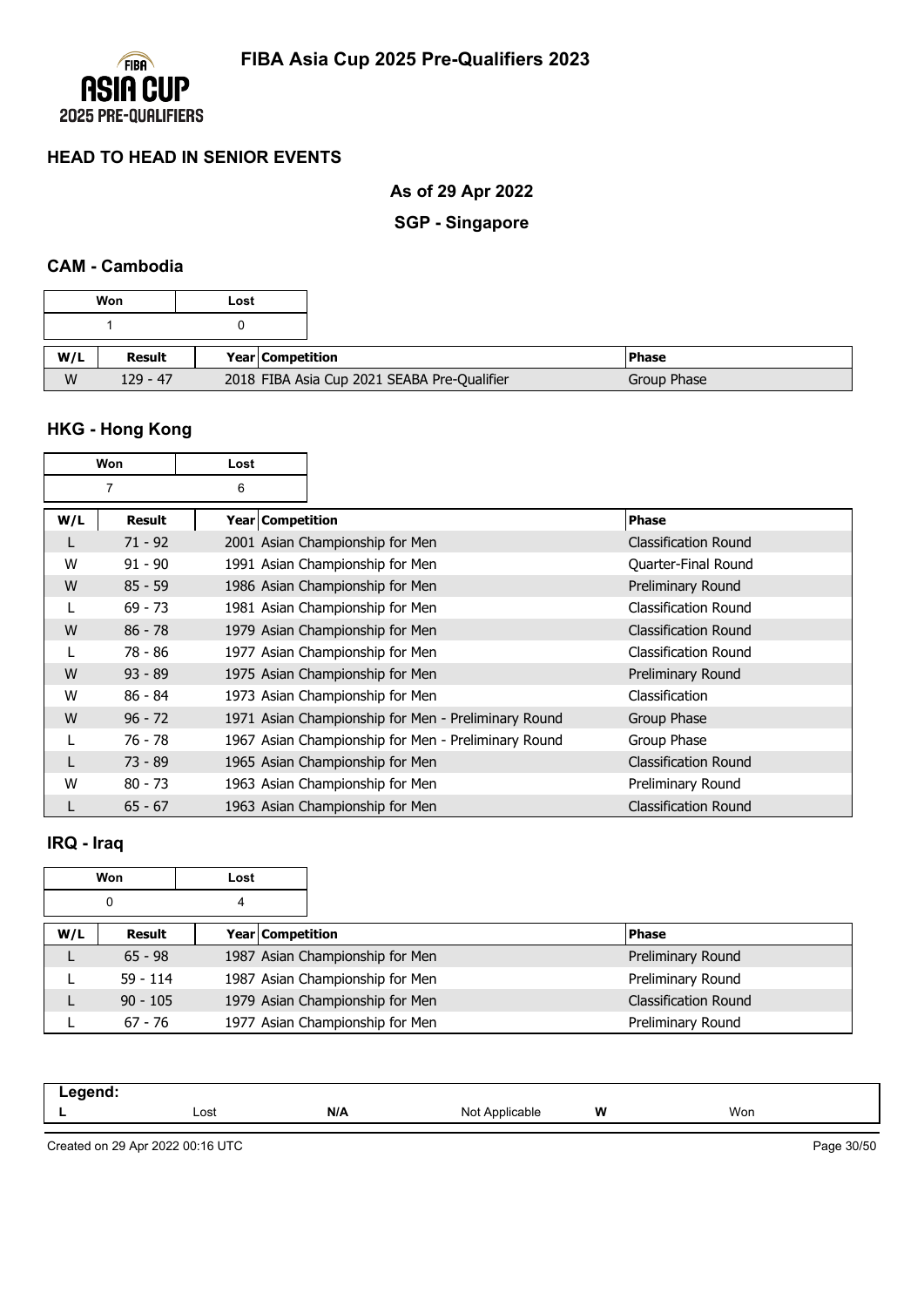

# **As of 29 Apr 2022**

**SGP - Singapore**

# **KUW - Kuwait**

|     | Won       | Lost |                                 |
|-----|-----------|------|---------------------------------|
|     |           |      |                                 |
| W/L | Result    |      | Year Competition                |
| W   | $89 - 75$ |      | 1975 Asian Championship for Men |

# **MAS - Malaysia**

| Won<br>Lost |            |   |                                                     |                             |
|-------------|------------|---|-----------------------------------------------------|-----------------------------|
|             | 3          | 4 |                                                     |                             |
| W/L         | Result     |   | Year   Competition                                  | <b>Phase</b>                |
| W           | $80 - 51$  |   | 2018 FIBA Asia Cup 2021 SEABA Pre-Qualifier         | Group Phase                 |
| W           | $92 - 59$  |   | 2015 FIBA Asia Championship                         | Classification (15-16)      |
| L           | $81 - 86$  |   | 1993 Asian Championship for Men                     | <b>Classification Round</b> |
| W           | 79 - 74    |   | 1975 Asian Championship for Men                     | Classification Round        |
|             | $75 - 89$  |   | 1973 Asian Championship for Men                     | <b>Classification</b>       |
|             | $77 - 103$ |   | 1971 Asian Championship for Men - Preliminary Round | Group Phase                 |
|             | $87 - 90$  |   | 1967 Asian Championship for Men - Preliminary Round | Group Phase                 |

### **SRI - Sri Lanka**

|     | <b>Won</b> | Lost |                                 |                             |  |
|-----|------------|------|---------------------------------|-----------------------------|--|
|     | 4          | 0    |                                 |                             |  |
| W/L | Result     |      | <b>Year Competition</b>         | <b>Phase</b>                |  |
| W   | $92 - 82$  |      | 1991 Asian Championship for Men | Preliminary Round           |  |
| W   | $85 - 68$  |      | 1981 Asian Championship for Men | Classification Round        |  |
| W   | $109 - 66$ |      | 1977 Asian Championship for Men | <b>Classification Round</b> |  |
| W   | $95 - 70$  |      | 1975 Asian Championship for Men | <b>Classification Round</b> |  |

| eend:<br>. |      |     |                |   |     |
|------------|------|-----|----------------|---|-----|
| . .        | Lost | N/A | Not Applicable | W | Won |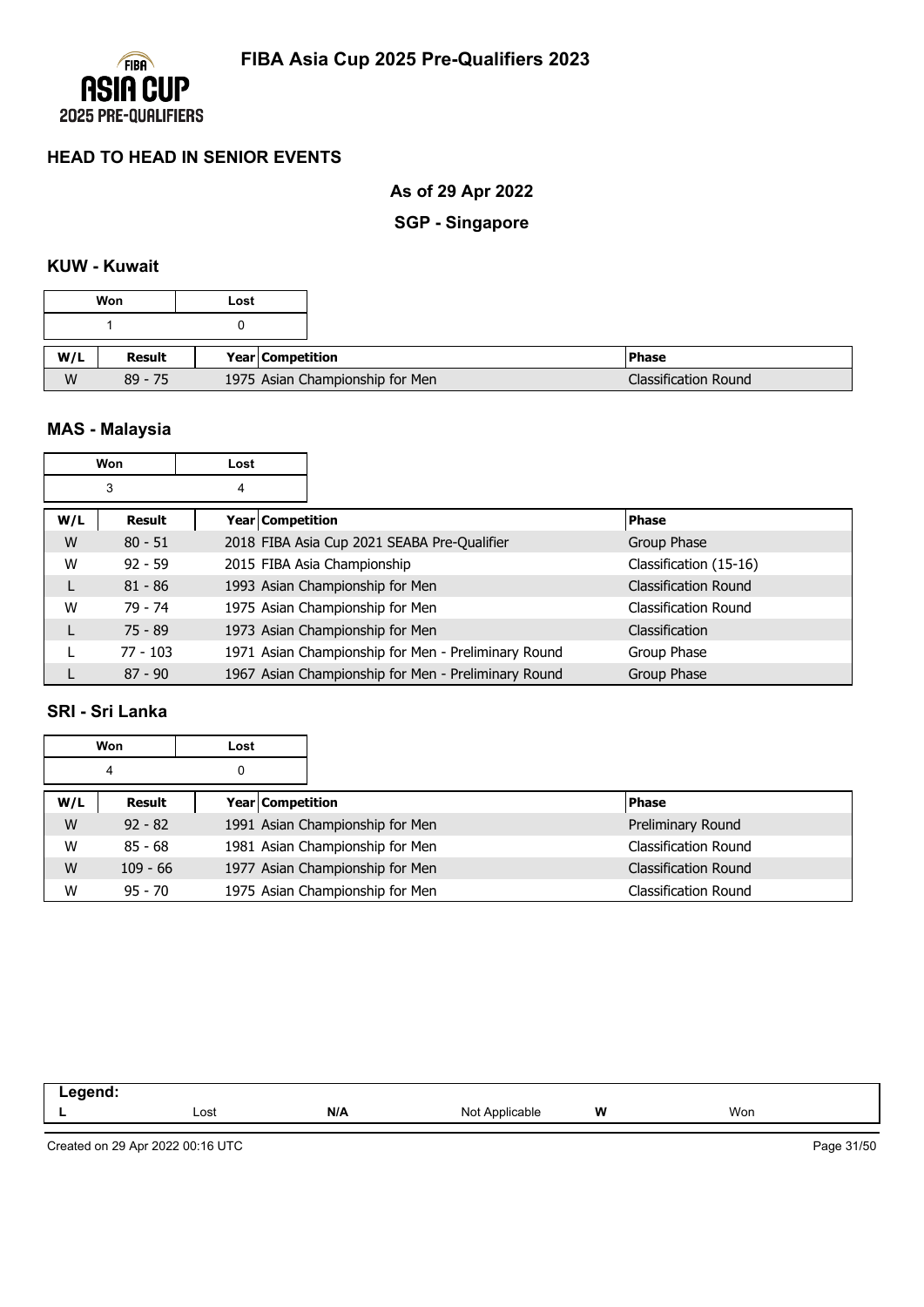

# **As of 29 Apr 2022**

# **SGP - Singapore**

# **THA - Thailand**

| Won     |            | Lost |                    |                                                     |                     |
|---------|------------|------|--------------------|-----------------------------------------------------|---------------------|
| 3<br>11 |            |      |                    |                                                     |                     |
| W/L     | Result     |      | Year   Competition |                                                     | <b>Phase</b>        |
| L       | $77 - 83$  |      |                    | 2018 FIBA Asia Cup 2021 SEABA Pre-Qualifier         | Group Phase         |
|         | 72 - 100   |      |                    | 2001 Asian Championship for Men                     | Classification      |
| L       | $70 - 103$ |      |                    | 1993 Asian Championship for Men                     | <b>Final Round</b>  |
| W       | $58 - 51$  |      |                    | 1989 Asian Championship for Men                     | Preliminary Round   |
| W       | $85 - 73$  |      |                    | 1989 Asian Championship for Men                     | <b>Final Round</b>  |
|         | $53 - 65$  |      |                    | 1981 Asian Championship for Men                     | Preliminary Round   |
| L       | $86 - 103$ |      |                    | 1979 Asian Championship for Men                     | Preliminary Round   |
|         | 74 - 85    |      |                    | 1977 Asian Championship for Men                     | Preliminary Round   |
| L       | $83 - 99$  |      |                    | 1975 Asian Championship for Men                     | Preliminary Round   |
|         | $64 - 102$ |      |                    | 1973 Asian Championship for Men                     | Classification      |
| L       | $58 - 98$  |      |                    | 1971 Asian Championship for Men - Preliminary Round | Group Phase         |
|         | $69 - 82$  |      |                    | 1967 Asian Championship for Men - Preliminary Round | Group Phase         |
| L       | $65 - 74$  |      |                    | 1963 Asian Championship for Men                     | Preliminary Round   |
| W       | $62 - 50$  |      |                    | 1956 Olympic Games: Tournament for Men              | Quarter-Final Round |

### **UAE - UAE**

|     | Won       | Lost |                         |                                 |                   |
|-----|-----------|------|-------------------------|---------------------------------|-------------------|
|     |           |      |                         |                                 |                   |
| W/L | Result    |      | <b>Year Competition</b> |                                 | <b>Phase</b>      |
|     | $60 - 79$ |      |                         | 2001 Asian Championship for Men | Preliminary Round |
|     | 49 - 77   |      |                         | 1993 Asian Championship for Men | Preliminary Round |

## **UZB - Uzbekistan**

|     | Won       | Lost |                  |                                 |  |
|-----|-----------|------|------------------|---------------------------------|--|
|     |           |      |                  |                                 |  |
| W/L | Result    |      | Year Competition |                                 |  |
|     | $65 - 85$ |      |                  | 2001 Asian Championship for Men |  |

| ogend.<br>.<br>$\sim$ $\sim$ |      |            |                   |   |     |
|------------------------------|------|------------|-------------------|---|-----|
| . .                          | Lost | N/I<br>ייי | Not<br>Applicable | W | Won |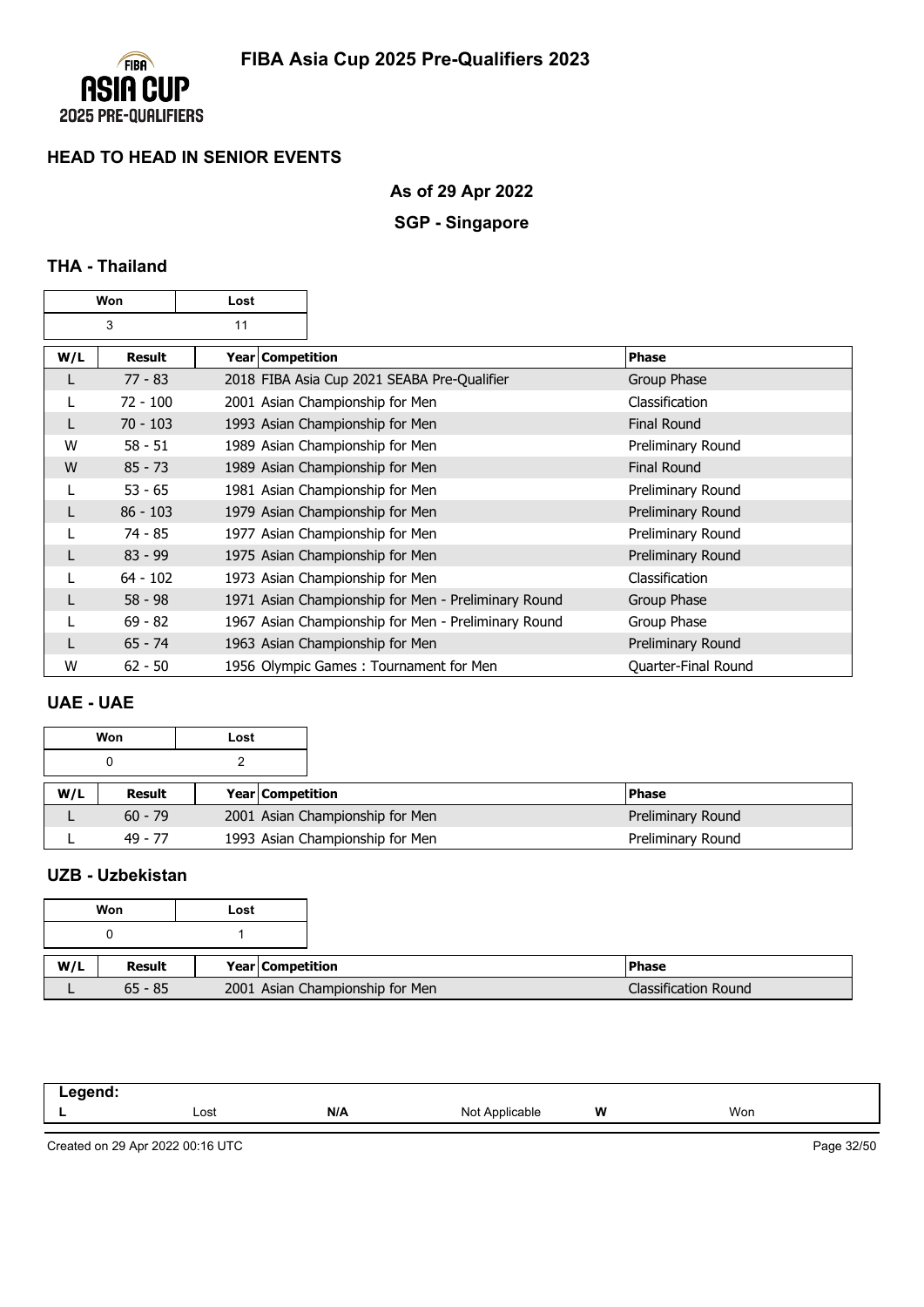

**As of 29 Apr 2022**

# **SGP - Singapore**

### **VIE - Vietnam**

|     | Won       | Lost |                                 |                             |
|-----|-----------|------|---------------------------------|-----------------------------|
|     | 3         |      |                                 |                             |
| W/L | Result    |      | Year Competition                | <b>Phase</b>                |
| L   | $67 - 81$ |      | 1965 Asian Championship for Men | Preliminary Round           |
| W   | $93 - 85$ |      | 1965 Asian Championship for Men | Classification Round        |
| W   | $98 - 89$ |      | 1963 Asian Championship for Men | Preliminary Round           |
| W   | $91 - 87$ |      | 1963 Asian Championship for Men | <b>Classification Round</b> |

| $\sim$ |      |     |                        |        |     |  |
|--------|------|-----|------------------------|--------|-----|--|
|        | Lost | N/A | \nnlic:<br>able<br>NI∩ | W<br>. | Won |  |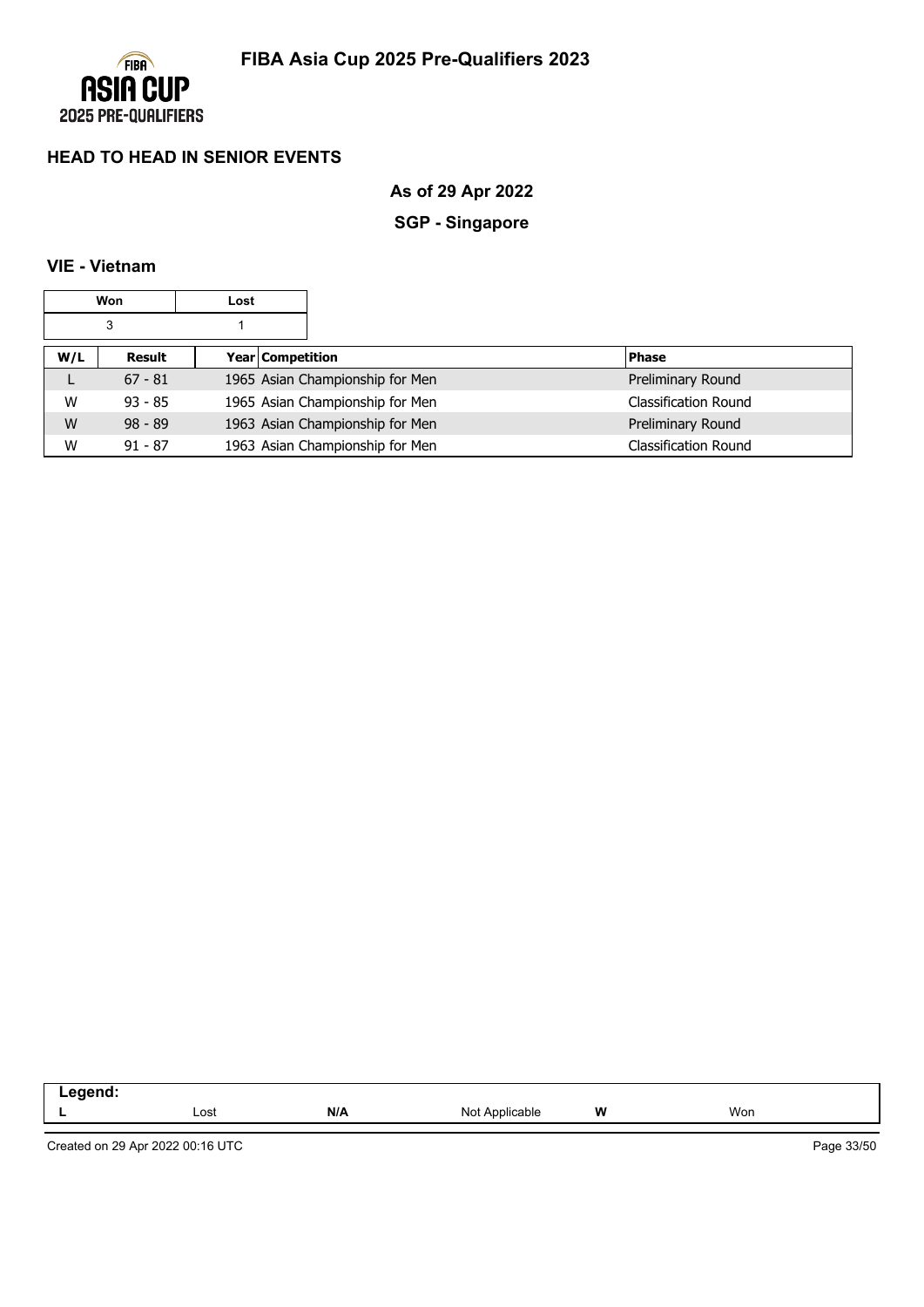

# **As of 29 Apr 2022**

### **SRI - Sri Lanka**

| <b>Total Summary</b> |             |                |              |                |              |                |
|----------------------|-------------|----------------|--------------|----------------|--------------|----------------|
| <b>Team Name</b>     | Win %       | <b>Played</b>  | Won          | Lost           | For          | <b>Against</b> |
| Bangladesh           | 100         | $\mathbf{1}$   | 1            | $\mathbf{0}$   | 65           | 34             |
| Hong Kong            | 0           | 5              | 0            | 5              | 325          | 429            |
| Kuwait               | $\mathbf 0$ | $\mathbf{1}$   | $\mathbf 0$  | $\mathbf{1}$   | 82           | 103            |
| Singapore            | 0           | 4              | 0            | 4              | 286          | 381            |
| Thailand             | $\mathbf 0$ | $\overline{2}$ | $\mathbf{0}$ | $\overline{2}$ | 155          | 219            |
| Uzbekistan           | 0           | 1              | 0            | 1              | 47           | 90             |
| Malaysia             | $\mathbf 0$ | $\overline{2}$ | 0            | $\overline{2}$ | 151          | 235            |
| Mongolia             | N/A         | $\mathbf{0}$   | 0            | 0              | $\mathbf{0}$ | 0              |
| Oman                 | N/A         | $\mathbf{0}$   | $\mathbf 0$  | $\mathbf{0}$   | $\mathbf{0}$ | O              |
| <b>UAE</b>           | N/A         | $\mathbf{0}$   | 0            | $\mathbf 0$    | $\mathbf{0}$ | 0              |
| Vietnam              | N/A         | $\mathbf{0}$   | $\mathbf{0}$ | $\mathbf{0}$   | $\mathbf{0}$ | O              |
| Qatar                | N/A         | 0              | 0            | 0              | 0            | O              |
| Iraq                 | N/A         | $\mathbf 0$    | $\mathbf 0$  | $\mathbf 0$    | $\mathbf{0}$ | O              |
| Cambodia             | N/A         | $\mathbf{0}$   | 0            | 0              | $\mathbf{0}$ | 0              |
| Tahiti               | N/A         | $\mathbf{0}$   | $\mathbf 0$  | $\mathbf{0}$   | $\mathbf{0}$ | O              |
| Palestine            | N/A         | $\mathbf{0}$   | 0            | $\mathbf 0$    | $\mathbf{0}$ | 0              |
| Guam                 | N/A         | $\mathbf{0}$   | $\mathbf 0$  | $\mathbf{0}$   | $\mathbf 0$  | 0              |
| Total                | 6           | 16             | 1            | 15             | 1111         | 1491           |

#### **Overview per opponent**

### **BAN - Bangladesh**

|     | Won       | Lost |                                            |
|-----|-----------|------|--------------------------------------------|
|     |           |      |                                            |
| W/L | Result    |      | Year Competition                           |
| W   | $65 - 34$ |      | 2018 FIBA Asia Cup 2021 SABA Pre-Qualifier |

| -----<br>пс<br>. .<br>--- |      |     |                     |          |     |  |
|---------------------------|------|-----|---------------------|----------|-----|--|
|                           | Lost | N/A | Not<br>: Applicable | W<br>. . | Won |  |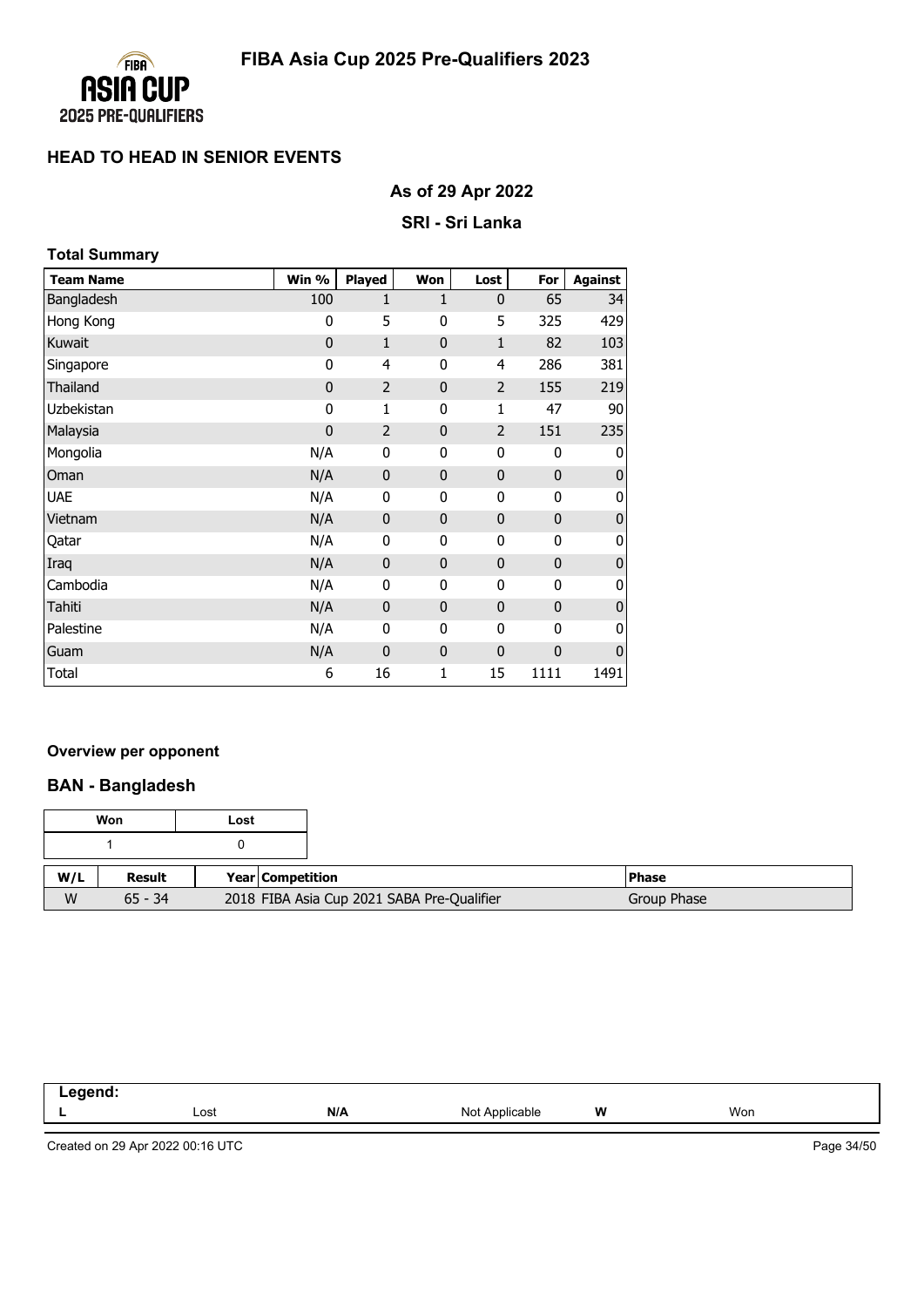

# **As of 29 Apr 2022**

### **SRI - Sri Lanka**

# **HKG - Hong Kong**

|     | Won        | Lost               |                                 |                             |
|-----|------------|--------------------|---------------------------------|-----------------------------|
|     | 0          | 5                  |                                 |                             |
| W/L | Result     | Year   Competition |                                 | <b>Phase</b>                |
|     | $39 - 61$  |                    | 1995 Asian Championship for Men | Preliminary Round           |
|     | $73 - 86$  |                    | 1986 Asian Championship for Men | <b>Classification Round</b> |
|     | $64 - 101$ |                    | 1981 Asian Championship for Men | Preliminary Round           |
|     | $68 - 70$  |                    | 1977 Asian Championship for Men | Classification Round        |
|     | $81 - 111$ |                    | 1975 Asian Championship for Men | <b>Classification Round</b> |

# **KUW - Kuwait**

|     | Won        | Lost |                                 |  |
|-----|------------|------|---------------------------------|--|
|     |            |      |                                 |  |
| W/L | Result     |      | <b>Year Competition</b>         |  |
|     | $82 - 103$ |      | 1975 Asian Championship for Men |  |

## **MAS - Malaysia**

|     | Won        | Lost |                         |                                 |                   |
|-----|------------|------|-------------------------|---------------------------------|-------------------|
|     |            |      |                         |                                 |                   |
| W/L | Result     |      | <b>Year Competition</b> |                                 | <b>Phase</b>      |
|     | $57 - 91$  |      |                         | 1995 Asian Championship for Men | Preliminary Round |
|     | $94 - 144$ |      |                         | 1975 Asian Championship for Men | Preliminary Round |

### **SGP - Singapore**

|     | Won        | Lost             |                                 |                             |
|-----|------------|------------------|---------------------------------|-----------------------------|
|     | 0          | 4                |                                 |                             |
| W/L | Result     | Year Competition |                                 | <b>Phase</b>                |
| L   | $82 - 92$  |                  | 1991 Asian Championship for Men | Preliminary Round           |
|     | $68 - 85$  |                  | 1981 Asian Championship for Men | Classification Round        |
| L   | $66 - 109$ |                  | 1977 Asian Championship for Men | <b>Classification Round</b> |
|     | $70 - 95$  |                  | 1975 Asian Championship for Men | <b>Classification Round</b> |

| -- 3 |      |     |                       |   |     |  |
|------|------|-----|-----------------------|---|-----|--|
| --   | Lost | N/A | הוח<br>≎able<br>11011 | W | Won |  |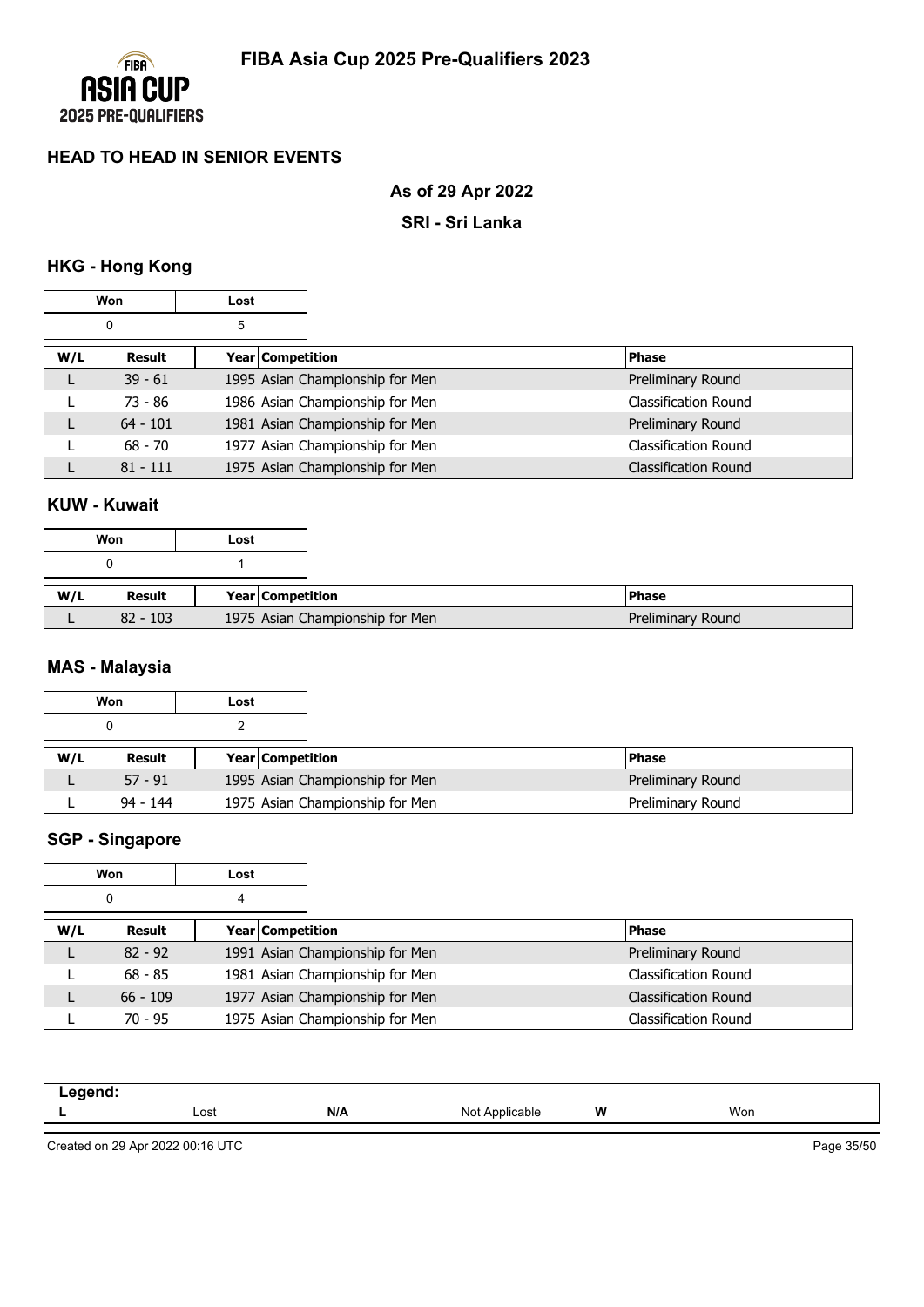

**As of 29 Apr 2022**

**SRI - Sri Lanka**

# **THA - Thailand**

|     | Won        | Lost |                         |                                 |                             |
|-----|------------|------|-------------------------|---------------------------------|-----------------------------|
|     |            |      |                         |                                 |                             |
| W/L | Result     |      | <b>Year Competition</b> |                                 | <b>Phase</b>                |
| ட   | $89 - 102$ |      |                         | 1981 Asian Championship for Men | <b>Classification Round</b> |
|     | $66 - 117$ |      |                         | 1977 Asian Championship for Men | <b>Classification Round</b> |

### **UZB - Uzbekistan**

|     | Won       | Lost |                                     |  |
|-----|-----------|------|-------------------------------------|--|
|     |           |      |                                     |  |
| W/L | Result    |      | Year Competition                    |  |
|     | $47 - 90$ |      | 2009 FIBA Asia Championship for Men |  |

| eaend<br>.<br>the contract of the contract of<br>_____ |      |     |                     |           |     |
|--------------------------------------------------------|------|-----|---------------------|-----------|-----|
|                                                        | Lost | N/A | . Applicable<br>Not | W<br>$ -$ | Won |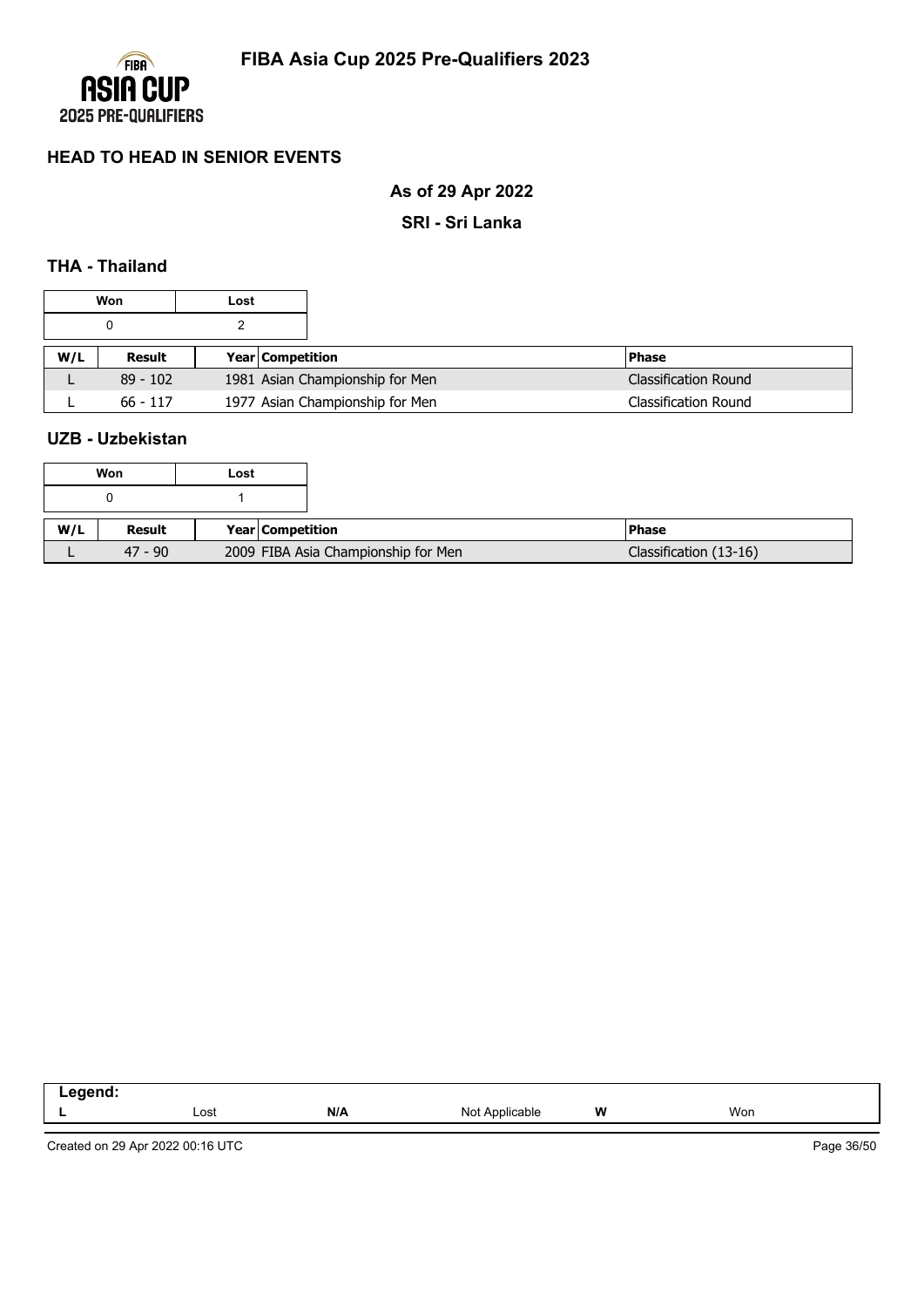

# **As of 29 Apr 2022**

#### **TAH - Tahiti**

| <b>Total Summary</b> |       |              |                |              |              |                |
|----------------------|-------|--------------|----------------|--------------|--------------|----------------|
| <b>Team Name</b>     | Win % | Played       | Won            | Lost         | For          | <b>Against</b> |
| Oman                 | N/A   | $\mathbf{0}$ | $\mathbf{0}$   | $\mathbf{0}$ | 0            | O              |
| Bangladesh           | N/A   | 0            | 0              | 0            | 0            | 0              |
| Palestine            | N/A   | 0            | $\bf{0}$       | $\mathbf{0}$ | 0            | O              |
| Guam                 | N/A   | 0            | 0              | 0            | 0            | O              |
| Hong Kong            | N/A   | $\mathbf 0$  | $\mathbf 0$    | $\mathbf{0}$ | 0            | O              |
| Iraq                 | N/A   | 0            | 0              | 0            | 0            | 0              |
| Cambodia             | N/A   | $\mathbf 0$  | $\mathbf{0}$   | $\mathbf{0}$ | 0            | O              |
| Kuwait               | N/A   | 0            | 0              | 0            | 0            | 0              |
| Qatar                | N/A   | 0            | $\bf{0}$       | 0            | 0            | O              |
| Singapore            | N/A   | 0            | 0              | 0            | 0            | 0              |
| Sri Lanka            | N/A   | 0            | $\mathbf{0}$   | $\mathbf{0}$ | $\mathbf{0}$ | O              |
| Thailand             | N/A   | 0            | 0              | 0            | 0            | O              |
| <b>UAE</b>           | N/A   | $\mathbf 0$  | $\overline{0}$ | $\mathbf{0}$ | 0            | O              |
| Vietnam              | N/A   | 0            | 0              | 0            | $\mathbf{0}$ | O              |
| Uzbekistan           | N/A   | 0            | $\bf{0}$       | $\mathbf{0}$ | 0            | O              |
| Malaysia             | N/A   | 0            | 0              | 0            | 0            | O              |
| Mongolia             | N/A   | 0            | $\bf{0}$       | 0            | 0            | O              |
| Total                | N/A   | 0            | 0              | 0            | 0            | 0              |

#### **Overview per opponent**

| Legend: |      |     |                |   |     |
|---------|------|-----|----------------|---|-----|
|         | Lost | N/A | Not Applicable | W | Won |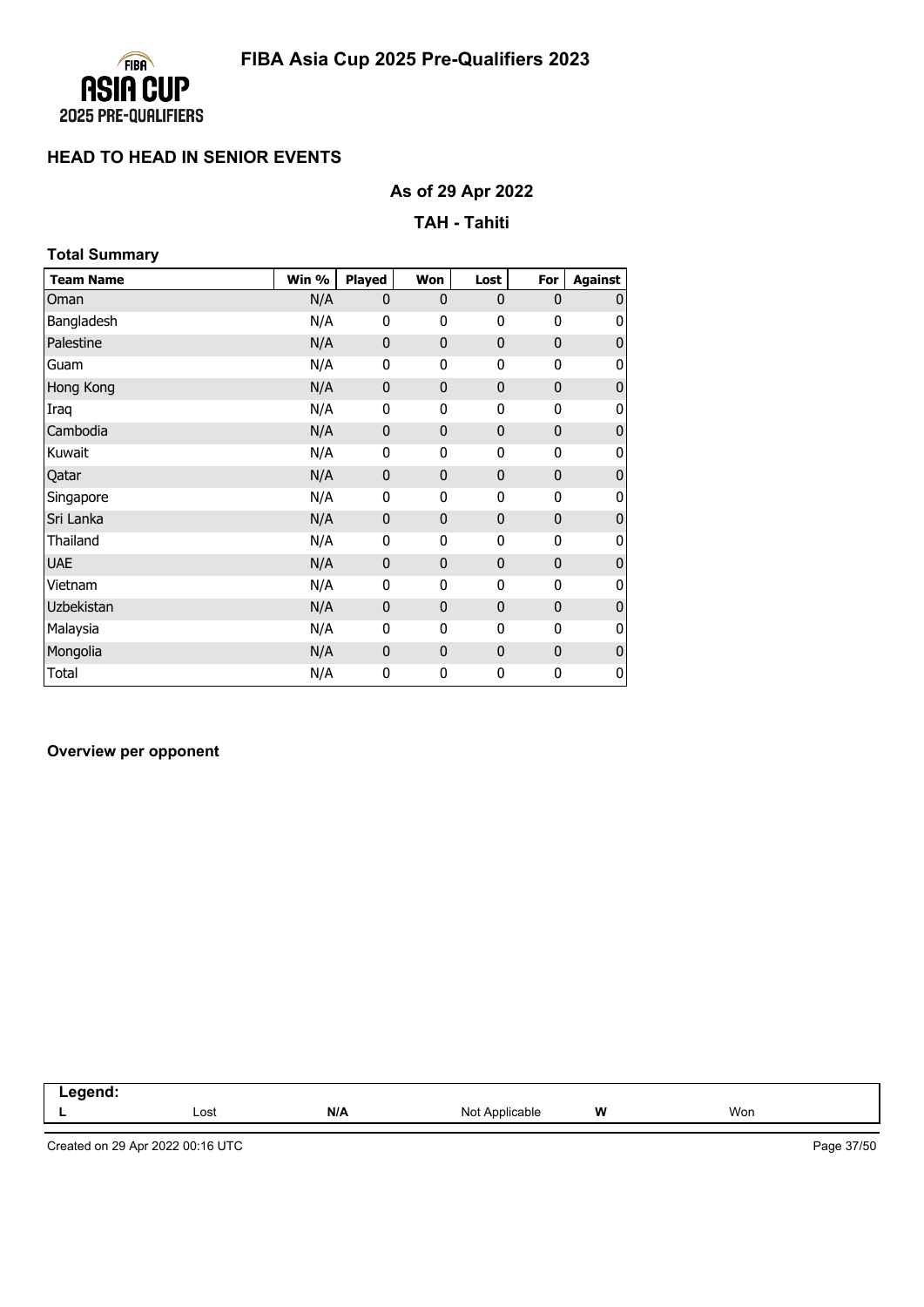

# **As of 29 Apr 2022**

### **THA - Thailand**

| <b>Total Summary</b> |              |                |                |                |              |                |
|----------------------|--------------|----------------|----------------|----------------|--------------|----------------|
| <b>Team Name</b>     | Win %        | <b>Played</b>  | Won            | Lost           | For          | <b>Against</b> |
| Bangladesh           | 100          | 1              | 1              | $\mathbf 0$    | 145          | 74             |
| Cambodia             | 100          | 1              | 1              | 0              | 113          | 27             |
| Sri Lanka            | 100          | $\overline{2}$ | $\overline{2}$ | $\mathbf 0$    | 219          | 155            |
| Vietnam              | 100          | 1              | 1              | 0              | 131          | 75             |
| Singapore            | 78           | 14             | 11             | 3              | 1168         | 976            |
| Malaysia             | 75           | 8              | 6              | $\overline{2}$ | 587          | 525            |
| Hong Kong            | 66           | 18             | 12             | 6              | 1520         | 1346           |
| Iraq                 | 0            | 2              | 0              | 2              | 131          | 152            |
| Kuwait               | $\mathbf 0$  | $\overline{4}$ | $\mathbf{0}$   | $\overline{4}$ | 241          | 357            |
| Qatar                | 0            | 1              | 0              | 1              | 60           | 80             |
| Uzbekistan           | $\mathbf{0}$ | $\mathbf{1}$   | $\mathbf{0}$   | $\mathbf{1}$   | 71           | 83             |
| <b>UAE</b>           | 0            | $\overline{2}$ | 0              | $\overline{2}$ | 114          | 138            |
| Oman                 | N/A          | $\mathbf 0$    | $\mathbf{0}$   | $\mathbf{0}$   | $\mathbf{0}$ | $\mathbf{0}$   |
| Mongolia             | N/A          | 0              | 0              | 0              | 0            | 0              |
| Tahiti               | N/A          | $\mathbf{0}$   | 0              | $\mathbf 0$    | $\mathbf{0}$ | $\bf{0}$       |
| Palestine            | N/A          | 0              | 0              | 0              | 0            | 0              |
| Guam                 | N/A          | $\mathbf{0}$   | $\overline{0}$ | $\mathbf 0$    | $\mathbf 0$  | $\mathbf 0$    |
| Total                | 62           | 55             | 34             | 21             | 4500         | 3988           |

#### **Overview per opponent**

### **BAN - Bangladesh**

|     | Won        | Lost |                         |                                 |                             |
|-----|------------|------|-------------------------|---------------------------------|-----------------------------|
|     |            |      |                         |                                 |                             |
| W/L | Result     |      | <b>Year Competition</b> |                                 | <b>Phase</b>                |
| W   | $145 - 74$ |      |                         | 1979 Asian Championship for Men | <b>Classification Round</b> |

| nuunu<br>п<br>--<br>--- |      |     |                   |         |     |
|-------------------------|------|-----|-------------------|---------|-----|
|                         | Lost | N/A | Not<br>Applicable | W<br>-- | Won |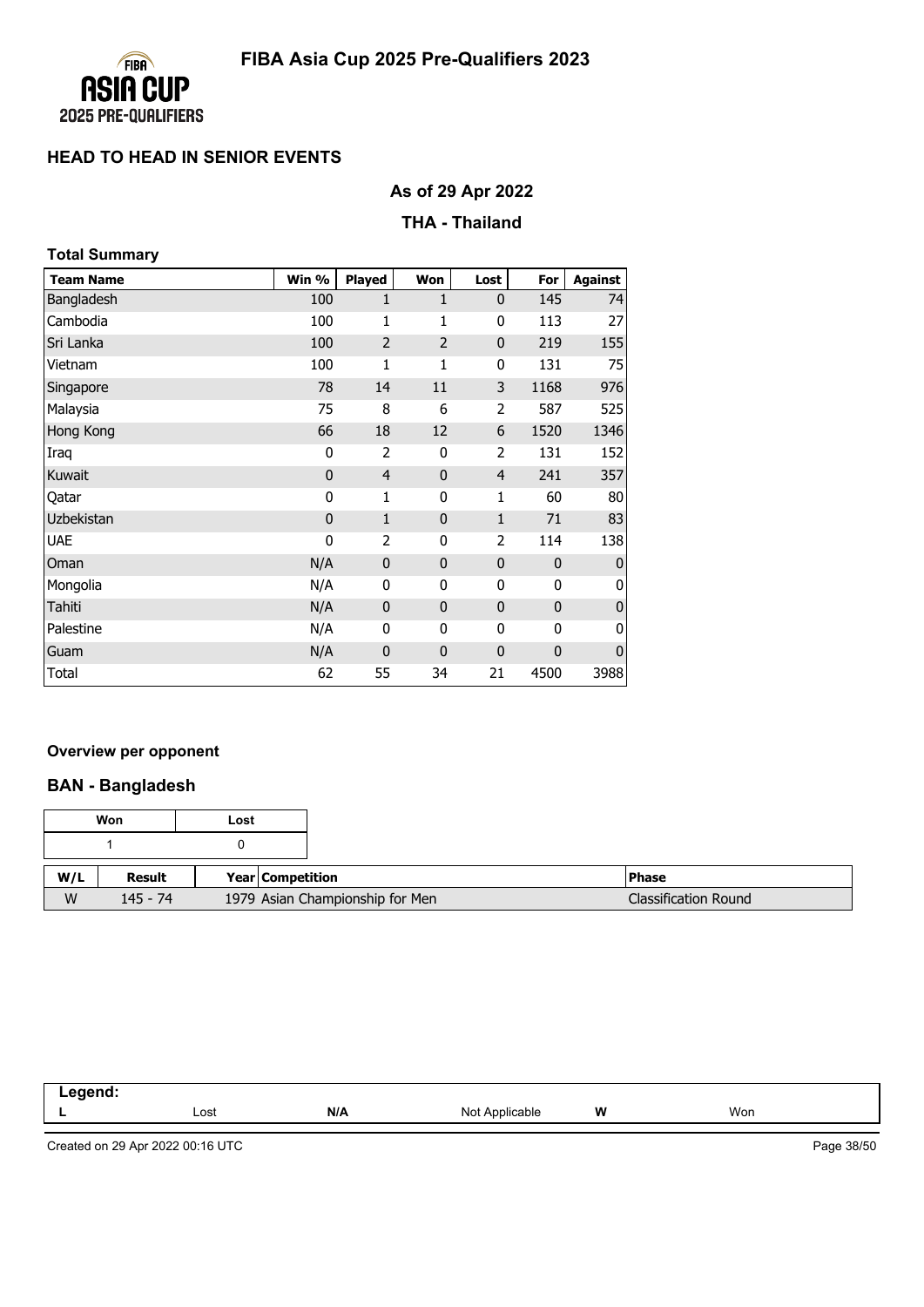

# **As of 29 Apr 2022**

### **THA - Thailand**

### **CAM - Cambodia**

|     | Won        | Lost |                         |                                             |             |
|-----|------------|------|-------------------------|---------------------------------------------|-------------|
|     |            |      |                         |                                             |             |
| W/L | Result     |      | <b>Year Competition</b> |                                             | l Phase     |
| W   | $113 - 27$ |      |                         | 2018 FIBA Asia Cup 2021 SEABA Pre-Qualifier | Group Phase |

# **HKG - Hong Kong**

|     | Won        | Lost |                  |                                                     |                             |
|-----|------------|------|------------------|-----------------------------------------------------|-----------------------------|
|     | 12         | 6    |                  |                                                     |                             |
| W/L | Result     |      | Year Competition |                                                     | <b>Phase</b>                |
|     | $87 - 92$  |      |                  | 2001 Asian Championship for Men                     | Preliminary Round           |
| W   | $89 - 82$  |      |                  | 1999 Asian Championship for Men                     | Preliminary Round           |
| L   | $53 - 68$  |      |                  | 1999 Asian Championship for Men                     | Classification              |
| L   | $66 - 78$  |      |                  | 1995 Asian Championship for Men                     | Final                       |
|     | $65 - 77$  |      |                  | 1993 Asian Championship for Men                     | <b>Classification Round</b> |
| W   | $95 - 85$  |      |                  | 1989 Asian Championship for Men                     | <b>Classification Round</b> |
| L   | $60 - 90$  |      |                  | 1983 Asian Championship for Men                     | Preliminary Round           |
| W   | $98 - 61$  |      |                  | 1981 Asian Championship for Men                     | <b>Classification Round</b> |
| W   | $109 - 76$ |      |                  | 1979 Asian Championship for Men                     | <b>Classification Round</b> |
| W   | $94 - 63$  |      |                  | 1977 Asian Championship for Men                     | <b>Classification Round</b> |
| W   | $94 - 76$  |      |                  | 1975 Asian Championship for Men                     | Preliminary Round           |
| W   | $95 - 83$  |      |                  | 1973 Asian Championship for Men                     | Preliminary Round           |
|     | $83 - 84$  |      |                  | 1973 Asian Championship for Men                     | Classification              |
| W   | $85 - 76$  |      |                  | 1971 Asian Championship for Men - Preliminary Round | Group Phase                 |
| W   | $82 - 63$  |      |                  | 1969 Asian Championship for Men - Preliminary Round | Group Phase                 |
| W   | $84 - 57$  |      |                  | 1967 Asian Championship for Men - Preliminary Round | Group Phase                 |
| W   | $89 - 66$  |      |                  | 1965 Asian Championship for Men                     | Preliminary Round           |
| W   | $92 - 69$  |      |                  | 1963 Asian Championship for Men                     | Preliminary Round           |

**Legend: L** Lost **N/A** Not Applicable **W** Won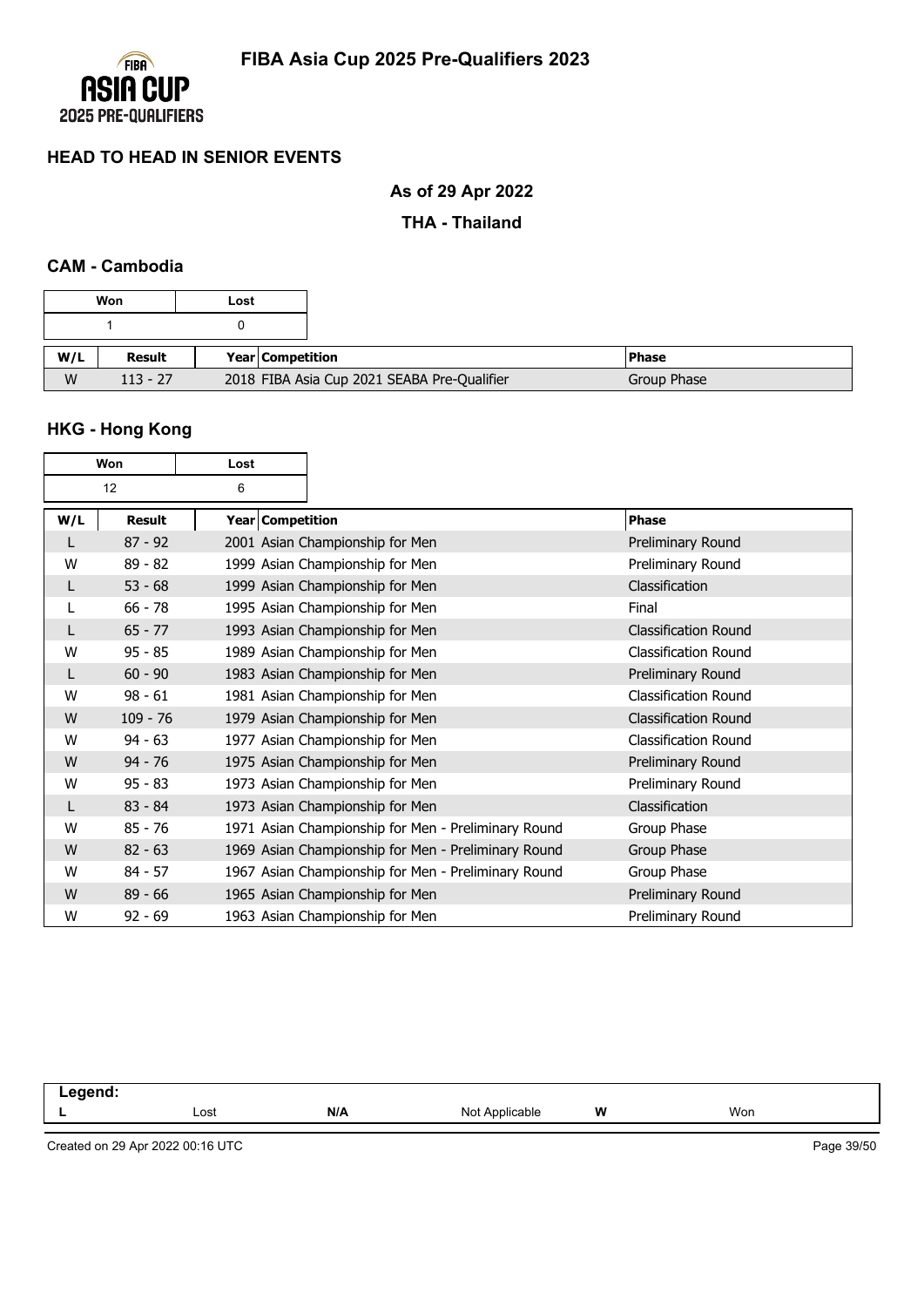

# **As of 29 Apr 2022**

### **THA - Thailand**

#### **IRQ - Iraq**

|     | Won       | Lost |                         |                                 |                      |
|-----|-----------|------|-------------------------|---------------------------------|----------------------|
|     |           |      |                         |                                 |                      |
| W/L | Result    |      | <b>Year Competition</b> |                                 | <b>IPhase</b>        |
|     | $68 - 85$ |      |                         | 1979 Asian Championship for Men | Classification Round |
|     | $63 - 67$ |      |                         | 1977 Asian Championship for Men | Preliminary Round    |

### **KUW - Kuwait**

|     | Won        | Lost             |                                 |                             |
|-----|------------|------------------|---------------------------------|-----------------------------|
|     | 0          | 4                |                                 |                             |
| W/L | Result     | Year Competition |                                 | <b>Phase</b>                |
|     | $55 - 77$  |                  | 2001 Asian Championship for Men | <b>Classification Round</b> |
|     | $80 - 113$ |                  | 1999 Asian Championship for Men | Preliminary Round           |
|     | $53 - 79$  |                  | 1995 Asian Championship for Men | Quarter-Finals              |
|     | $53 - 88$  |                  | 1993 Asian Championship for Men | <b>Classification Round</b> |

### **MAS - Malaysia**

|     | Won        | Lost               |                                                     |                        |
|-----|------------|--------------------|-----------------------------------------------------|------------------------|
|     | 6          | 2                  |                                                     |                        |
| W/L | Result     | Year   Competition |                                                     | <b>Phase</b>           |
| W   | $69 - 61$  |                    | 2018 FIBA Asia Cup 2021 SEABA Pre-Qualifier         | Group Phase            |
| W   | $71 - 56$  |                    | 2013 FIBA Asia Championship for Men                 | Classification (13-16) |
| L.  | $66 - 72$  |                    | 1995 Asian Championship for Men                     | Quarter-Finals         |
| W   | $76 - 75$  |                    | 1973 Asian Championship for Men                     | Preliminary Round      |
| W   | $102 - 68$ |                    | 1973 Asian Championship for Men                     | Classification         |
|     | $50 - 71$  |                    | 1971 Asian Championship for Men - Preliminary Round | Group Phase            |
| W   | $81 - 63$  |                    | 1969 Asian Championship for Men - Preliminary Round | Group Phase            |
| W   | $72 - 59$  |                    | 1967 Asian Championship for Men - Preliminary Round | Group Phase            |

| <b>ANANA</b><br>110<br>_<br>$\sim$ |      |     |                   |   |     |
|------------------------------------|------|-----|-------------------|---|-----|
|                                    | Lost | N/A | Not<br>Applicable | W | Won |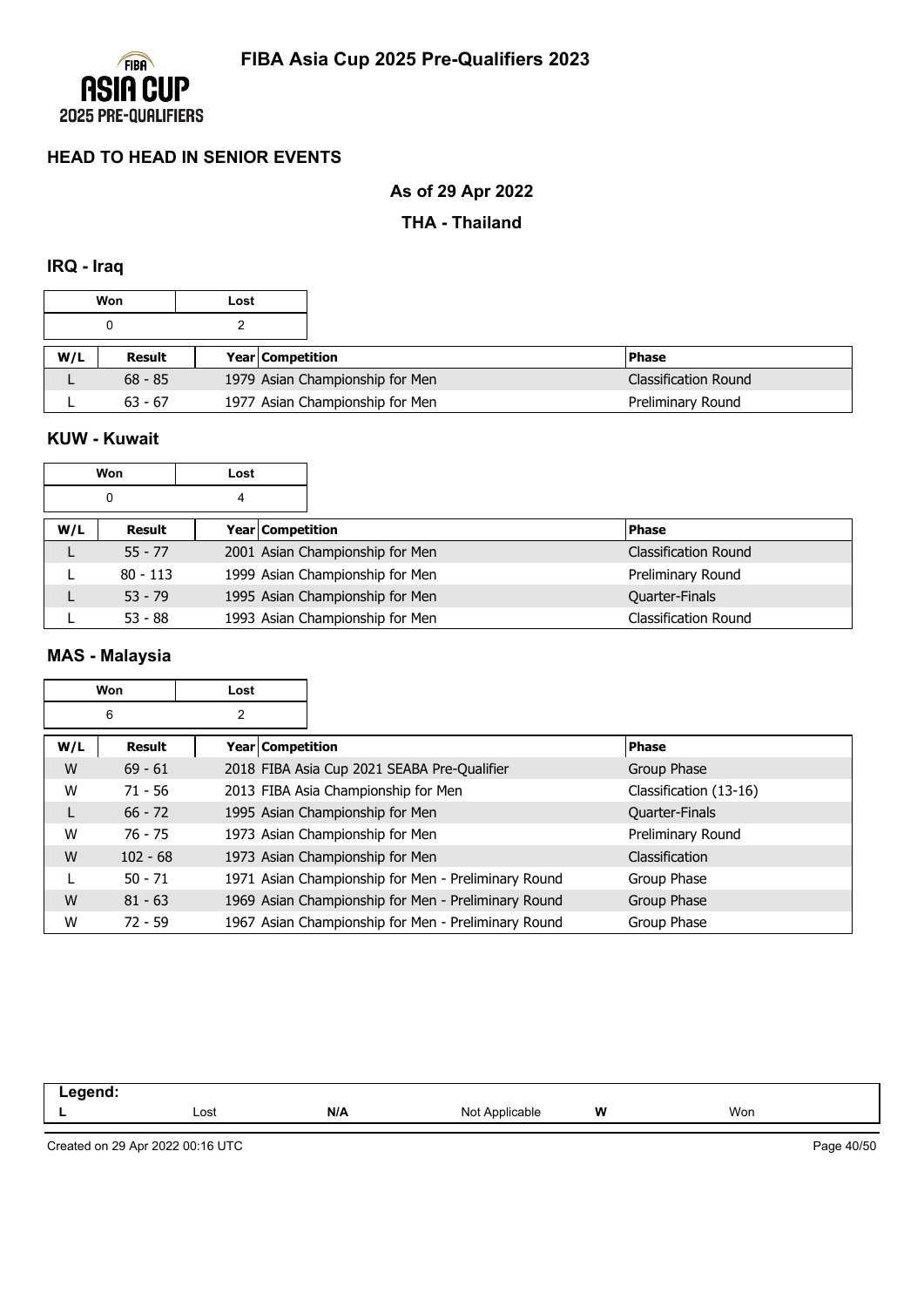

# **As of 29 Apr 2022**

### **THA - Thailand**

## **QAT - Qatar**

|     | Won       | Lost             |                                 |  |
|-----|-----------|------------------|---------------------------------|--|
|     |           |                  |                                 |  |
| W/L | Result    | Year Competition |                                 |  |
|     | $60 - 80$ |                  | 2001 Asian Championship for Men |  |

# **SGP - Singapore**

|     | Won           | Lost |                    |                                                     |                     |
|-----|---------------|------|--------------------|-----------------------------------------------------|---------------------|
|     | 11            | 3    |                    |                                                     |                     |
| W/L | <b>Result</b> |      | Year   Competition |                                                     | <b>Phase</b>        |
| W   | $83 - 77$     |      |                    | 2018 FIBA Asia Cup 2021 SEABA Pre-Qualifier         | Group Phase         |
| W   | $100 - 72$    |      |                    | 2001 Asian Championship for Men                     | Classification      |
| W   | $103 - 70$    |      |                    | 1993 Asian Championship for Men                     | <b>Final Round</b>  |
| L   | $51 - 58$     |      |                    | 1989 Asian Championship for Men                     | Preliminary Round   |
| L   | $73 - 85$     |      |                    | 1989 Asian Championship for Men                     | <b>Final Round</b>  |
| W   | $65 - 53$     |      |                    | 1981 Asian Championship for Men                     | Preliminary Round   |
| W   | $103 - 86$    |      |                    | 1979 Asian Championship for Men                     | Preliminary Round   |
| W   | $85 - 74$     |      |                    | 1977 Asian Championship for Men                     | Preliminary Round   |
| W   | $99 - 83$     |      |                    | 1975 Asian Championship for Men                     | Preliminary Round   |
| W   | $102 - 64$    |      |                    | 1973 Asian Championship for Men                     | Classification      |
| W   | $98 - 58$     |      |                    | 1971 Asian Championship for Men - Preliminary Round | Group Phase         |
| W   | $82 - 69$     |      |                    | 1967 Asian Championship for Men - Preliminary Round | Group Phase         |
| W   | $74 - 65$     |      |                    | 1963 Asian Championship for Men                     | Preliminary Round   |
|     | $50 - 62$     |      |                    | 1956 Olympic Games: Tournament for Men              | Quarter-Final Round |

## **SRI - Sri Lanka**

|     | Won        | Lost |                         |                                 |                             |
|-----|------------|------|-------------------------|---------------------------------|-----------------------------|
|     |            |      |                         |                                 |                             |
| W/L | Result     |      | <b>Year Competition</b> |                                 | <b>Phase</b>                |
| W   | $102 - 89$ |      |                         | 1981 Asian Championship for Men | <b>Classification Round</b> |
| W   | $117 - 66$ |      |                         | 1977 Asian Championship for Men | <b>Classification Round</b> |

| .<br>. |      |     |                   |   |     |  |
|--------|------|-----|-------------------|---|-----|--|
|        | Lost | N/A | Not /<br>olicable | W | Won |  |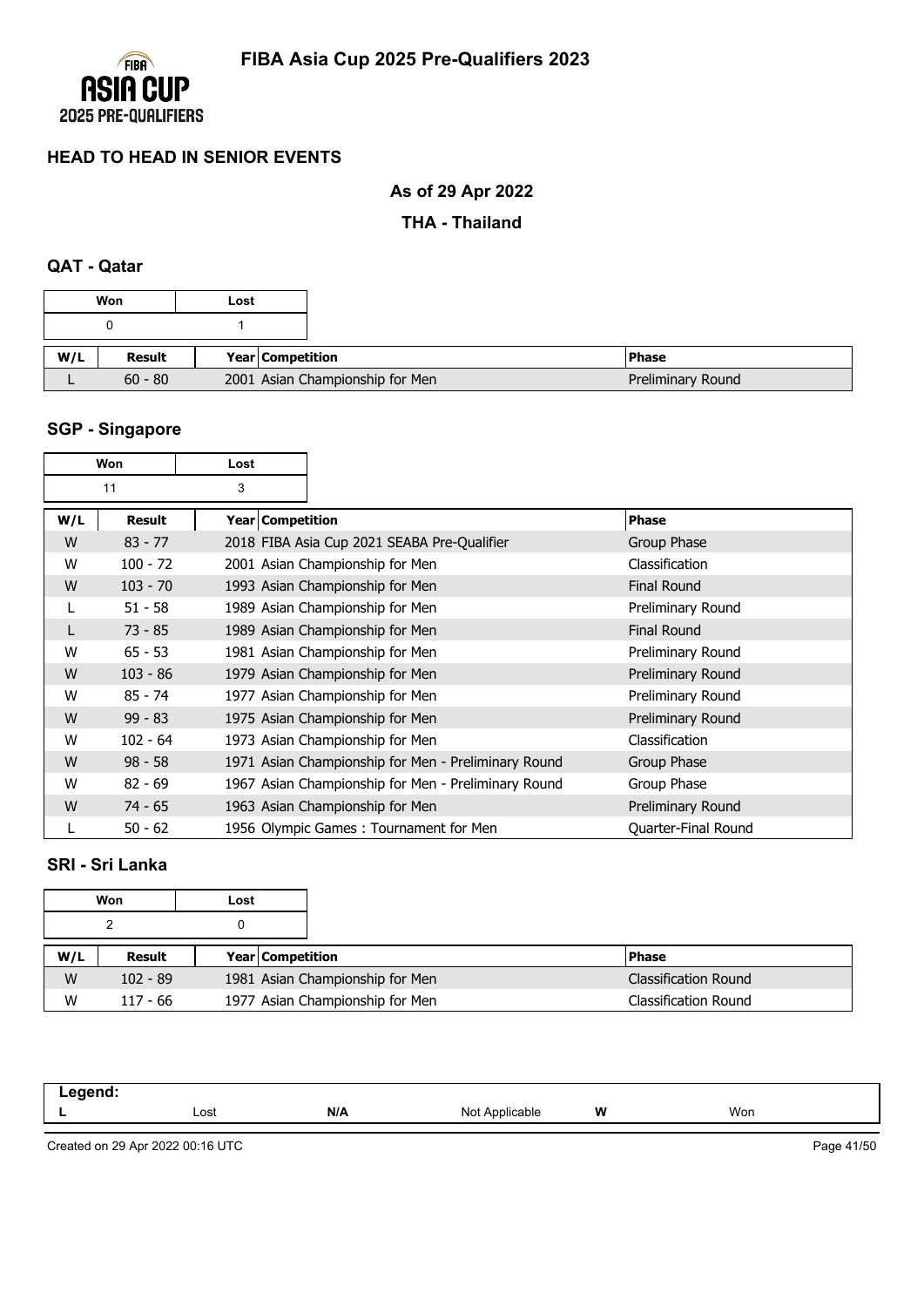

# **As of 29 Apr 2022**

### **THA - Thailand**

## **UAE - UAE**

|     | Won       | Lost                    |                                                                |  |
|-----|-----------|-------------------------|----------------------------------------------------------------|--|
|     |           |                         |                                                                |  |
| W/L | Result    | <b>Year Competition</b> | l Phase                                                        |  |
| ட   | $63 - 83$ |                         | 2001 Asian Championship for Men<br><b>Classification Round</b> |  |
|     | $51 - 55$ |                         | 1995 Asian Championship for Men<br>Quarter-Finals              |  |

### **UZB - Uzbekistan**

|     | Won       | Lost                            |
|-----|-----------|---------------------------------|
|     |           |                                 |
| W/L | Result    | Year   Competition              |
|     | $71 - 83$ | 1999 Asian Championship for Men |

### **VIE - Vietnam**

|     | Won        | Lost |                                 |
|-----|------------|------|---------------------------------|
|     |            |      |                                 |
| W/L | Result     |      | Year Competition                |
| W   | $131 - 75$ |      | 1963 Asian Championship for Men |

| $   -$ |      |     |                     |   |     |
|--------|------|-----|---------------------|---|-----|
| . .    | Lost | N/A | Not A<br>Applicable | W | Won |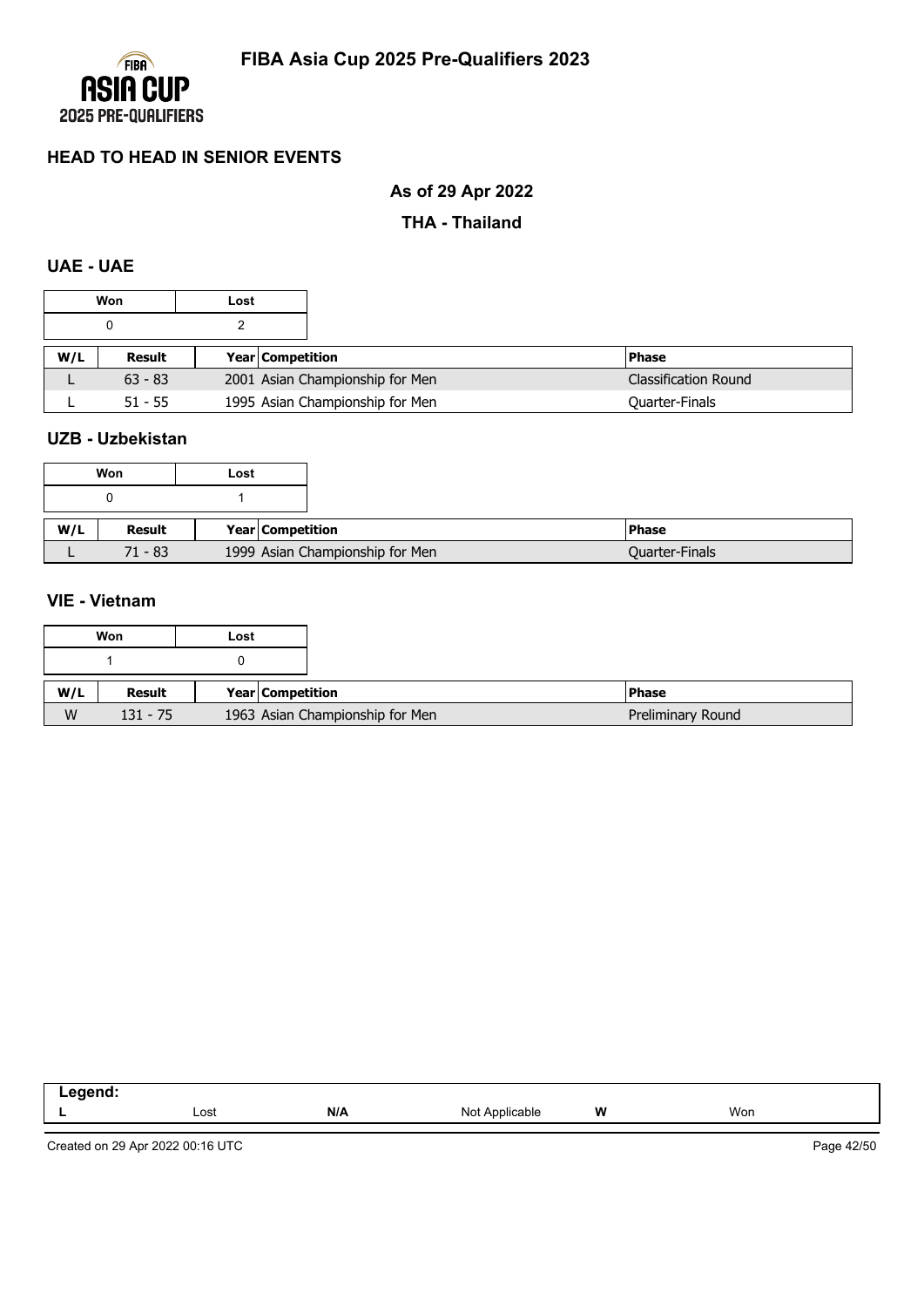

# **As of 29 Apr 2022**

#### **UAE - UAE**

|  | <b>Total Summary</b> |
|--|----------------------|
|--|----------------------|

| <b>Team Name</b> | Win % | Played         | Won            | Lost         | For         | <b>Against</b> |
|------------------|-------|----------------|----------------|--------------|-------------|----------------|
| Bangladesh       | 100   | 1              | 1              | $\mathbf 0$  | 108         | 42             |
| Singapore        | 100   | $\overline{2}$ | 2              | 0            | 156         | 109            |
| Thailand         | 100   | $\overline{2}$ | $\overline{2}$ | $\bf{0}$     | 138         | 114            |
| Malaysia         | 100   | $\overline{2}$ | 2              | 0            | 150         | 134            |
| Kuwait           | 75    | $\overline{4}$ | 3              | $\mathbf{1}$ | 273         | 266            |
| Hong Kong        | 50    | $\overline{2}$ | 1              | 1            | 158         | 175            |
| Qatar            | 0     | $\mathbf{1}$   | $\mathbf{0}$   | $\mathbf{1}$ | 45          | 91             |
| Uzbekistan       | 0     | 3              | 0              | 3            | 164         | 218            |
| Oman             | N/A   | $\pmb{0}$      | $\mathbf{0}$   | $\bf{0}$     | $\mathbf 0$ | $\mathbf 0$    |
| Mongolia         | N/A   | 0              | 0              | 0            | $\mathbf 0$ | 0              |
| Vietnam          | N/A   | $\mathbf 0$    | $\mathbf{0}$   | $\mathbf 0$  | $\mathbf 0$ | $\mathbf 0$    |
| Sri Lanka        | N/A   | 0              | 0              | 0            | $\mathbf 0$ | 0              |
| Iraq             | N/A   | $\pmb{0}$      | $\mathbf{0}$   | $\mathbf 0$  | $\mathbf 0$ | $\mathbf 0$    |
| Cambodia         | N/A   | 0              | 0              | 0            | 0           | 0              |
| Tahiti           | N/A   | $\pmb{0}$      | $\bf{0}$       | $\mathbf 0$  | $\mathbf 0$ | $\mathbf 0$    |
| Palestine        | N/A   | 0              | 0              | 0            | 0           | 0              |
| Guam             | N/A   | $\mathbf 0$    | $\mathbf{0}$   | $\mathbf 0$  | 0           | $\mathbf 0$    |
| Total            | 65    | 17             | 11             | 6            | 1192        | 1149           |

### **Overview per opponent**

### **BAN - Bangladesh**

|     | Won        | Lost |                                 |
|-----|------------|------|---------------------------------|
|     |            |      |                                 |
| W/L | Result     |      | Year Competition                |
| W   | $108 - 42$ |      | 1997 Asian Championship for Men |

| eand<br>-- 3 |      |     |                |   |     |  |
|--------------|------|-----|----------------|---|-----|--|
|              | Lost | N/A | Not Applicable | W | Won |  |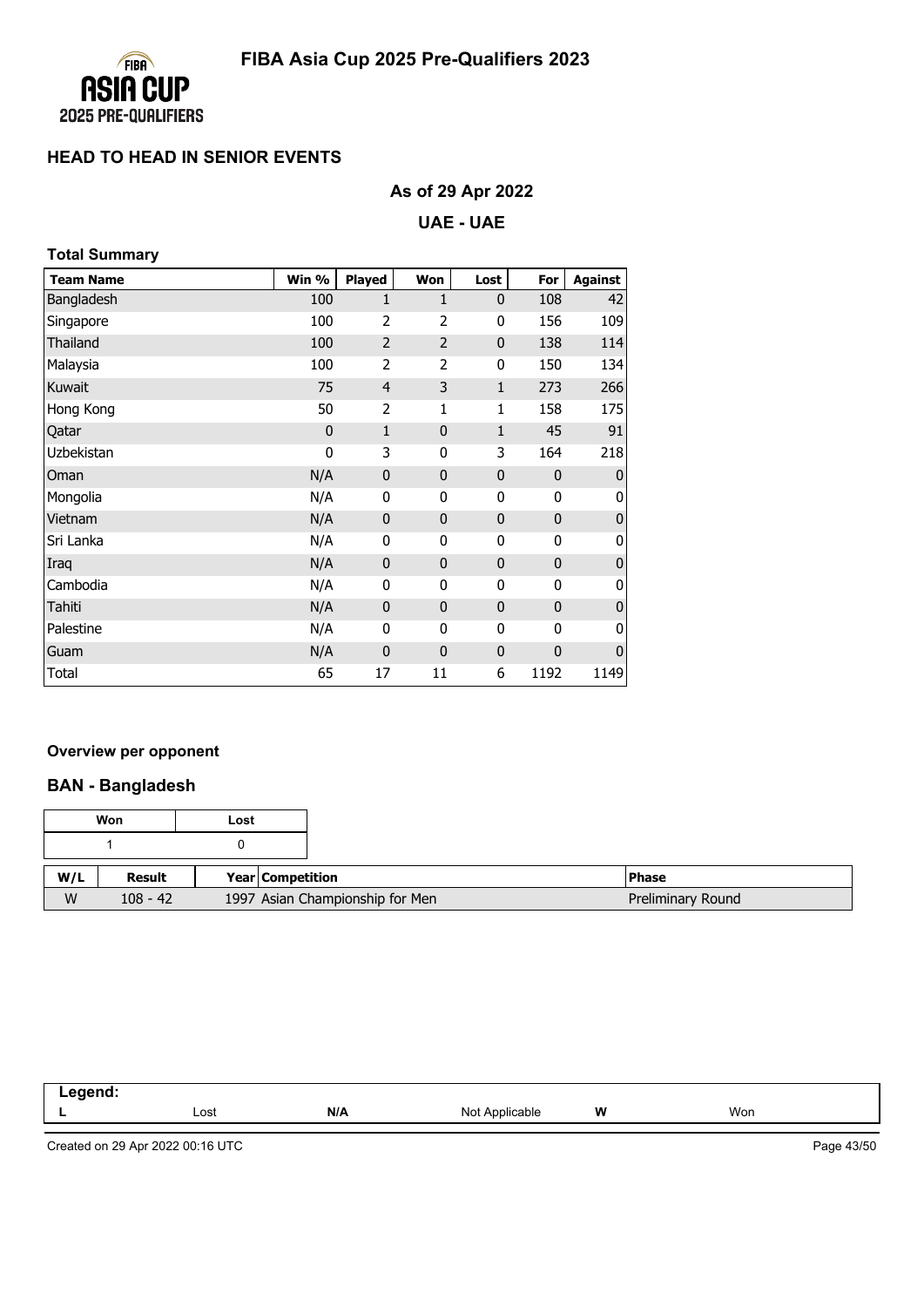

# **As of 29 Apr 2022**

**UAE - UAE**

### **HKG - Hong Kong**

|     | Won       | Lost |                         |                                     |                     |
|-----|-----------|------|-------------------------|-------------------------------------|---------------------|
|     |           |      |                         |                                     |                     |
| W/L | Result    |      | <b>Year Competition</b> |                                     | <b>Phase</b>        |
|     | $64 - 87$ |      |                         | 2007 FIBA Asia Championship for Men | Quarter-Final Round |
| W   | $94 - 88$ |      |                         | 1999 Asian Championship for Men     | Quarter-Finals      |

### **KUW - Kuwait**

|     | Won       | Lost |                  |                                     |                             |
|-----|-----------|------|------------------|-------------------------------------|-----------------------------|
|     | 3         |      |                  |                                     |                             |
| W/L | Result    |      | Year Competition |                                     | <b>Phase</b>                |
|     | $61 - 65$ |      |                  | 2009 FIBA Asia Championship for Men | Classification (9-12)       |
| W   | $69 - 68$ |      |                  | 2007 FIBA Asia Championship for Men | Preliminary Round           |
| W   | $80 - 77$ |      |                  | 2001 Asian Championship for Men     | <b>Classification Round</b> |
| W   | $63 - 56$ |      |                  | 1995 Asian Championship for Men     | <b>Quarter-Finals</b>       |

### **MAS - Malaysia**

|     | Won       | Lost |                         |                                     |                       |
|-----|-----------|------|-------------------------|-------------------------------------|-----------------------|
|     | າ         |      |                         |                                     |                       |
| W/L | Result    |      | <b>Year Competition</b> |                                     | <b>Phase</b>          |
| W   | $89 - 87$ |      |                         | 2011 FIBA Asia Championship for Men | <b>Classification</b> |
| W   | $61 - 47$ |      |                         | 1995 Asian Championship for Men     | Quarter-Finals        |

# **QAT - Qatar**

|     | Won       | Lost |                  |                                     |                   |
|-----|-----------|------|------------------|-------------------------------------|-------------------|
|     |           |      |                  |                                     |                   |
|     |           |      |                  |                                     |                   |
| W/L | Result    |      | Year Competition |                                     | <b>Phase</b>      |
|     | $45 - 91$ |      |                  | 2009 FIBA Asia Championship for Men | Eight Final Round |

| . |      |     |                |   |     |
|---|------|-----|----------------|---|-----|
|   | Lost | N/A | Not Applicable | W | Won |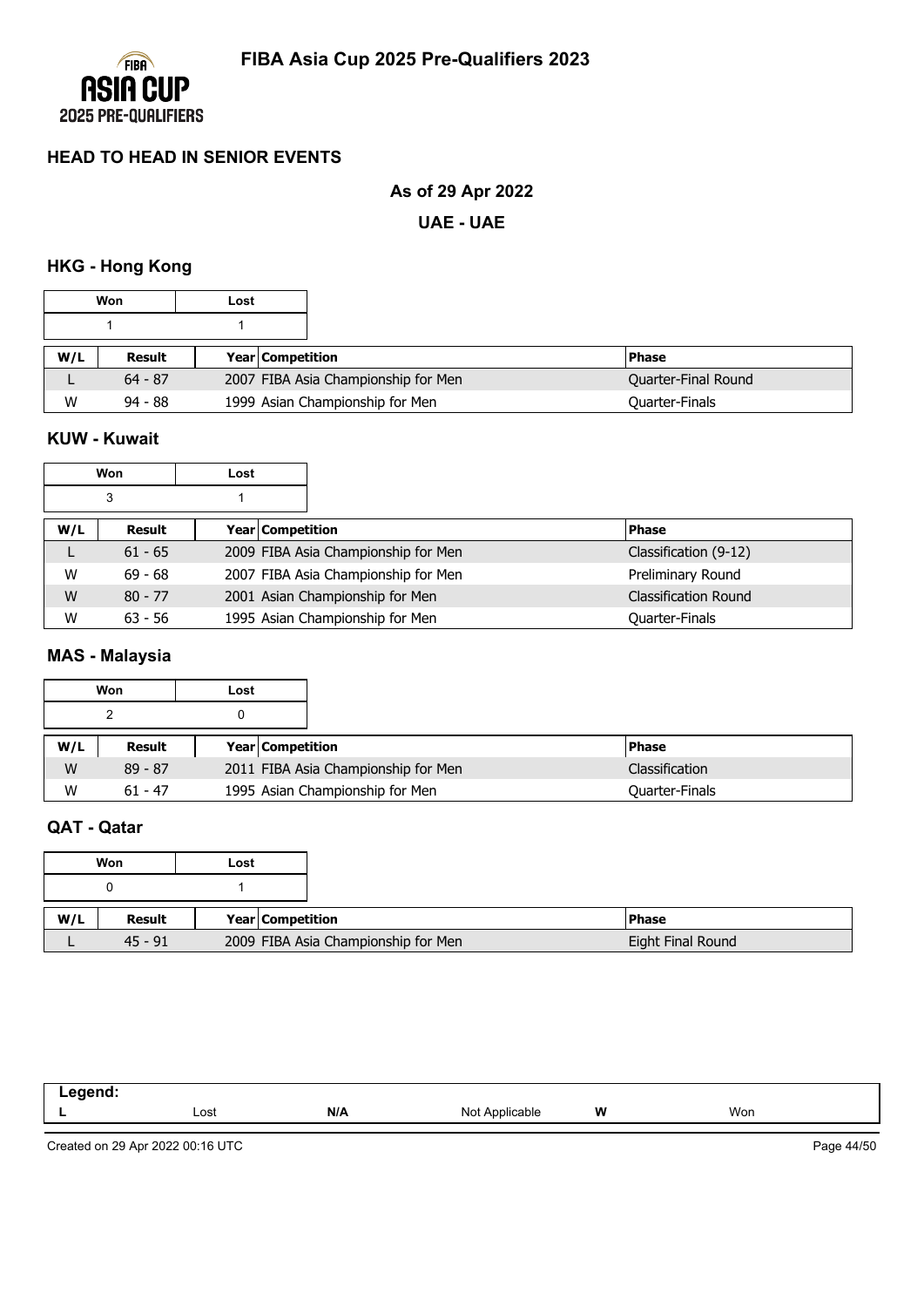

# **As of 29 Apr 2022**

**UAE - UAE**

#### **SGP - Singapore**

|     | Won       | Lost |                                 |                   |
|-----|-----------|------|---------------------------------|-------------------|
|     |           |      |                                 |                   |
| W/L | Result    |      | <b>Year Competition</b>         | <b>Phase</b>      |
| W   | $79 - 60$ |      | 2001 Asian Championship for Men | Preliminary Round |
| W   | 77 - 49   |      | 1993 Asian Championship for Men | Preliminary Round |

## **THA - Thailand**

|     | Won       | Lost |                                 |                             |
|-----|-----------|------|---------------------------------|-----------------------------|
|     |           |      |                                 |                             |
| W/L | Result    |      | <b>Year Competition</b>         | <b>Phase</b>                |
| W   | $83 - 63$ |      | 2001 Asian Championship for Men | <b>Classification Round</b> |
| W   | $55 - 51$ |      | 1995 Asian Championship for Men | <b>Quarter-Finals</b>       |

## **UZB - Uzbekistan**

|     | Won       | Lost |                                 |                   |
|-----|-----------|------|---------------------------------|-------------------|
|     |           |      |                                 |                   |
| W/L | Result    |      | Year Competition                | <b>Phase</b>      |
|     | $66 - 73$ |      | 2001 Asian Championship for Men | Classification    |
|     | $56 - 70$ |      | 1999 Asian Championship for Men | Classification    |
|     | $42 - 75$ |      | 1995 Asian Championship for Men | Preliminary Round |

| - - |      |     |                        |   |     |  |
|-----|------|-----|------------------------|---|-----|--|
|     | Lost | N/A | able<br>៱៲៹<br>$\cdot$ | W | Won |  |
|     |      |     |                        |   |     |  |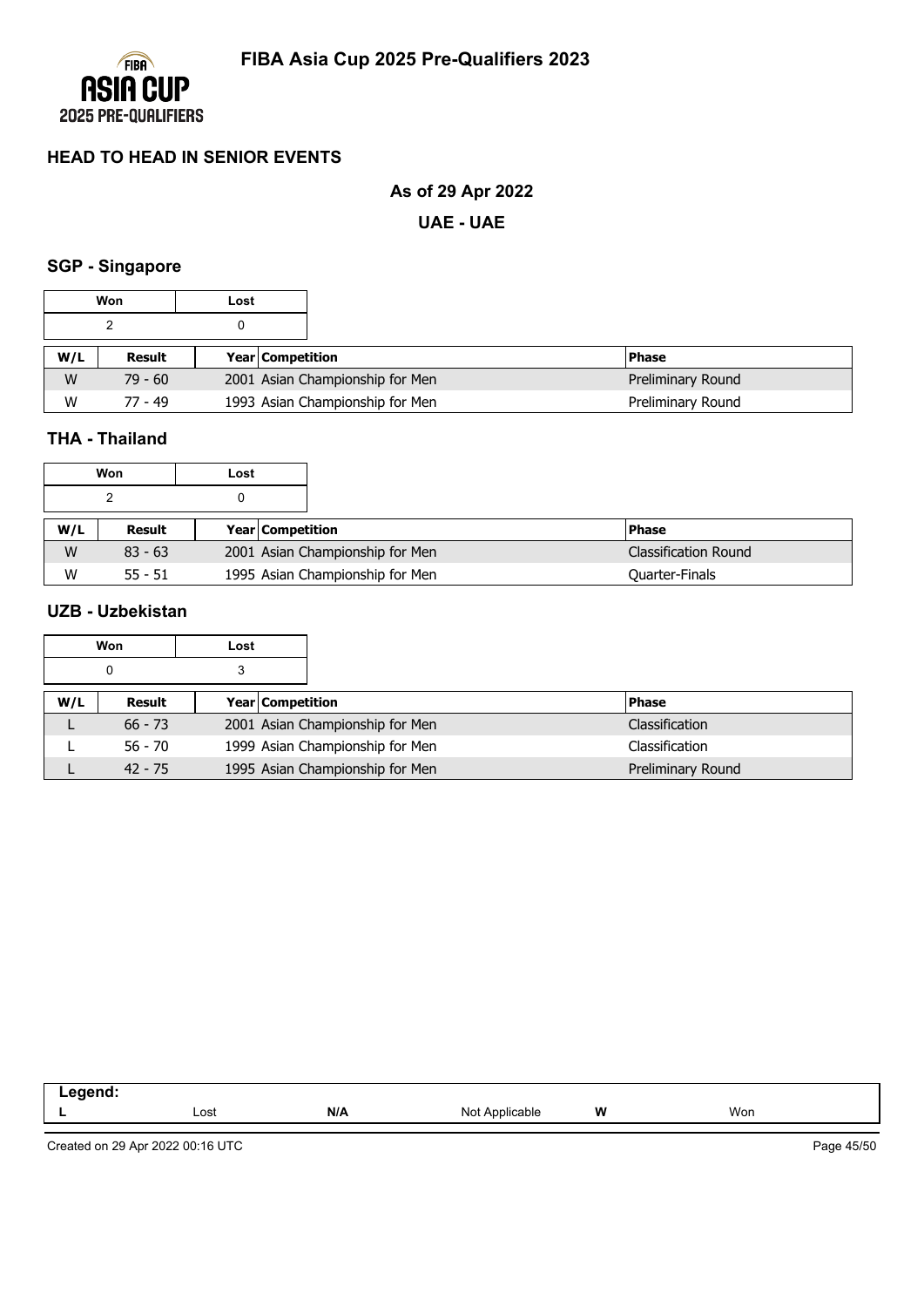

# **As of 29 Apr 2022**

### **UZB - Uzbekistan**

| <b>Total Summary</b> |       |                |             |                |              |                |  |
|----------------------|-------|----------------|-------------|----------------|--------------|----------------|--|
| <b>Team Name</b>     | Win % | Played         | Won         | Lost           | For          | <b>Against</b> |  |
| Qatar                | 100   | 1              | 1           | $\mathbf{0}$   | 27           | 12             |  |
| Singapore            | 100   | $\mathbf{1}$   | 1           | 0              | 85           | 65             |  |
| Sri Lanka            | 100   | $\mathbf{1}$   | $1\,$       | $\mathbf{0}$   | 90           | 47             |  |
| Thailand             | 100   | 1              | 1           | 0              | 83           | 71             |  |
| <b>UAE</b>           | 100   | 3              | 3           | $\mathbf 0$    | 218          | 164            |  |
| Hong Kong            | 75    | $\overline{4}$ | 3           | 1              | 315          | 292            |  |
| Kuwait               | 50    | $\overline{2}$ | $1\,$       | $\mathbf{1}$   | 154          | 137            |  |
| Malaysia             | 33    | 3              | 1           | 2              | 249          | 238            |  |
| Mongolia             | N/A   | $\mathbf 0$    | $\mathbf 0$ | $\mathbf 0$    | $\mathbf{0}$ | 0              |  |
| Iraq                 | N/A   | 0              | 0           | 0              | 0            | 0              |  |
| Cambodia             | N/A   | $\pmb{0}$      | $\mathbf 0$ | $\mathbf 0$    | $\pmb{0}$    | $\pmb{0}$      |  |
| Vietnam              | N/A   | 0              | 0           | 0              | 0            | 0              |  |
| Oman                 | N/A   | $\mathbf 0$    | $\mathbf 0$ | $\mathbf 0$    | $\mathbf 0$  | $\pmb{0}$      |  |
| Bangladesh           | N/A   | 0              | 0           | 0              | 0            | 0              |  |
| Tahiti               | N/A   | 0              | $\mathbf 0$ | $\mathbf 0$    | $\mathbf{0}$ | $\pmb{0}$      |  |
| Palestine            | N/A   | 0              | 0           | 0              | 0            | 0              |  |
| Guam                 | N/A   | $\mathbf 0$    | $\mathbf 0$ | $\mathbf 0$    | $\mathbf 0$  | $\mathbf 0$    |  |
| Total                | 75    | 16             | 12          | $\overline{4}$ | 1221         | 1026           |  |

#### **Overview per opponent**

# **HKG - Hong Kong**

|     | Won        | Lost             |                                     |                             |
|-----|------------|------------------|-------------------------------------|-----------------------------|
|     | 3          |                  |                                     |                             |
| W/L | Result     | Year Competition |                                     | <b>Phase</b>                |
| W   | $86 - 47$  |                  | 2005 FIBA Asia Championship for Men | Quarter-Final Round         |
| W   | $68 - 64$  |                  | 2003 Asian Championship for Men     | Preliminary Round           |
| L   | $85 - 106$ |                  | 2003 Asian Championship for Men     | Semi Finals                 |
| W   | 76 - 75    |                  | 2001 Asian Championship for Men     | <b>Classification Round</b> |

| -----<br>-- -<br>$\sim$ |      |     |                            |   |     |
|-------------------------|------|-----|----------------------------|---|-----|
|                         | Lost | N/A | <b>Not</b><br>: Applicable | W | Won |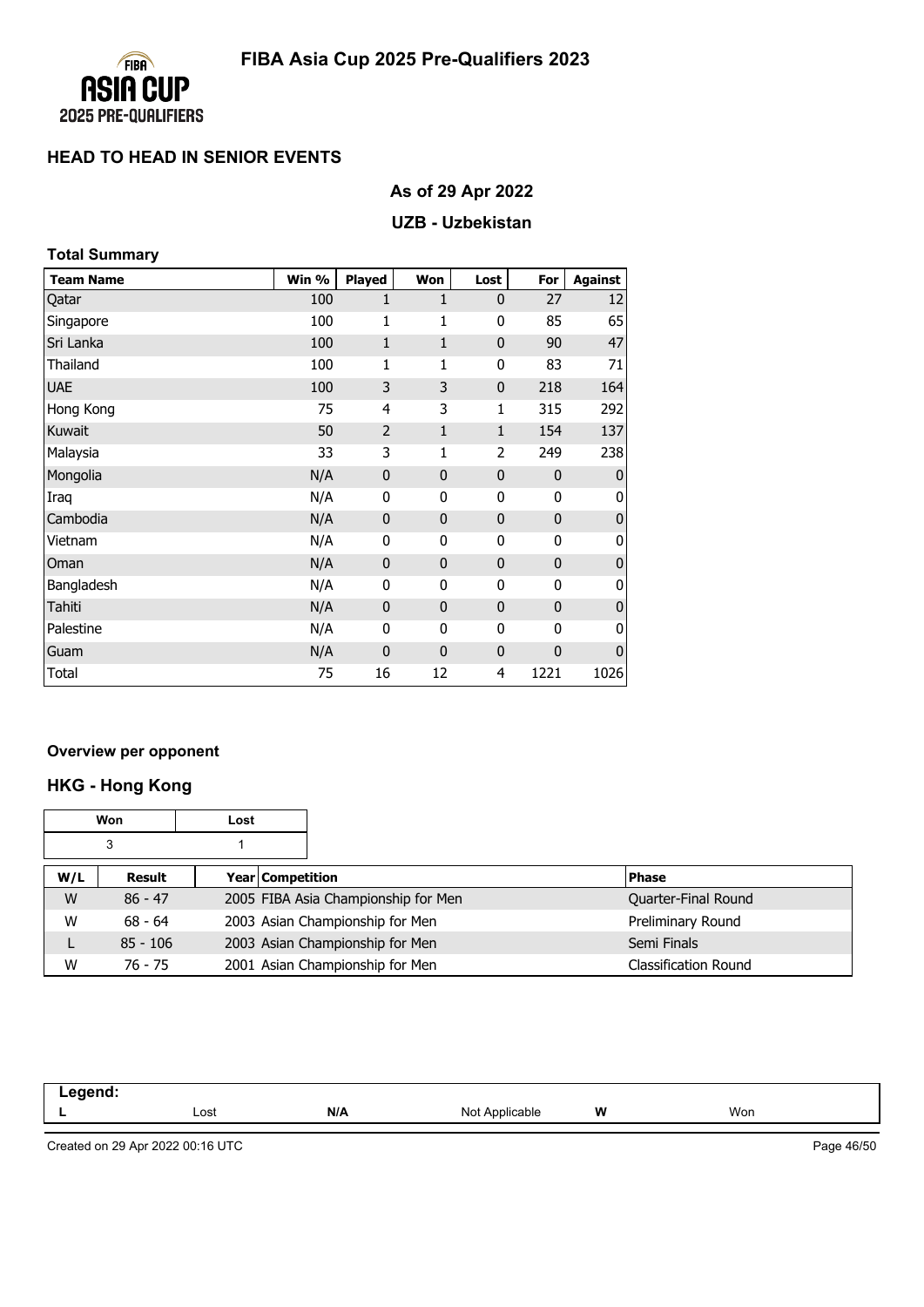

# **As of 29 Apr 2022**

### **UZB - Uzbekistan**

## **KUW - Kuwait**

|     | Won       | Lost |                         |                                     |                     |
|-----|-----------|------|-------------------------|-------------------------------------|---------------------|
|     |           |      |                         |                                     |                     |
| W/L | Result    |      | <b>Year Competition</b> |                                     | l Phase             |
| ட   | $64 - 69$ |      |                         | 2009 FIBA Asia Championship for Men | Preliminary Round   |
| W   | $90 - 68$ |      |                         | 2005 FIBA Asia Championship for Men | Quarter-Final Round |

# **MAS - Malaysia**

|     | Won       | Lost             |                                     |                       |
|-----|-----------|------------------|-------------------------------------|-----------------------|
|     |           |                  |                                     |                       |
| W/L | Result    | Year Competition |                                     | <b>Phase</b>          |
|     | $75 - 80$ |                  | 2011 FIBA Asia Championship for Men | Eight-Final Round     |
|     | 76 - 82   |                  | 2011 FIBA Asia Championship for Men | Classification (9-12) |
| W   | $98 - 76$ |                  | 2003 Asian Championship for Men     | Quarter-Final Round   |

### **QAT - Qatar**

|     | Won       | Lost                                |
|-----|-----------|-------------------------------------|
|     |           |                                     |
|     |           |                                     |
| W/L | Result    | Year Competition                    |
| W   | $27 - 12$ | 2011 FIBA Asia Championship for Men |

# **SGP - Singapore**

|     | Won       | Lost |                                 |                             |
|-----|-----------|------|---------------------------------|-----------------------------|
|     |           |      |                                 |                             |
| W/L | Result    |      | Year Competition                | <b>Phase</b>                |
| W   | $85 - 65$ |      | 2001 Asian Championship for Men | <b>Classification Round</b> |

| .<br>. |      |     |                          |   |     |
|--------|------|-----|--------------------------|---|-----|
| -      | Lost | N/A | Not<br>plicable<br>11017 | W | Won |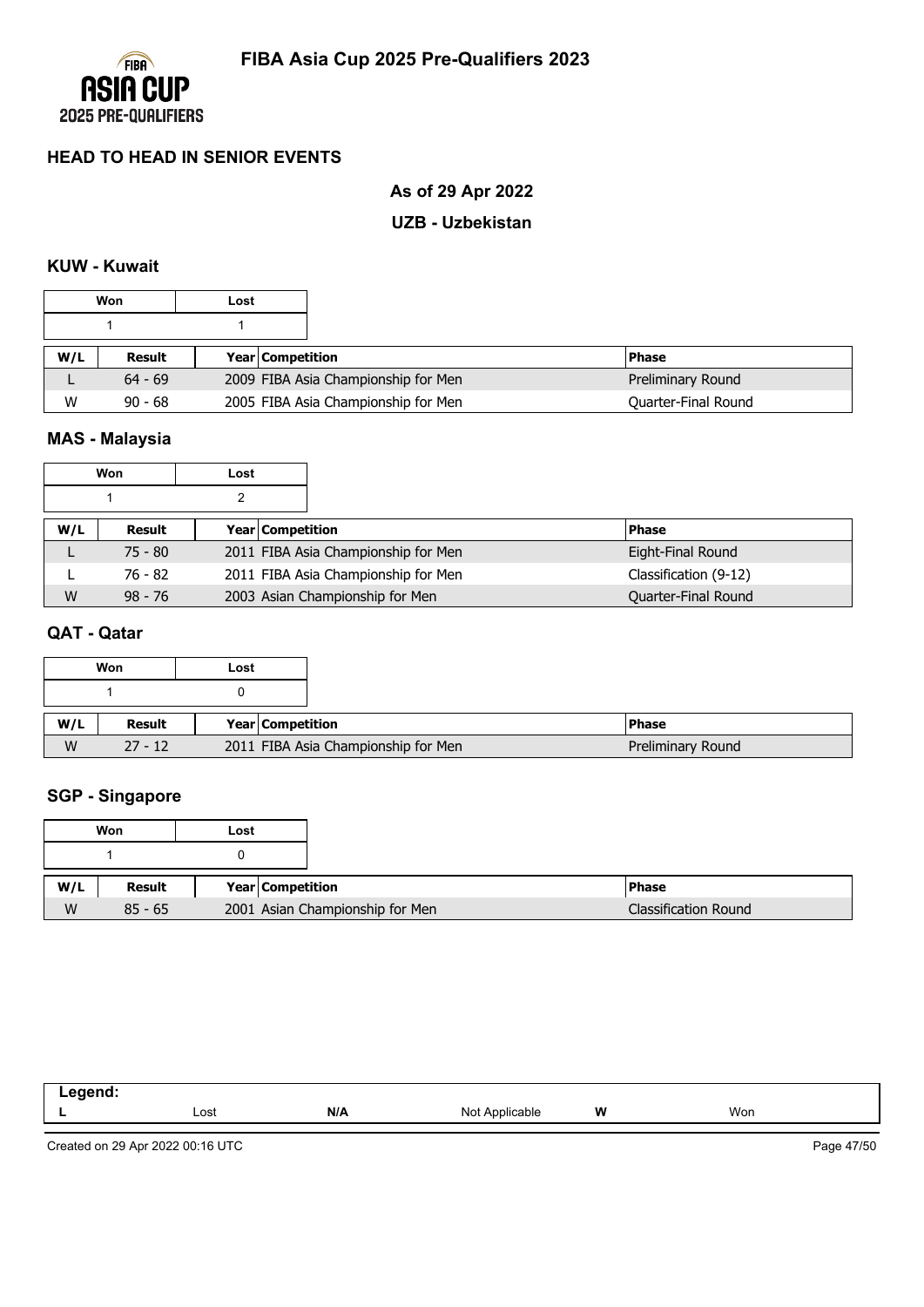

# **As of 29 Apr 2022**

### **UZB - Uzbekistan**

### **SRI - Sri Lanka**

|     | Won       | Lost |                                     |                        |
|-----|-----------|------|-------------------------------------|------------------------|
|     |           |      |                                     |                        |
| W/L | Result    |      | Year Competition                    | <b>Phase</b>           |
| W   | $90 - 47$ |      | 2009 FIBA Asia Championship for Men | Classification (13-16) |

### **THA - Thailand**

| Won       | Lost |                                 |
|-----------|------|---------------------------------|
|           |      |                                 |
|           |      |                                 |
| Result    |      | Year Competition                |
| $83 - 71$ |      | 1999 Asian Championship for Men |

### **UAE - UAE**

|     | Won       | Lost |                                 |                   |
|-----|-----------|------|---------------------------------|-------------------|
|     | 3         |      |                                 |                   |
| W/L | Result    |      | Year Competition                | <b>Phase</b>      |
| W   | $73 - 66$ |      | 2001 Asian Championship for Men | Classification    |
| W   | 70 - 56   |      | 1999 Asian Championship for Men | Classification    |
| W   | $75 - 42$ |      | 1995 Asian Championship for Men | Preliminary Round |

| -- - |      |     |                                |   |     |
|------|------|-----|--------------------------------|---|-----|
|      | Lost | N/A | <b>Not</b><br>Applicable<br>◥◡ | W | Won |
|      |      |     |                                |   |     |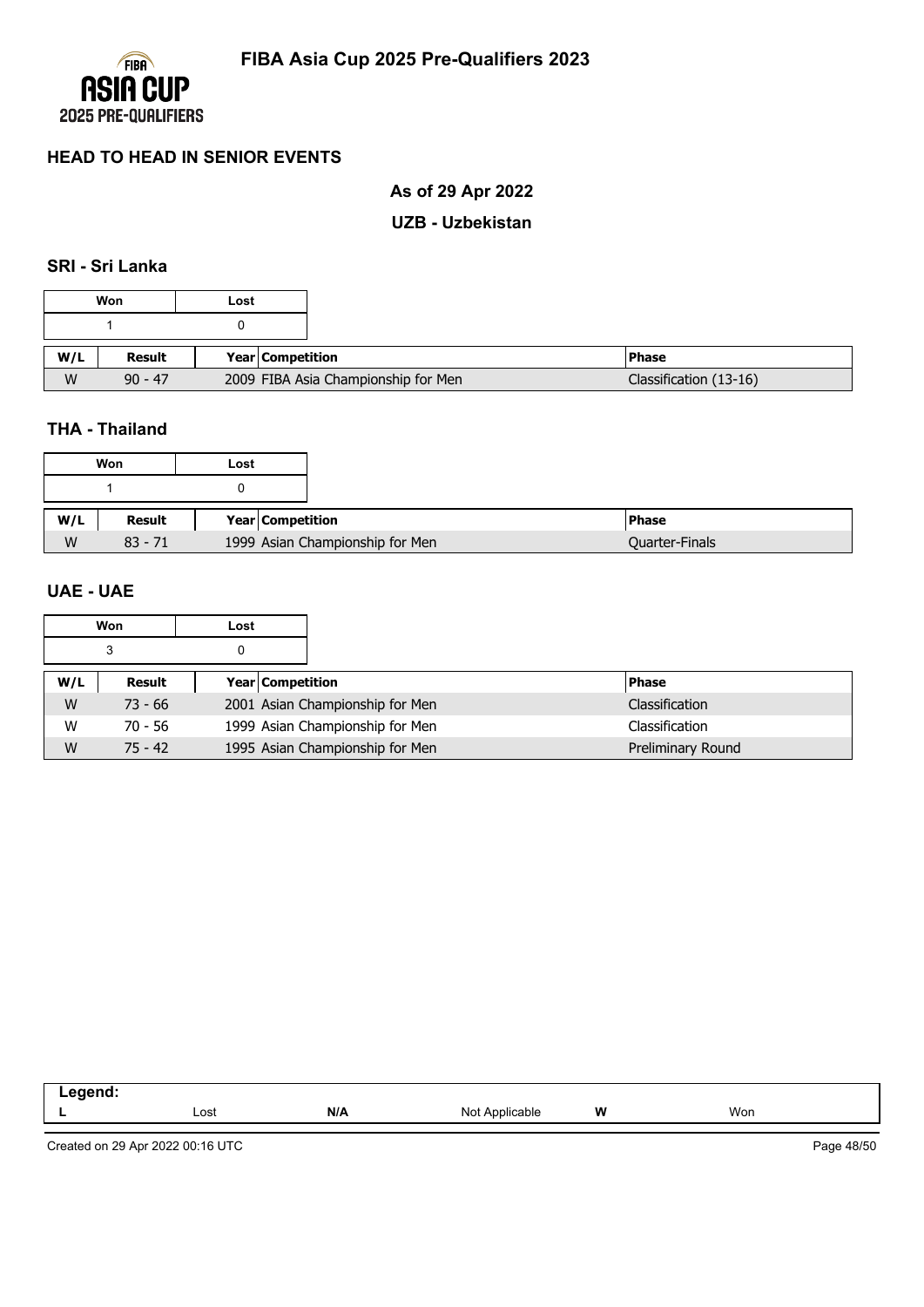

# **As of 29 Apr 2022**

### **VIE - Vietnam**

| <b>Total Summary</b> |             |                |              |             |              |                  |
|----------------------|-------------|----------------|--------------|-------------|--------------|------------------|
| <b>Team Name</b>     | Win %       | <b>Played</b>  | Won          | Lost        | For          | Against          |
| Singapore            | 25          | $\overline{4}$ | 1            | 3           | 342          | 349              |
| Thailand             | 0           | 1              | 0            | 1           | 75           | 131              |
| Hong Kong            | $\mathbf 0$ | 3              | $\mathbf{0}$ | 3           | 240          | 295              |
| Iraq                 | N/A         | 0              | 0            | 0           | $\mathbf{0}$ | 0                |
| Cambodia             | N/A         | $\mathbf 0$    | $\mathbf 0$  | $\mathbf 0$ | $\mathbf 0$  | $\pmb{0}$        |
| Kuwait               | N/A         | 0              | 0            | 0           | 0            | 0                |
| Qatar                | N/A         | $\mathbf 0$    | $\mathbf{0}$ | $\mathbf 0$ | $\mathbf 0$  | $\boldsymbol{0}$ |
| Oman                 | N/A         | 0              | 0            | 0           | 0            | 0                |
| Bangladesh           | N/A         | $\mathbf 0$    | $\mathbf{0}$ | 0           | $\mathbf 0$  | $\pmb{0}$        |
| Tahiti               | N/A         | 0              | 0            | 0           | 0            | 0                |
| Palestine            | N/A         | $\mathbf 0$    | $\mathbf{0}$ | 0           | $\mathbf 0$  | $\bf 0$          |
| Guam                 | N/A         | $\mathbf 0$    | 0            | 0           | $\mathbf 0$  | 0                |
| <b>UAE</b>           | N/A         | $\mathbf 0$    | $\mathbf{0}$ | $\mathbf 0$ | $\mathbf 0$  | $\pmb{0}$        |
| Uzbekistan           | N/A         | 0              | 0            | 0           | $\mathbf 0$  | 0                |
| Malaysia             | N/A         | $\mathbf 0$    | $\mathbf{0}$ | 0           | $\mathbf 0$  | $\bf 0$          |
| Mongolia             | N/A         | 0              | 0            | 0           | $\mathbf 0$  | 0                |
| Sri Lanka            | N/A         | $\mathbf 0$    | $\mathbf{0}$ | $\mathbf 0$ | $\mathbf 0$  | $\bf{0}$         |
| Total                | 13          | 8              | 1            | 7           | 657          | 775              |

| -----<br>--<br>---<br>____ |      |     |                   |   |     |  |
|----------------------------|------|-----|-------------------|---|-----|--|
|                            | Lost | N/A | Applicable<br>Not | W | Won |  |